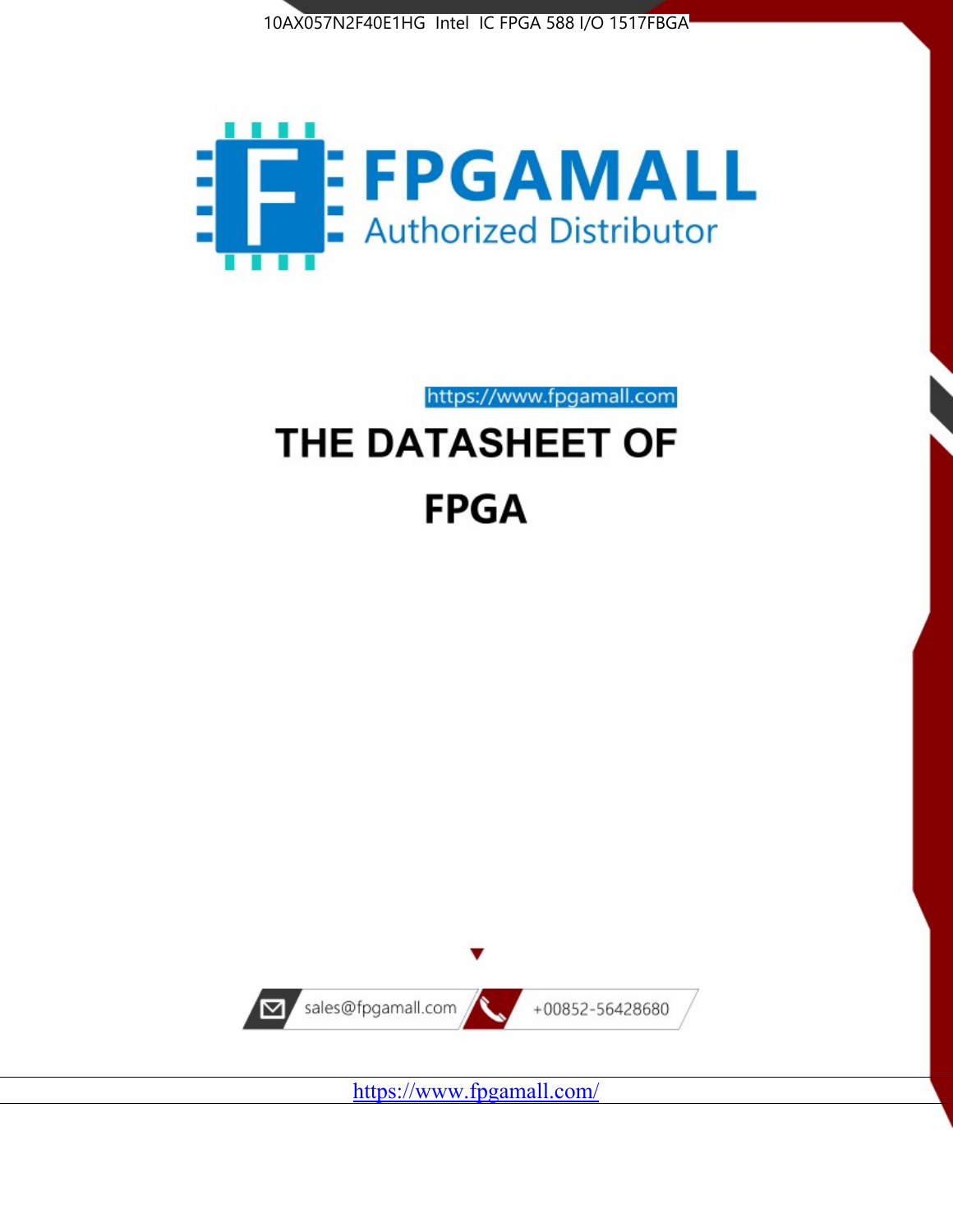10AX057N2F40E1HG Intel IC FPGA 588 I/O 1517FBGA



# **Intel® Arria® 10 Device Overview**



**A10-OVERVIEW | 2018.12.06** Latest document on the web: **[PDF](https://www.intel.com/content/dam/www/programmable/us/en/pdfs/literature/hb/arria-10/a10_overview.pdf)** | **[HTML](https://www.intel.com/content/www/us/en/programmable/documentation/sam1403480274650.html)**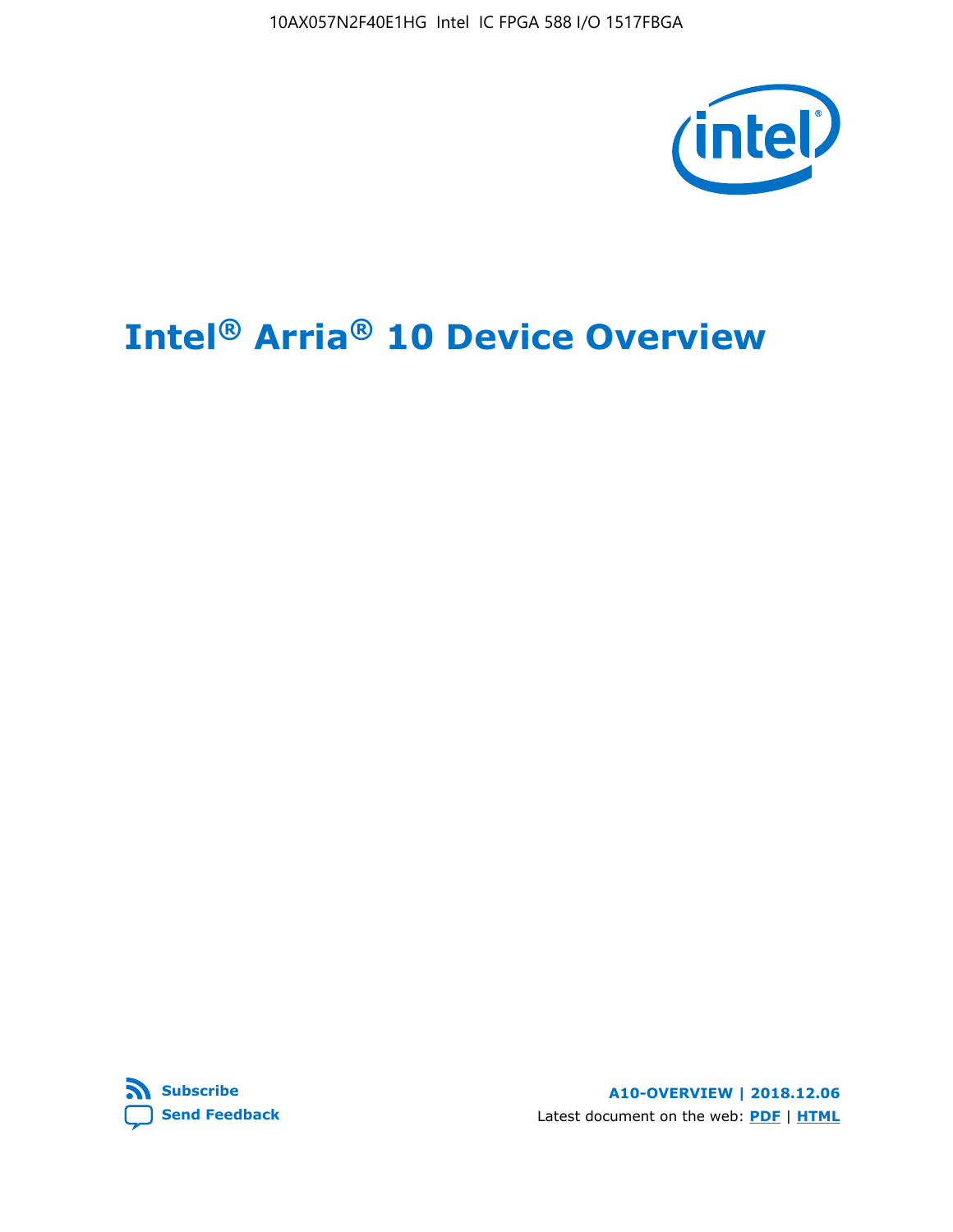

**Contents** 

# **Contents**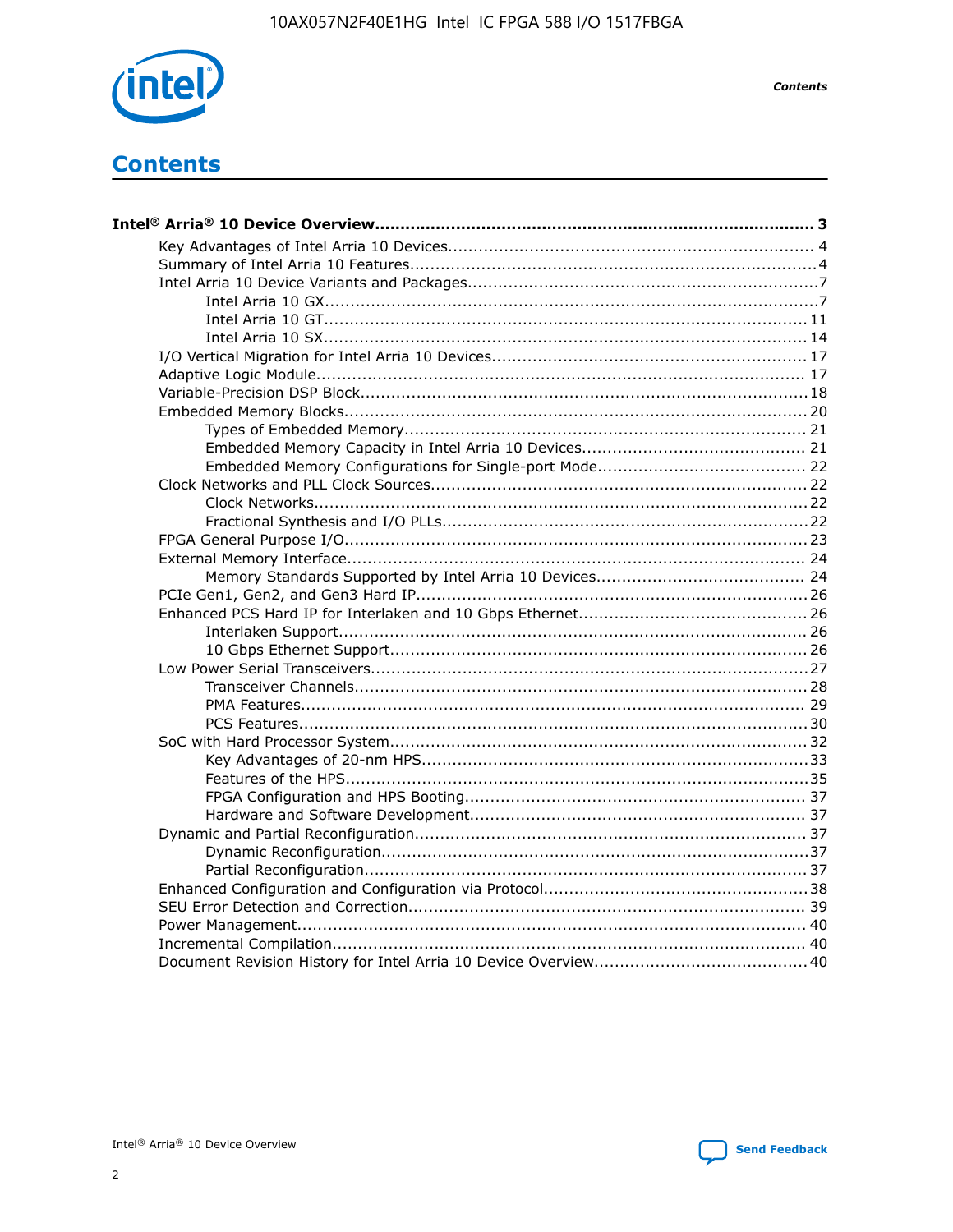**A10-OVERVIEW | 2018.12.06**

**[Send Feedback](mailto:FPGAtechdocfeedback@intel.com?subject=Feedback%20on%20Intel%20Arria%2010%20Device%20Overview%20(A10-OVERVIEW%202018.12.06)&body=We%20appreciate%20your%20feedback.%20In%20your%20comments,%20also%20specify%20the%20page%20number%20or%20paragraph.%20Thank%20you.)**



# **Intel® Arria® 10 Device Overview**

The Intel<sup>®</sup> Arria<sup>®</sup> 10 device family consists of high-performance and power-efficient 20 nm mid-range FPGAs and SoCs.

Intel Arria 10 device family delivers:

- Higher performance than the previous generation of mid-range and high-end FPGAs.
- Power efficiency attained through a comprehensive set of power-saving technologies.

The Intel Arria 10 devices are ideal for high performance, power-sensitive, midrange applications in diverse markets.

| <b>Market</b>         | <b>Applications</b>                                                                                               |
|-----------------------|-------------------------------------------------------------------------------------------------------------------|
| Wireless              | Channel and switch cards in remote radio heads<br>٠<br>Mobile backhaul<br>٠                                       |
| Wireline              | 40G/100G muxponders and transponders<br>٠<br>100G line cards<br>٠<br><b>Bridging</b><br>٠<br>Aggregation<br>٠     |
| <b>Broadcast</b>      | Studio switches<br>٠<br>Servers and transport<br>٠<br>Videoconferencing<br>٠<br>Professional audio and video<br>٠ |
| Computing and Storage | Flash cache<br>٠<br>Cloud computing servers<br>٠<br>Server acceleration<br>٠                                      |
| Medical               | Diagnostic scanners<br>٠<br>Diagnostic imaging<br>٠                                                               |
| Military              | Missile guidance and control<br>٠<br>Radar<br>٠<br>Electronic warfare<br>٠<br>Secure communications<br>٠          |

#### **Table 1. Sample Markets and Ideal Applications for Intel Arria 10 Devices**

#### **Related Information**

- [Intel Arria 10 Device Handbook: Known Issues](http://www.altera.com/support/kdb/solutions/rd07302013_646.html) Lists the planned updates to the *Intel Arria 10 Device Handbook* chapters.
- [Intel Arria 10 GX/GT Device Errata and Design Recommendations](https://www.intel.com/content/www/us/en/programmable/documentation/agz1493851706374.html#yqz1494433888646)
- [Intel Arria 10 SX Device Errata and Design Recommendations](https://www.intel.com/content/www/us/en/programmable/documentation/cru1462832385668.html#cru1462832558642)

Intel Corporation. All rights reserved. Intel, the Intel logo, Altera, Arria, Cyclone, Enpirion, MAX, Nios, Quartus and Stratix words and logos are trademarks of Intel Corporation or its subsidiaries in the U.S. and/or other countries. Intel warrants performance of its FPGA and semiconductor products to current specifications in accordance with Intel's standard warranty, but reserves the right to make changes to any products and services at any time without notice. Intel assumes no responsibility or liability arising out of the application or use of any information, product, or service described herein except as expressly agreed to in writing by Intel. Intel customers are advised to obtain the latest version of device specifications before relying on any published information and before placing orders for products or services. \*Other names and brands may be claimed as the property of others.

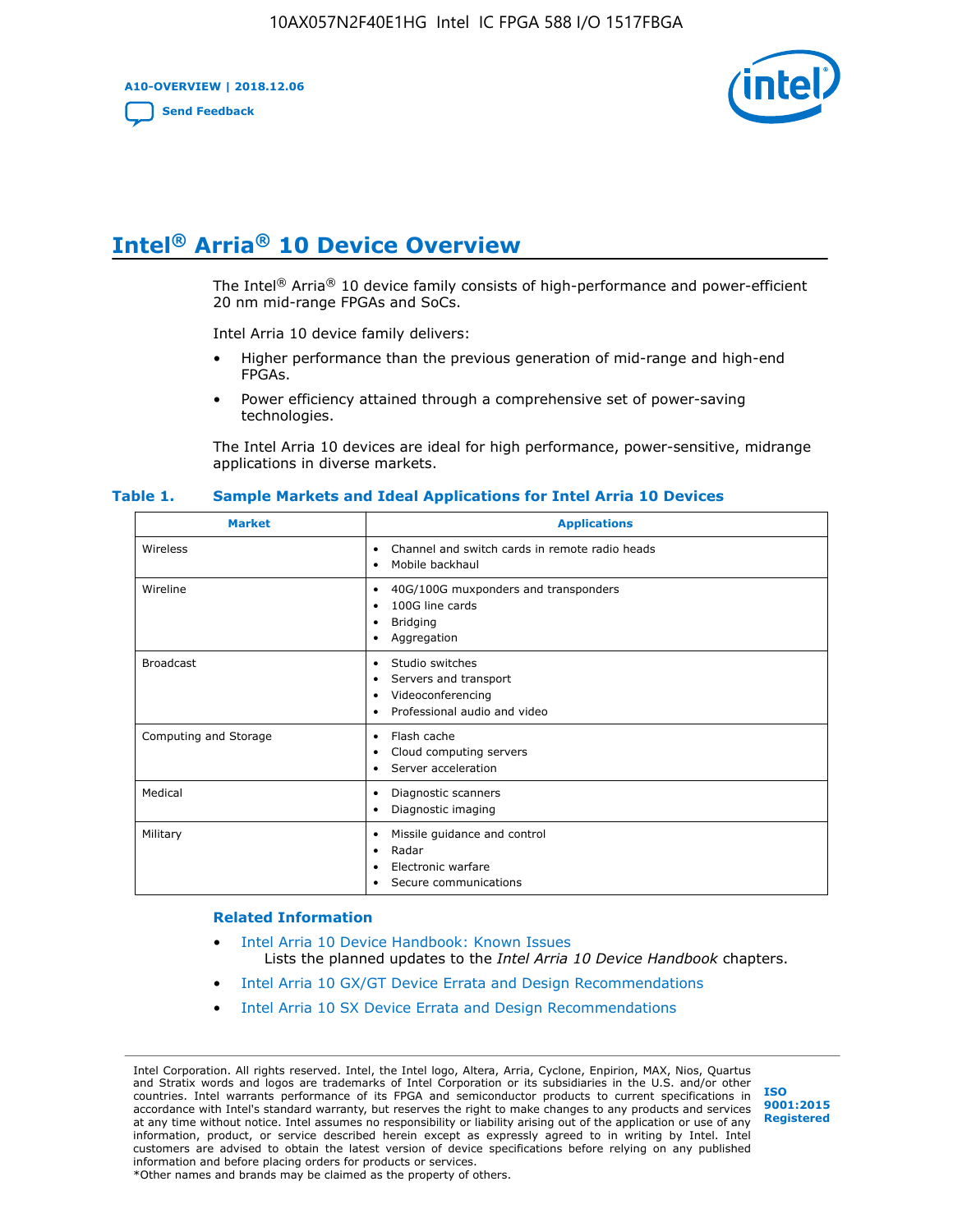

# **Key Advantages of Intel Arria 10 Devices**

## **Table 2. Key Advantages of the Intel Arria 10 Device Family**

| <b>Advantage</b>                                                                                          | <b>Supporting Feature</b>                                                                                                                                                                                                                                                                                                     |
|-----------------------------------------------------------------------------------------------------------|-------------------------------------------------------------------------------------------------------------------------------------------------------------------------------------------------------------------------------------------------------------------------------------------------------------------------------|
| Enhanced core architecture                                                                                | Built on TSMC's 20 nm process technology<br>$\bullet$<br>60% higher performance than the previous generation of mid-range FPGAs<br>٠<br>15% higher performance than the fastest previous-generation FPGA<br>٠                                                                                                                 |
| High-bandwidth integrated<br>transceivers                                                                 | Short-reach rates up to 25.8 Gigabits per second (Gbps)<br>٠<br>Backplane capability up to 12.5 Gbps<br>٠<br>Integrated 10GBASE-KR and 40GBASE-KR4 Forward Error Correction (FEC)<br>٠                                                                                                                                        |
| Improved logic integration and<br>hard IP blocks                                                          | 8-input adaptive logic module (ALM)<br>٠<br>Up to 65.6 megabits (Mb) of embedded memory<br>٠<br>Variable-precision digital signal processing (DSP) blocks<br>Fractional synthesis phase-locked loops (PLLs)<br>٠<br>Hard PCI Express Gen3 IP blocks<br>Hard memory controllers and PHY up to 2,400 Megabits per second (Mbps) |
| Second generation hard<br>processor system (HPS) with<br>integrated ARM* Cortex*-A9*<br>MPCore* processor | Tight integration of a dual-core ARM Cortex-A9 MPCore processor, hard IP, and an<br>٠<br>FPGA in a single Intel Arria 10 system-on-a-chip (SoC)<br>Supports over 128 Gbps peak bandwidth with integrated data coherency between<br>$\bullet$<br>the processor and the FPGA fabric                                             |
| Advanced power savings                                                                                    | Comprehensive set of advanced power saving features<br>٠<br>Power-optimized MultiTrack routing and core architecture<br>٠<br>Up to 40% lower power compared to previous generation of mid-range FPGAs<br>٠<br>Up to 60% lower power compared to previous generation of high-end FPGAs                                         |

# **Summary of Intel Arria 10 Features**

## **Table 3. Summary of Features for Intel Arria 10 Devices**

| <b>Feature</b>                  | <b>Description</b>                                                                                                                                                                                                                                                                                                                                                                                       |
|---------------------------------|----------------------------------------------------------------------------------------------------------------------------------------------------------------------------------------------------------------------------------------------------------------------------------------------------------------------------------------------------------------------------------------------------------|
| Technology                      | TSMC's 20-nm SoC process technology<br>٠<br>Allows operation at a lower $V_{\text{CC}}$ level of 0.82 V instead of the 0.9 V standard $V_{\text{CC}}$ core voltage                                                                                                                                                                                                                                       |
| Packaging                       | 1.0 mm ball-pitch Fineline BGA packaging<br>0.8 mm ball-pitch Ultra Fineline BGA packaging<br>Multiple devices with identical package footprints for seamless migration between different<br><b>FPGA</b> densities<br>Devices with compatible package footprints allow migration to next generation high-end<br>Stratix $\mathcal{R}$ 10 devices<br>RoHS, leaded $(1)$ , and lead-free (Pb-free) options |
| High-performance<br>FPGA fabric | Enhanced 8-input ALM with four registers<br>٠<br>Improved multi-track routing architecture to reduce congestion and improve compilation time<br>Hierarchical core clocking architecture<br>Fine-grained partial reconfiguration                                                                                                                                                                          |
| Internal memory<br>blocks       | M20K-20-Kb memory blocks with hard error correction code (ECC)<br>Memory logic array block (MLAB)-640-bit memory                                                                                                                                                                                                                                                                                         |
|                                 | continued                                                                                                                                                                                                                                                                                                                                                                                                |



<sup>(1)</sup> Contact Intel for availability.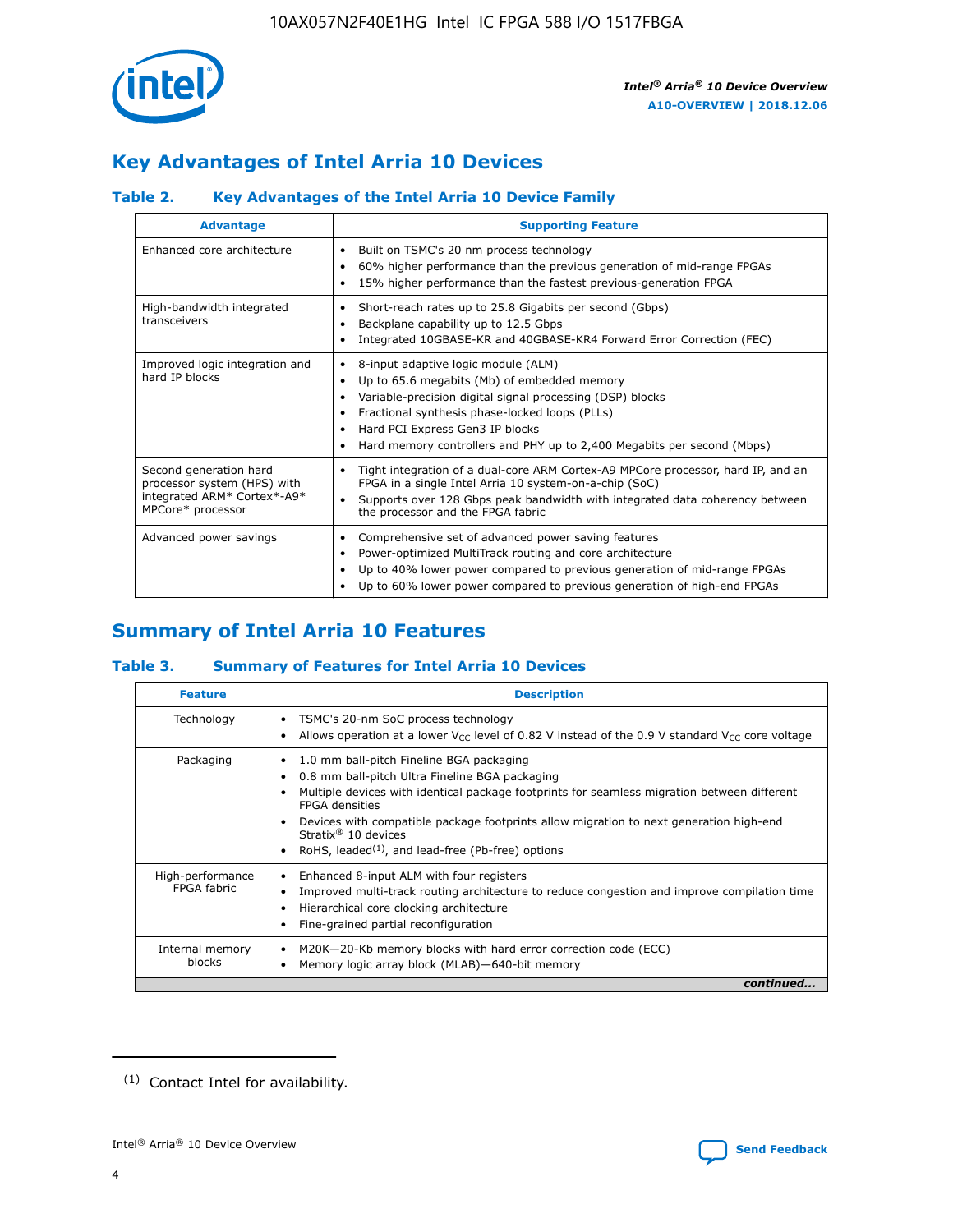r



| <b>Feature</b>                         |                                                                                                                                                                                                                                                                                                                                   | <b>Description</b>                                                                                                                                                                                                                                                                                                                                                                                                                                                                                                                                                                                                                                                                                                                                                                                                                                               |  |  |  |  |  |
|----------------------------------------|-----------------------------------------------------------------------------------------------------------------------------------------------------------------------------------------------------------------------------------------------------------------------------------------------------------------------------------|------------------------------------------------------------------------------------------------------------------------------------------------------------------------------------------------------------------------------------------------------------------------------------------------------------------------------------------------------------------------------------------------------------------------------------------------------------------------------------------------------------------------------------------------------------------------------------------------------------------------------------------------------------------------------------------------------------------------------------------------------------------------------------------------------------------------------------------------------------------|--|--|--|--|--|
| Embedded Hard IP<br>blocks             | Variable-precision DSP                                                                                                                                                                                                                                                                                                            | Native support for signal processing precision levels from $18 \times 19$ to<br>$\bullet$<br>54 x 54<br>Native support for 27 x 27 multiplier mode<br>$\bullet$<br>64-bit accumulator and cascade for systolic finite impulse responses<br>(FIRs)<br>Internal coefficient memory banks<br>$\bullet$<br>Preadder/subtractor for improved efficiency<br>Additional pipeline register to increase performance and reduce<br>power<br>Supports floating point arithmetic:<br>- Perform multiplication, addition, subtraction, multiply-add,<br>multiply-subtract, and complex multiplication.<br>- Supports multiplication with accumulation capability, cascade<br>summation, and cascade subtraction capability.<br>- Dynamic accumulator reset control.<br>- Support direct vector dot and complex multiplication chaining<br>multiply floating point DSP blocks. |  |  |  |  |  |
|                                        | Memory controller                                                                                                                                                                                                                                                                                                                 | DDR4, DDR3, and DDR3L                                                                                                                                                                                                                                                                                                                                                                                                                                                                                                                                                                                                                                                                                                                                                                                                                                            |  |  |  |  |  |
|                                        | PCI Express*                                                                                                                                                                                                                                                                                                                      | PCI Express (PCIe*) Gen3 (x1, x2, x4, or x8), Gen2 (x1, x2, x4, or x8)<br>and Gen1 (x1, x2, x4, or x8) hard IP with complete protocol stack,<br>endpoint, and root port                                                                                                                                                                                                                                                                                                                                                                                                                                                                                                                                                                                                                                                                                          |  |  |  |  |  |
|                                        | Transceiver I/O                                                                                                                                                                                                                                                                                                                   | 10GBASE-KR/40GBASE-KR4 Forward Error Correction (FEC)<br>PCS hard IPs that support:<br>- 10-Gbps Ethernet (10GbE)<br>- PCIe PIPE interface<br>- Interlaken<br>- Gbps Ethernet (GbE)<br>- Common Public Radio Interface (CPRI) with deterministic latency<br>support<br>- Gigabit-capable passive optical network (GPON) with fast lock-<br>time support<br>13.5G JESD204b<br>$\bullet$<br>8B/10B, 64B/66B, 64B/67B encoders and decoders<br>Custom mode support for proprietary protocols                                                                                                                                                                                                                                                                                                                                                                        |  |  |  |  |  |
| Core clock networks                    | $\bullet$                                                                                                                                                                                                                                                                                                                         | Up to 800 MHz fabric clocking, depending on the application:<br>- 667 MHz external memory interface clocking with 2,400 Mbps DDR4 interface<br>- 800 MHz LVDS interface clocking with 1,600 Mbps LVDS interface<br>Global, regional, and peripheral clock networks<br>Clock networks that are not used can be gated to reduce dynamic power                                                                                                                                                                                                                                                                                                                                                                                                                                                                                                                      |  |  |  |  |  |
| Phase-locked loops<br>(PLLs)           | High-resolution fractional synthesis PLLs:<br>$\bullet$<br>Integer PLLs:<br>- Adjacent to general purpose I/Os                                                                                                                                                                                                                    | - Precision clock synthesis, clock delay compensation, and zero delay buffering (ZDB)<br>- Support integer mode and fractional mode<br>- Fractional mode support with third-order delta-sigma modulation<br>- Support external memory and LVDS interfaces                                                                                                                                                                                                                                                                                                                                                                                                                                                                                                                                                                                                        |  |  |  |  |  |
| FPGA General-purpose<br>$I/Os$ (GPIOs) | On-chip termination (OCT)<br>٠<br>$\bullet$                                                                                                                                                                                                                                                                                       | 1.6 Gbps LVDS-every pair can be configured as receiver or transmitter                                                                                                                                                                                                                                                                                                                                                                                                                                                                                                                                                                                                                                                                                                                                                                                            |  |  |  |  |  |
| <b>External Memory</b><br>Interface    | 1.2 V to 3.0 V single-ended LVTTL/LVCMOS interfacing<br>Hard memory controller- DDR4, DDR3, and DDR3L support<br>$\bullet$<br>$-$ DDR4-speeds up to 1,200 MHz/2,400 Mbps<br>- DDR3-speeds up to 1,067 MHz/2,133 Mbps<br>Soft memory controller—provides support for RLDRAM $3^{(2)}$ , QDR IV $^{(2)}$ , and QDR II+<br>continued |                                                                                                                                                                                                                                                                                                                                                                                                                                                                                                                                                                                                                                                                                                                                                                                                                                                                  |  |  |  |  |  |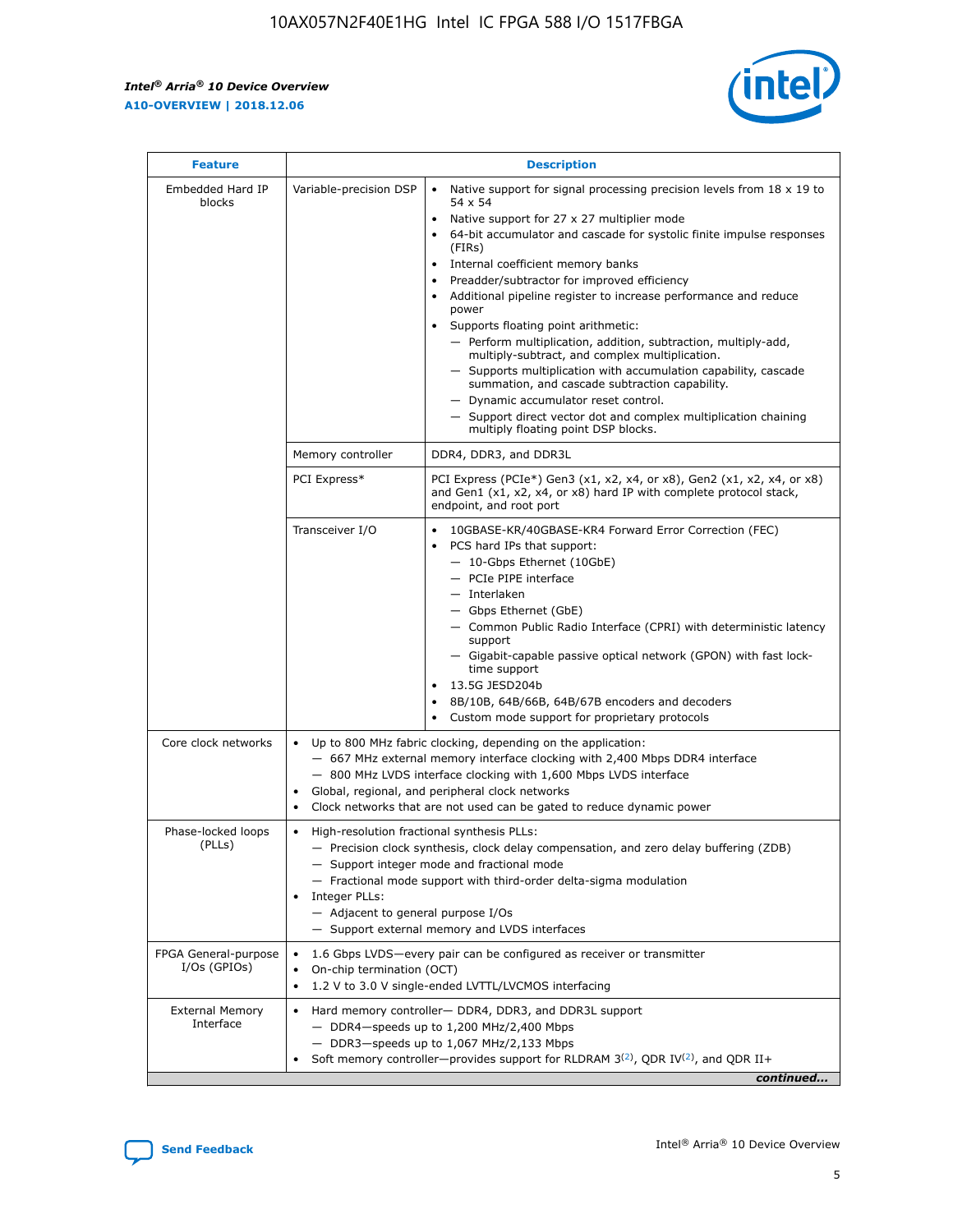

| <b>Feature</b>                                    | <b>Description</b>                                                                                                                                                                                                                                                                                                                                                                                                                                                                                                                                                                                                                                    |
|---------------------------------------------------|-------------------------------------------------------------------------------------------------------------------------------------------------------------------------------------------------------------------------------------------------------------------------------------------------------------------------------------------------------------------------------------------------------------------------------------------------------------------------------------------------------------------------------------------------------------------------------------------------------------------------------------------------------|
| Low-power serial<br>transceivers                  | • Continuous operating range:<br>- Intel Arria 10 GX-1 Gbps to 17.4 Gbps<br>- Intel Arria 10 GT-1 Gbps to 25.8 Gbps<br>Backplane support:<br>$-$ Intel Arria 10 GX-up to 12.5<br>- Intel Arria 10 GT-up to 12.5<br>Extended range down to 125 Mbps with oversampling<br>ATX transmit PLLs with user-configurable fractional synthesis capability<br>Electronic Dispersion Compensation (EDC) support for XFP, SFP+, QSFP, and CFP optical<br>module<br>Adaptive linear and decision feedback equalization<br>$\bullet$<br>Transmitter pre-emphasis and de-emphasis<br>$\bullet$<br>Dynamic partial reconfiguration of individual transceiver channels |
| <b>HPS</b><br>(Intel Arria 10 SX<br>devices only) | • Dual-core ARM Cortex-A9 MPCore processor-1.2 GHz CPU with<br>Processor and system<br>1.5 GHz overdrive capability<br>256 KB on-chip RAM and 64 KB on-chip ROM<br>$\bullet$<br>System peripherals—general-purpose timers, watchdog timers, direct<br>memory access (DMA) controller, FPGA configuration manager, and<br>clock and reset managers<br>Security features—anti-tamper, secure boot, Advanced Encryption<br>$\bullet$<br>Standard (AES) and authentication (SHA)<br>ARM CoreSight* JTAG debug access port, trace port, and on-chip<br>$\bullet$<br>trace storage                                                                          |
|                                                   | <b>External interfaces</b><br>Hard memory interface-Hard memory controller (2,400 Mbps DDR4,<br>$\bullet$<br>and 2,133 Mbps DDR3), Quad serial peripheral interface (QSPI) flash<br>controller, NAND flash controller, direct memory access (DMA)<br>controller, Secure Digital/MultiMediaCard (SD/MMC) controller<br>Communication interface-10/100/1000 Ethernet media access<br>$\bullet$<br>control (MAC), USB On-The-GO (OTG) controllers, I <sup>2</sup> C controllers,<br>UART 16550, serial peripheral interface (SPI), and up to 62<br>HPS GPIO interfaces (48 direct-share I/Os)                                                            |
|                                                   | High-performance ARM AMBA* AXI bus bridges that support<br>Interconnects to core<br>$\bullet$<br>simultaneous read and write<br>HPS-FPGA bridges-include the FPGA-to-HPS, HPS-to-FPGA, and<br>$\bullet$<br>lightweight HPS-to-FPGA bridges that allow the FPGA fabric to issue<br>transactions to slaves in the HPS, and vice versa<br>Configuration bridge that allows HPS configuration manager to<br>configure the core logic via dedicated 32-bit configuration port<br>FPGA-to-HPS SDRAM controller bridge-provides configuration<br>interfaces for the multiport front end (MPFE) of the HPS SDRAM<br>controller                                |
| Configuration                                     | Tamper protection—comprehensive design protection to protect your valuable IP investments<br>Enhanced 256-bit advanced encryption standard (AES) design security with authentication<br>٠<br>Configuration via protocol (CvP) using PCIe Gen1, Gen2, or Gen3<br>continued                                                                                                                                                                                                                                                                                                                                                                             |

<sup>(2)</sup> Intel Arria 10 devices support this external memory interface using hard PHY with soft memory controller.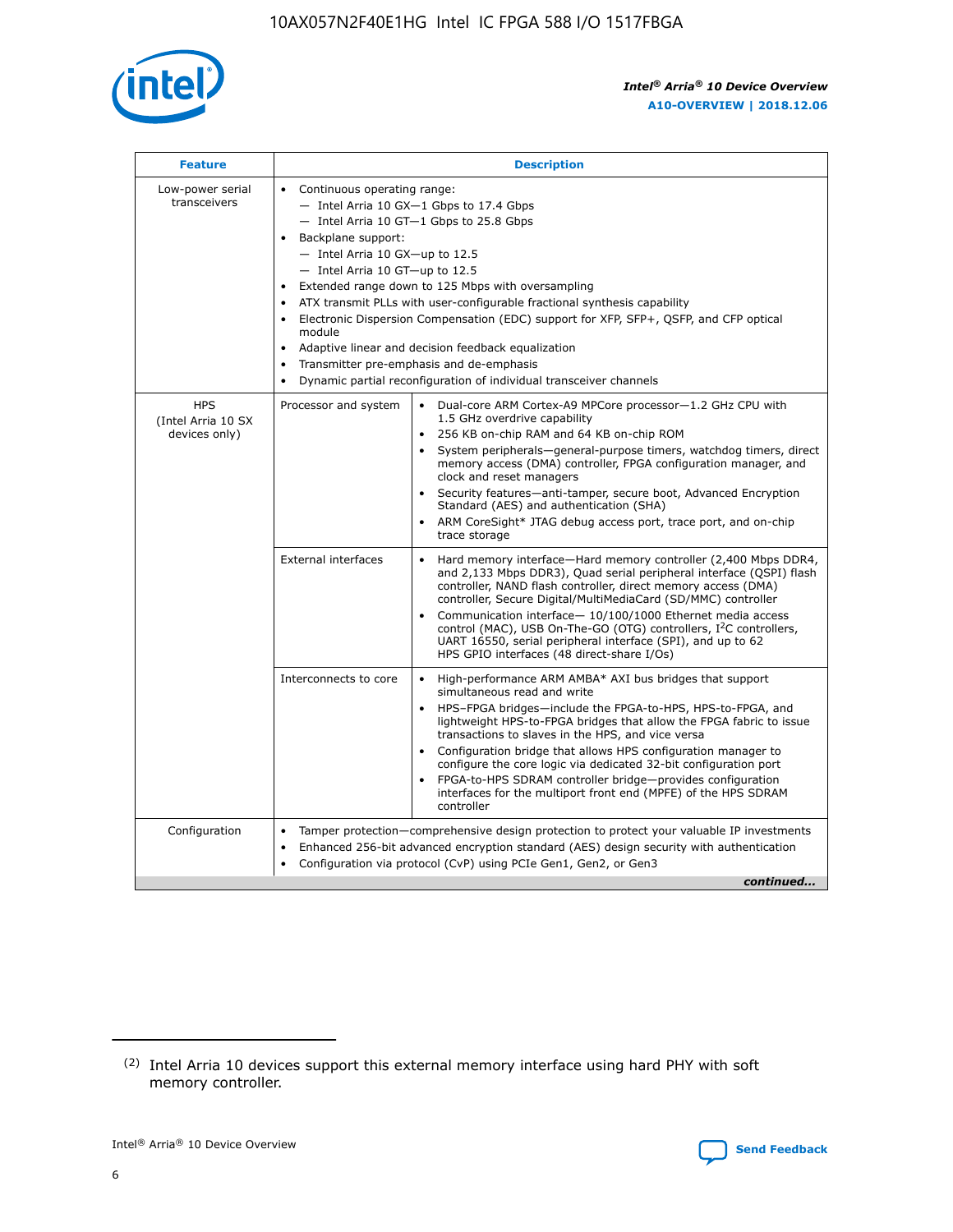

| <b>Feature</b>     | <b>Description</b>                                                                                                                                                                                                            |
|--------------------|-------------------------------------------------------------------------------------------------------------------------------------------------------------------------------------------------------------------------------|
|                    | Dynamic reconfiguration of the transceivers and PLLs<br>Fine-grained partial reconfiguration of the core fabric<br>Active Serial x4 Interface<br>$\bullet$                                                                    |
| Power management   | SmartVID<br>Low static power device options<br>Programmable Power Technology<br>Intel Quartus <sup>®</sup> Prime integrated power analysis                                                                                    |
| Software and tools | Intel Quartus Prime design suite<br>Transceiver toolkit<br>$\bullet$<br>Platform Designer system integration tool<br>DSP Builder for Intel FPGAs<br>OpenCL <sup>"</sup> support<br>Intel SoC FPGA Embedded Design Suite (EDS) |

## **Related Information**

[Intel Arria 10 Transceiver PHY Overview](https://www.intel.com/content/www/us/en/programmable/documentation/nik1398707230472.html#nik1398706768037) Provides details on Intel Arria 10 transceivers.

## **Intel Arria 10 Device Variants and Packages**

#### **Table 4. Device Variants for the Intel Arria 10 Device Family**

| <b>Variant</b>    | <b>Description</b>                                                                                                                                                                                                     |
|-------------------|------------------------------------------------------------------------------------------------------------------------------------------------------------------------------------------------------------------------|
| Intel Arria 10 GX | FPGA featuring 17.4 Gbps transceivers for short reach applications with 12.5 backplane driving<br>capability.                                                                                                          |
| Intel Arria 10 GT | FPGA featuring:<br>17.4 Gbps transceivers for short reach applications with 12.5 backplane driving capability.<br>25.8 Gbps transceivers for supporting CAUI-4 and CEI-25G applications with CFP2 and CFP4<br>modules. |
| Intel Arria 10 SX | SoC integrating ARM-based HPS and FPGA featuring 17.4 Gbps transceivers for short reach<br>applications with 12.5 backplane driving capability.                                                                        |

## **Intel Arria 10 GX**

This section provides the available options, maximum resource counts, and package plan for the Intel Arria 10 GX devices.

The information in this section is correct at the time of publication. For the latest information and to get more details, refer to the Intel FPGA Product Selector.

#### **Related Information**

#### [Intel FPGA Product Selector](http://www.altera.com/products/selector/psg-selector.html) Provides the latest information on Intel products.

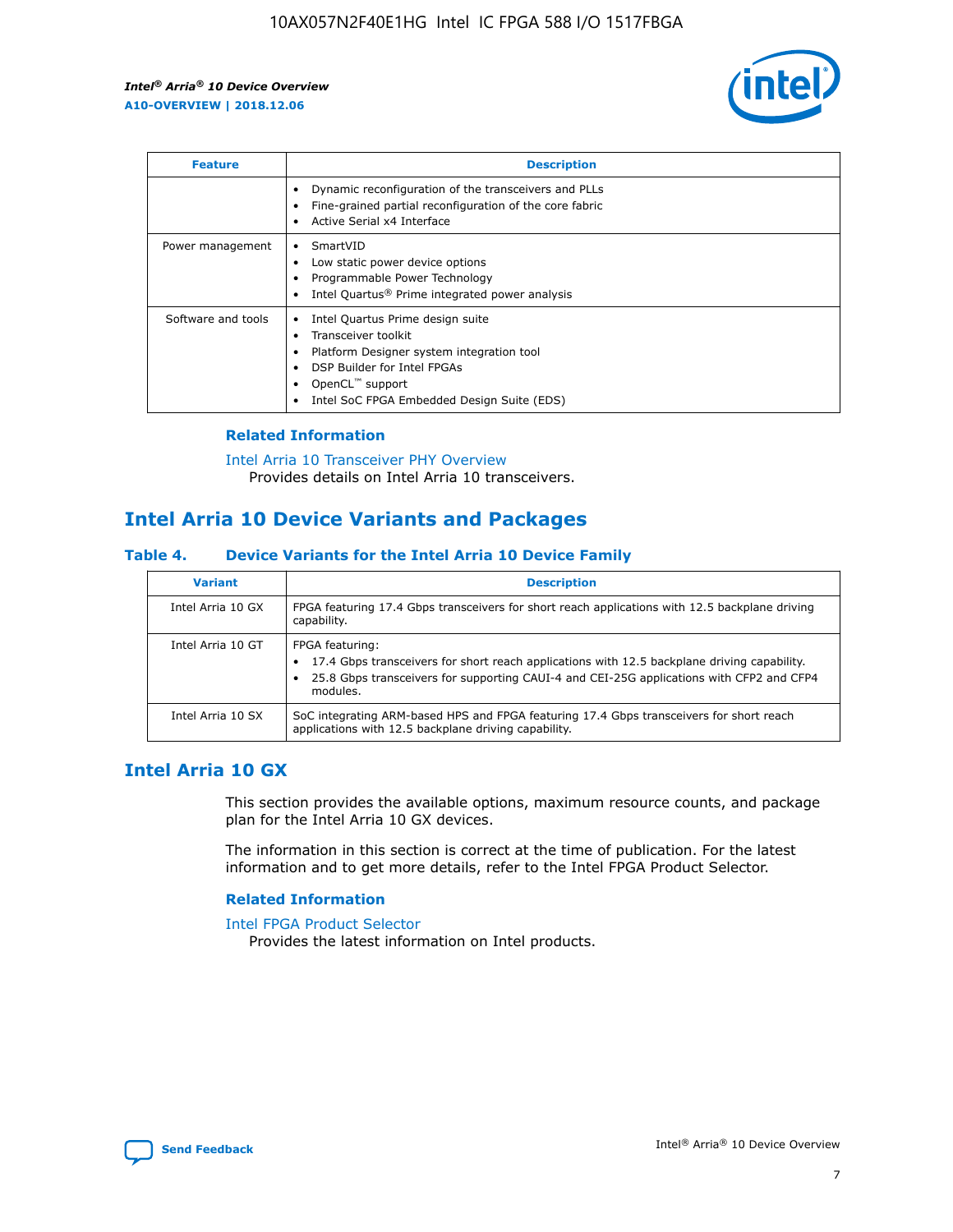

## **Available Options**





#### **Related Information**

[Transceiver Performance for Intel Arria 10 GX/SX Devices](https://www.intel.com/content/www/us/en/programmable/documentation/mcn1413182292568.html#mcn1413213965502) Provides more information about the transceiver speed grade.

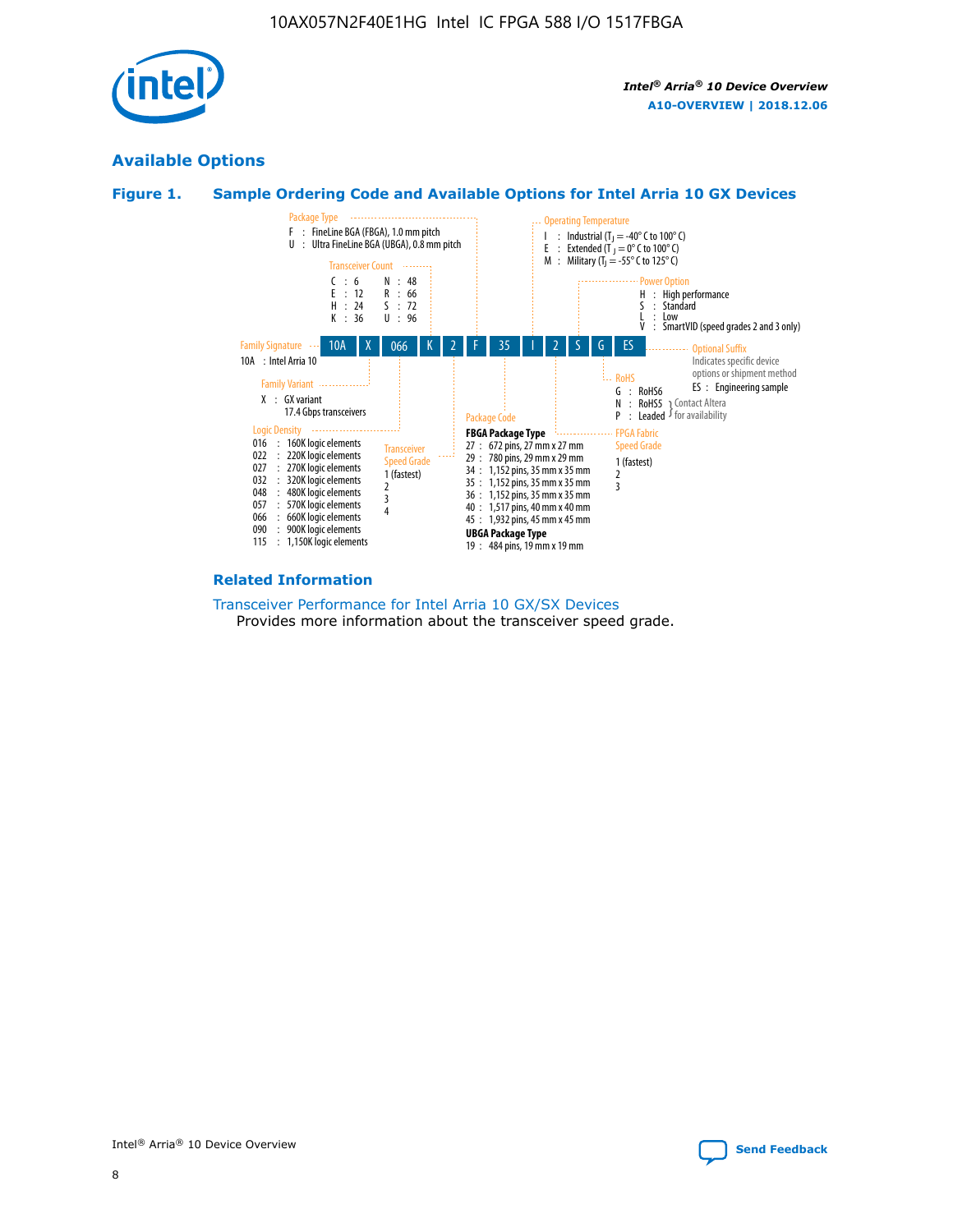

## **Maximum Resources**

#### **Table 5. Maximum Resource Counts for Intel Arria 10 GX Devices (GX 160, GX 220, GX 270, GX 320, and GX 480)**

| <b>Resource</b>         |                                                          | <b>Product Line</b> |                                                 |         |                |                |  |  |
|-------------------------|----------------------------------------------------------|---------------------|-------------------------------------------------|---------|----------------|----------------|--|--|
|                         |                                                          | <b>GX 160</b>       | <b>GX 220</b><br><b>GX 270</b><br><b>GX 320</b> |         |                | <b>GX 480</b>  |  |  |
| Logic Elements (LE) (K) |                                                          | 160                 | 220                                             | 270     | 320            | 480            |  |  |
| <b>ALM</b>              |                                                          | 61,510              | 80,330                                          | 101,620 | 119,900        | 183,590        |  |  |
| Register                |                                                          | 246,040             | 321,320                                         | 406,480 | 479,600        | 734,360        |  |  |
| Memory (Kb)             | M <sub>20</sub> K                                        | 8,800               | 11,740                                          | 15,000  | 17,820         | 28,620         |  |  |
|                         | <b>MLAB</b>                                              | 1,050               | 1,690                                           | 2,452   | 2,727          | 4,164          |  |  |
|                         | Variable-precision DSP Block<br>156<br>192<br>830<br>985 |                     |                                                 |         | 1,368          |                |  |  |
| 18 x 19 Multiplier      |                                                          | 312                 | 384                                             | 1,660   | 1,970          | 2,736          |  |  |
| PLL                     | Fractional<br>Synthesis                                  | 6                   | 6                                               | 8       | 8              | 12             |  |  |
|                         | I/O                                                      | 6                   | 6                                               | 8       | 8              | 12             |  |  |
| 17.4 Gbps Transceiver   |                                                          | 12                  | 12                                              | 24      | 24             |                |  |  |
| GPIO <sup>(3)</sup>     |                                                          | 288                 | 288                                             | 384     | 384            | 492            |  |  |
| LVDS Pair $(4)$         |                                                          | 120                 | 120                                             | 168     | 168            | 222            |  |  |
| PCIe Hard IP Block      |                                                          | 1                   | 1                                               | 2       | $\overline{2}$ | $\overline{2}$ |  |  |
| Hard Memory Controller  |                                                          | 6                   | 6                                               | 8       | 8              | 12             |  |  |

<sup>(4)</sup> Each LVDS I/O pair can be used as differential input or output.



<sup>(3)</sup> The number of GPIOs does not include transceiver I/Os. In the Intel Quartus Prime software, the number of user I/Os includes transceiver I/Os.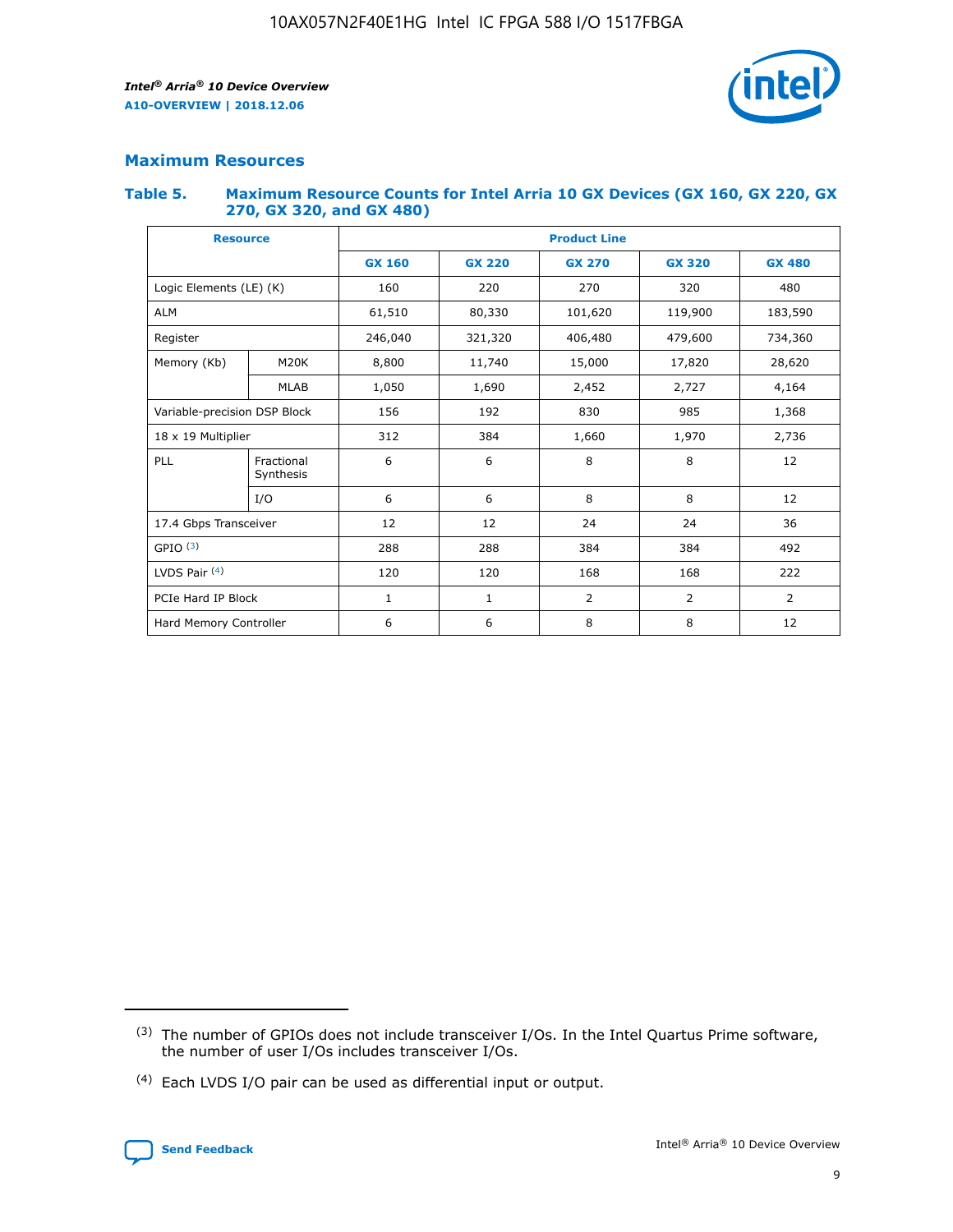

## **Table 6. Maximum Resource Counts for Intel Arria 10 GX Devices (GX 570, GX 660, GX 900, and GX 1150)**

|                              | <b>Resource</b>         | <b>Product Line</b> |                |                |                |  |  |  |
|------------------------------|-------------------------|---------------------|----------------|----------------|----------------|--|--|--|
|                              |                         | <b>GX 570</b>       | <b>GX 660</b>  |                | <b>GX 1150</b> |  |  |  |
| Logic Elements (LE) (K)      |                         | 570                 | 660            | 900            | 1,150          |  |  |  |
| <b>ALM</b>                   |                         | 217,080             | 251,680        | 339,620        | 427,200        |  |  |  |
| Register                     |                         | 868,320             | 1,006,720      | 1,358,480      | 1,708,800      |  |  |  |
| Memory (Kb)                  | <b>M20K</b>             | 36,000              | 42,620         | 48,460         | 54,260         |  |  |  |
|                              | <b>MLAB</b>             | 5,096               | 5,788<br>9,386 |                | 12,984         |  |  |  |
| Variable-precision DSP Block |                         | 1,523               | 1,687          | 1,518          | 1,518          |  |  |  |
| $18 \times 19$ Multiplier    |                         | 3,046               | 3,374          | 3,036          | 3,036          |  |  |  |
| PLL                          | Fractional<br>Synthesis | 16                  | 16             | 32             | 32             |  |  |  |
|                              | I/O                     | 16                  | 16             | 16             | 16             |  |  |  |
| 17.4 Gbps Transceiver        |                         | 48                  | 48             | 96             | 96             |  |  |  |
| GPIO <sup>(3)</sup>          |                         | 696                 | 696            | 768            | 768            |  |  |  |
| LVDS Pair $(4)$              |                         | 324                 | 324<br>384     |                | 384            |  |  |  |
| PCIe Hard IP Block           |                         | 2                   | $\overline{2}$ | $\overline{4}$ | 4              |  |  |  |
| Hard Memory Controller       |                         | 16                  | 16             | 16             | 16             |  |  |  |

## **Package Plan**

## **Table 7. Package Plan for Intel Arria 10 GX Devices (U19, F27, and F29)**

Refer to I/O and High Speed I/O in Intel Arria 10 Devices chapter for the number of 3 V I/O, LVDS I/O, and LVDS channels in each device package.

| <b>Product Line</b> | U <sub>19</sub><br>$(19 \text{ mm} \times 19 \text{ mm})$<br>484-pin UBGA) |          |             |         | <b>F27</b><br>(27 mm × 27 mm,<br>672-pin FBGA) |             | <b>F29</b><br>(29 mm × 29 mm,<br>780-pin FBGA) |          |             |  |
|---------------------|----------------------------------------------------------------------------|----------|-------------|---------|------------------------------------------------|-------------|------------------------------------------------|----------|-------------|--|
|                     | 3 V I/O                                                                    | LVDS I/O | <b>XCVR</b> | 3 V I/O | LVDS I/O                                       | <b>XCVR</b> | 3 V I/O                                        | LVDS I/O | <b>XCVR</b> |  |
| GX 160              | 48                                                                         | 192      | 6           | 48      | 192                                            | 12          | 48                                             | 240      | 12          |  |
| GX 220              | 48                                                                         | 192      | 6           | 48      | 192                                            | 12          | 48                                             | 240      | 12          |  |
| GX 270              |                                                                            |          |             | 48      | 192                                            | 12          | 48                                             | 312      | 12          |  |
| GX 320              |                                                                            |          |             | 48      | 192                                            | 12          | 48                                             | 312      | 12          |  |
| GX 480              |                                                                            |          |             |         |                                                |             | 48                                             | 312      | 12          |  |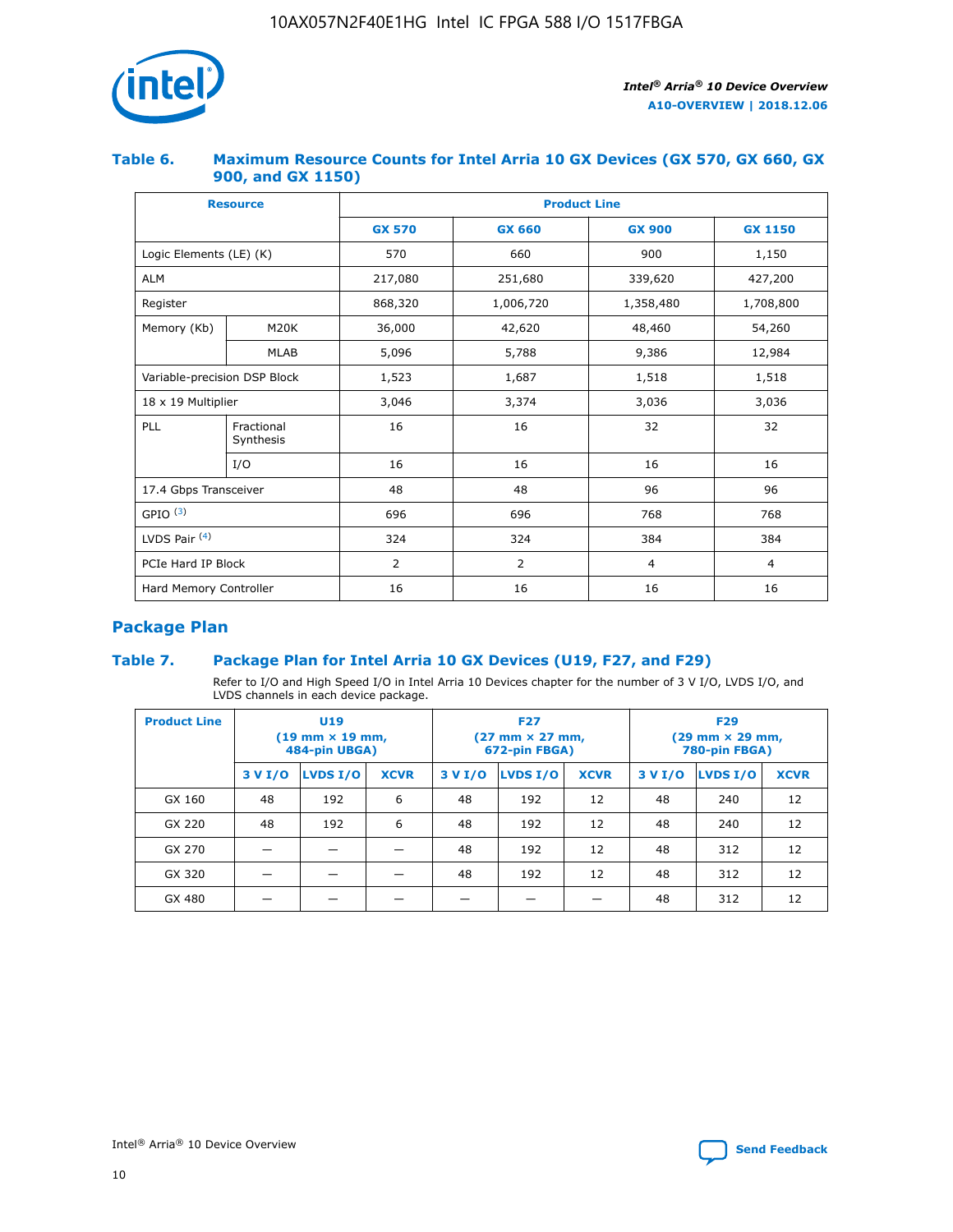

#### **Table 8. Package Plan for Intel Arria 10 GX Devices (F34, F35, NF40, and KF40)**

Refer to I/O and High Speed I/O in Intel Arria 10 Devices chapter for the number of 3 V I/O, LVDS I/O, and LVDS channels in each device package.

| <b>Product Line</b> | <b>F34</b><br>$(35 \text{ mm} \times 35 \text{ mm})$<br>1152-pin FBGA) |                    | <b>F35</b><br>$(35$ mm $\times$ 35 mm,<br><b>1152-pin FBGA)</b> |           | <b>KF40</b><br>$(40 \text{ mm} \times 40 \text{ mm})$<br>1517-pin FBGA) |                          |           | <b>NF40</b><br>$(40 \text{ mm} \times 40 \text{ mm})$<br><b>1517-pin FBGA)</b> |             |            |                    |             |
|---------------------|------------------------------------------------------------------------|--------------------|-----------------------------------------------------------------|-----------|-------------------------------------------------------------------------|--------------------------|-----------|--------------------------------------------------------------------------------|-------------|------------|--------------------|-------------|
|                     | 3V<br>I/O                                                              | <b>LVDS</b><br>I/O | <b>XCVR</b>                                                     | 3V<br>I/O | <b>LVDS</b><br>I/O                                                      | <b>XCVR</b>              | 3V<br>I/O | <b>LVDS</b><br>I/O                                                             | <b>XCVR</b> | 3 V<br>I/O | <b>LVDS</b><br>I/O | <b>XCVR</b> |
| GX 270              | 48                                                                     | 336                | 24                                                              | 48        | 336                                                                     | 24                       |           |                                                                                |             |            |                    |             |
| GX 320              | 48                                                                     | 336                | 24                                                              | 48        | 336                                                                     | 24                       |           |                                                                                |             |            |                    |             |
| GX 480              | 48                                                                     | 444                | 24                                                              | 48        | 348                                                                     | 36                       |           |                                                                                |             |            |                    |             |
| GX 570              | 48                                                                     | 444                | 24                                                              | 48        | 348                                                                     | 36                       | 96        | 600                                                                            | 36          | 48         | 540                | 48          |
| GX 660              | 48                                                                     | 444                | 24                                                              | 48        | 348                                                                     | 36                       | 96        | 600                                                                            | 36          | 48         | 540                | 48          |
| GX 900              |                                                                        | 504                | 24                                                              | –         |                                                                         | $\overline{\phantom{a}}$ |           |                                                                                |             |            | 600                | 48          |
| GX 1150             |                                                                        | 504                | 24                                                              |           |                                                                         |                          |           |                                                                                |             |            | 600                | 48          |

#### **Table 9. Package Plan for Intel Arria 10 GX Devices (RF40, NF45, SF45, and UF45)**

Refer to I/O and High Speed I/O in Intel Arria 10 Devices chapter for the number of 3 V I/O, LVDS I/O, and LVDS channels in each device package.

| <b>Product Line</b> | <b>RF40</b><br>$(40 \text{ mm} \times 40 \text{ mm})$<br>1517-pin FBGA) |                    |             | <b>NF45</b><br>$(45 \text{ mm} \times 45 \text{ mm})$<br><b>1932-pin FBGA)</b> |                    |             | <b>SF45</b><br>$(45 \text{ mm} \times 45 \text{ mm})$<br><b>1932-pin FBGA)</b> |                    |             | <b>UF45</b><br>$(45 \text{ mm} \times 45 \text{ mm})$<br><b>1932-pin FBGA)</b> |                    |             |
|---------------------|-------------------------------------------------------------------------|--------------------|-------------|--------------------------------------------------------------------------------|--------------------|-------------|--------------------------------------------------------------------------------|--------------------|-------------|--------------------------------------------------------------------------------|--------------------|-------------|
|                     | 3V<br>I/O                                                               | <b>LVDS</b><br>I/O | <b>XCVR</b> | 3V<br>I/O                                                                      | <b>LVDS</b><br>I/O | <b>XCVR</b> | 3V<br>I/O                                                                      | <b>LVDS</b><br>I/O | <b>XCVR</b> | 3V<br>I/O                                                                      | <b>LVDS</b><br>I/O | <b>XCVR</b> |
| GX 900              |                                                                         | 342                | 66          | -                                                                              | 768                | 48          | _                                                                              | 624                | 72          |                                                                                | 480                | 96          |
| GX 1150             |                                                                         | 342                | 66          | -                                                                              | 768                | 48          | -                                                                              | 624                | 72          |                                                                                | 480                | 96          |

### **Related Information**

[I/O and High-Speed Differential I/O Interfaces in Intel Arria 10 Devices chapter, Intel](https://www.intel.com/content/www/us/en/programmable/documentation/sam1403482614086.html#sam1403482030321) [Arria 10 Device Handbook](https://www.intel.com/content/www/us/en/programmable/documentation/sam1403482614086.html#sam1403482030321)

Provides the number of 3 V and LVDS I/Os, and LVDS channels for each Intel Arria 10 device package.

## **Intel Arria 10 GT**

This section provides the available options, maximum resource counts, and package plan for the Intel Arria 10 GT devices.

The information in this section is correct at the time of publication. For the latest information and to get more details, refer to the Intel FPGA Product Selector.

#### **Related Information**

#### [Intel FPGA Product Selector](http://www.altera.com/products/selector/psg-selector.html)

Provides the latest information on Intel products.

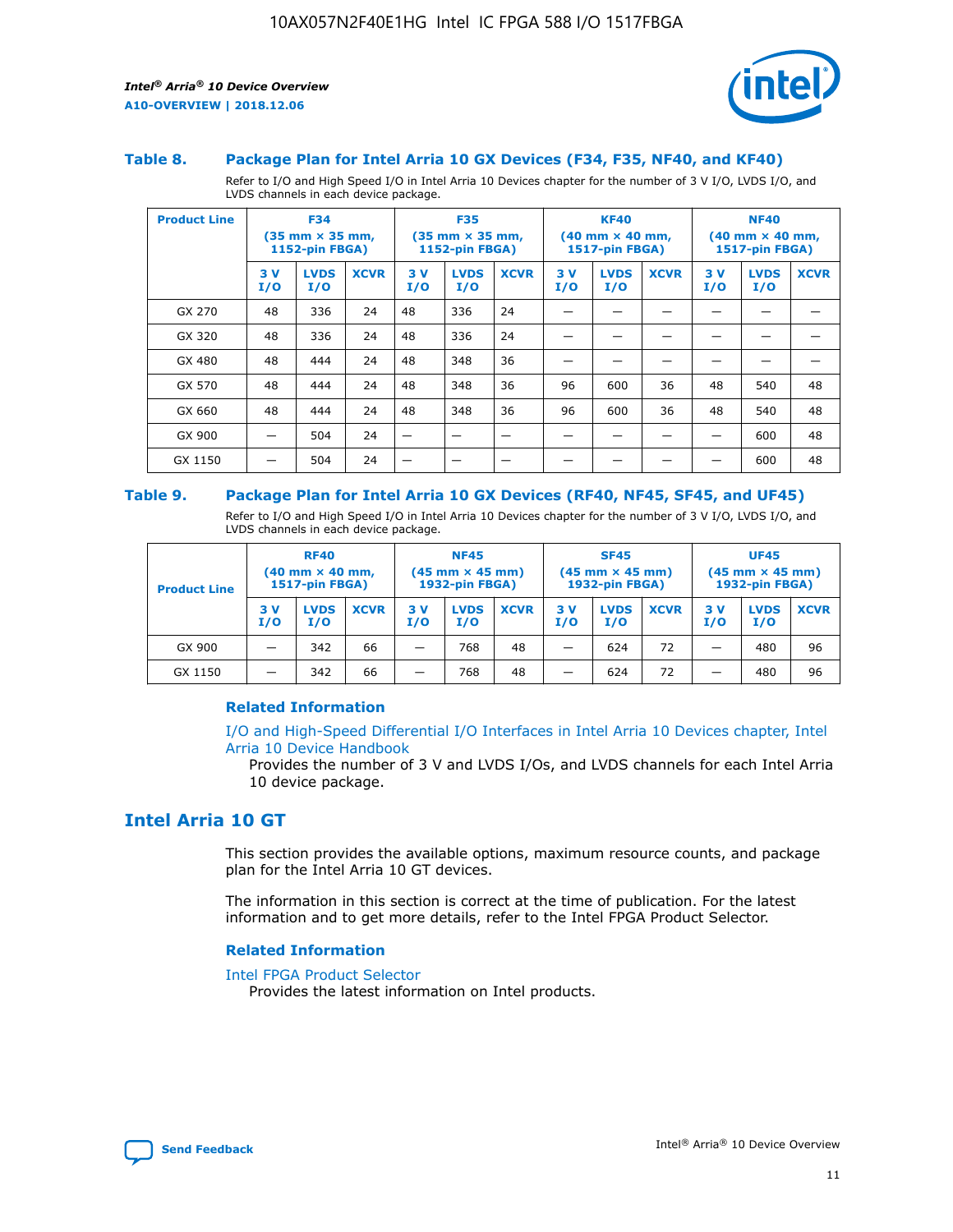

# **Available Options**

# **Figure 2. Sample Ordering Code and Available Options for Intel Arria 10 GT Devices**

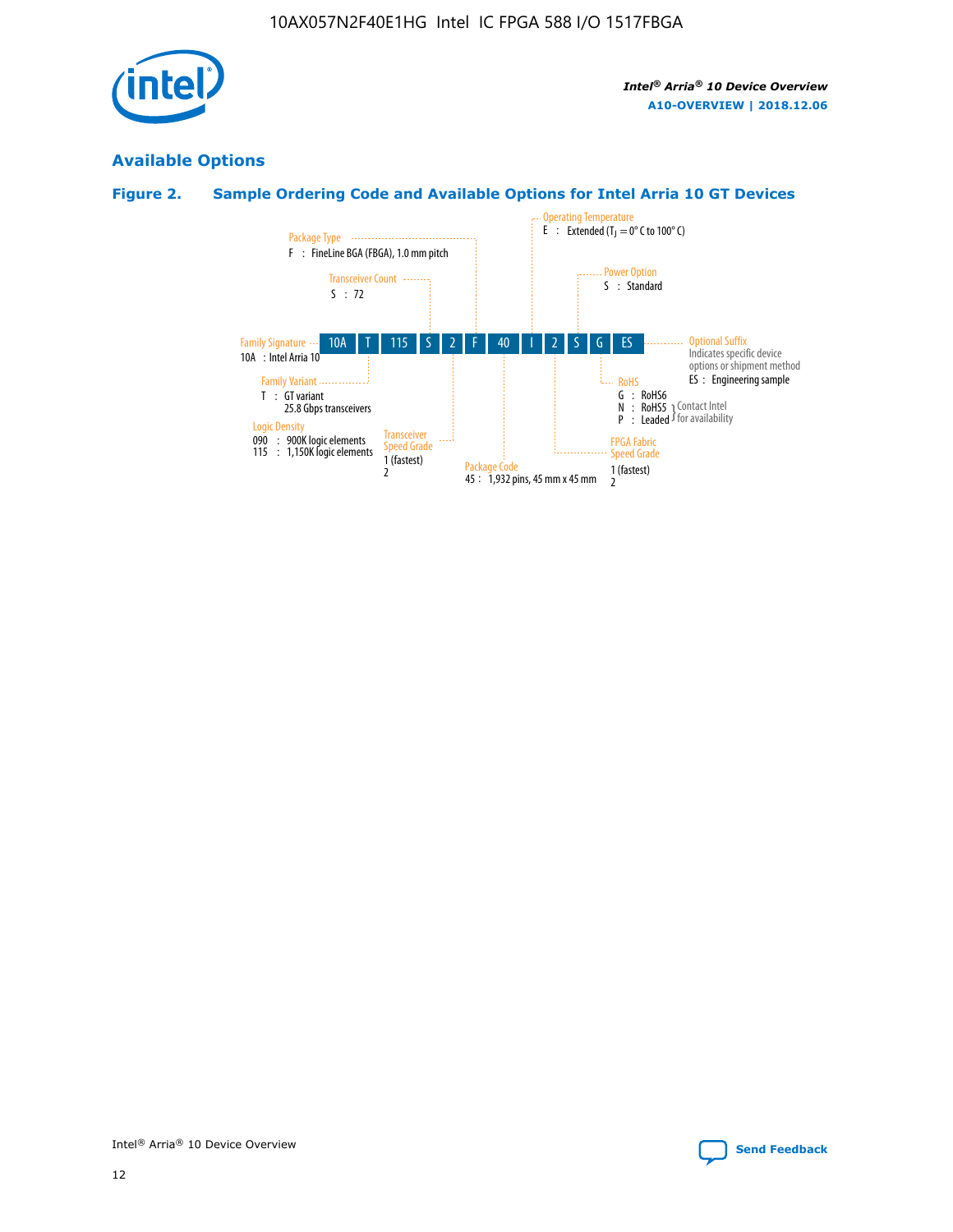

## **Maximum Resources**

#### **Table 10. Maximum Resource Counts for Intel Arria 10 GT Devices**

| <b>Resource</b>              |                      | <b>Product Line</b> |                |  |
|------------------------------|----------------------|---------------------|----------------|--|
|                              |                      | <b>GT 900</b>       | <b>GT 1150</b> |  |
| Logic Elements (LE) (K)      |                      | 900                 | 1,150          |  |
| <b>ALM</b>                   |                      | 339,620             | 427,200        |  |
| Register                     |                      | 1,358,480           | 1,708,800      |  |
| Memory (Kb)                  | M20K                 | 48,460              | 54,260         |  |
|                              | <b>MLAB</b>          | 9,386               | 12,984         |  |
| Variable-precision DSP Block |                      | 1,518               | 1,518          |  |
| 18 x 19 Multiplier           |                      | 3,036               | 3,036          |  |
| PLL                          | Fractional Synthesis | 32                  | 32             |  |
|                              | I/O                  | 16                  | 16             |  |
| Transceiver                  | 17.4 Gbps            | 72(5)               | 72(5)          |  |
|                              | 25.8 Gbps            | 6                   | 6              |  |
| GPIO <sup>(6)</sup>          |                      | 624                 | 624            |  |
| LVDS Pair $(7)$              |                      | 312                 | 312            |  |
| PCIe Hard IP Block           |                      | $\overline{4}$      | $\overline{4}$ |  |
| Hard Memory Controller       |                      | 16                  | 16             |  |

#### **Related Information**

#### [Intel Arria 10 GT Channel Usage](https://www.intel.com/content/www/us/en/programmable/documentation/nik1398707230472.html#nik1398707008178)

Configuring GT/GX channels in Intel Arria 10 GT devices.

## **Package Plan**

### **Table 11. Package Plan for Intel Arria 10 GT Devices**

Refer to I/O and High Speed I/O in Intel Arria 10 Devices chapter for the number of 3 V I/O, LVDS I/O, and LVDS channels in each device package.

| <b>Product Line</b> | <b>SF45</b><br>(45 mm × 45 mm, 1932-pin FBGA) |                 |             |  |  |  |
|---------------------|-----------------------------------------------|-----------------|-------------|--|--|--|
|                     | 3 V I/O                                       | <b>LVDS I/O</b> | <b>XCVR</b> |  |  |  |
| GT 900              |                                               | 624             | 72          |  |  |  |
| GT 1150             |                                               | 624             | 72          |  |  |  |

<sup>(7)</sup> Each LVDS I/O pair can be used as differential input or output.



 $(5)$  If all 6 GT channels are in use, 12 of the GX channels are not usable.

<sup>(6)</sup> The number of GPIOs does not include transceiver I/Os. In the Intel Quartus Prime software, the number of user I/Os includes transceiver I/Os.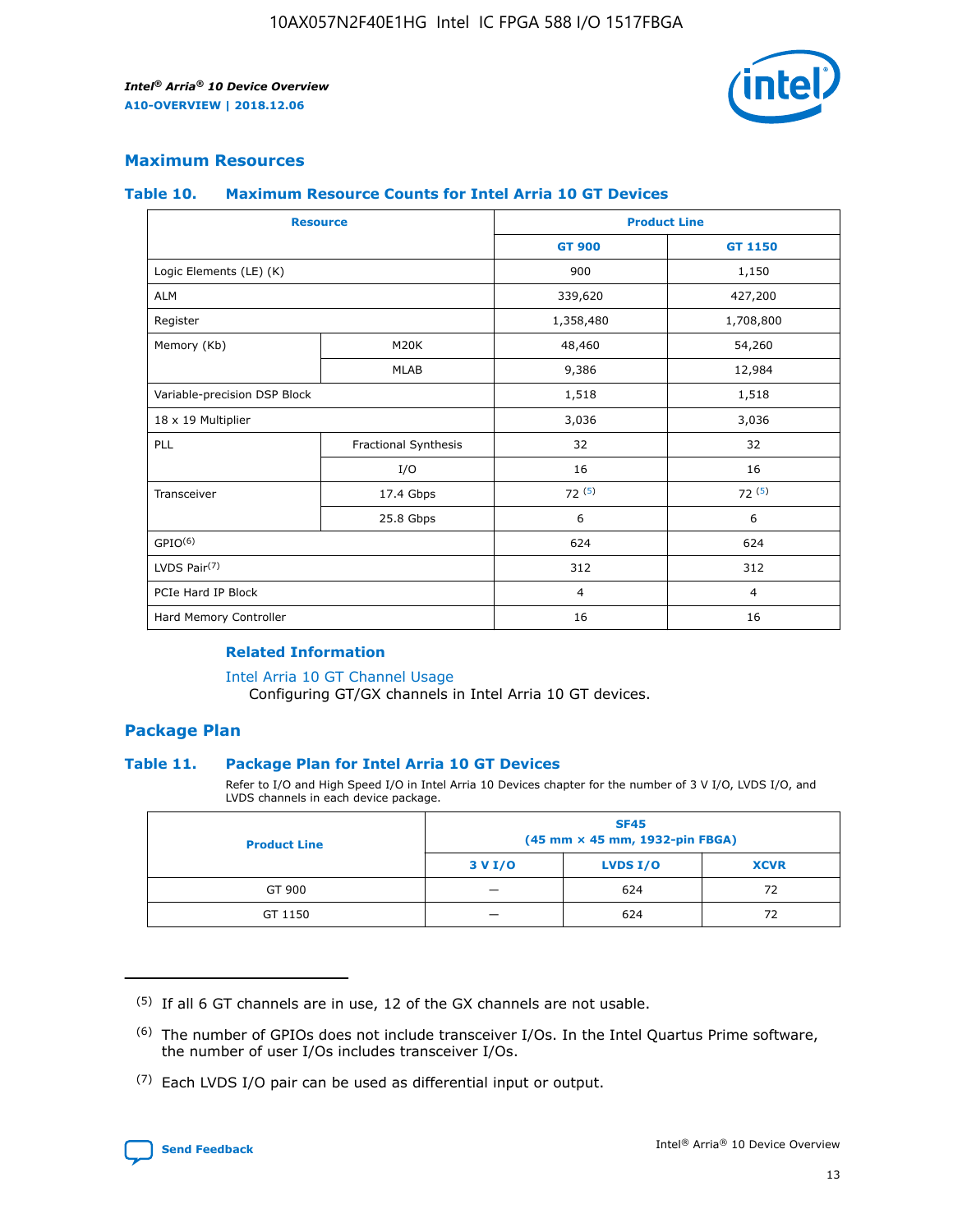

#### **Related Information**

[I/O and High-Speed Differential I/O Interfaces in Intel Arria 10 Devices chapter, Intel](https://www.intel.com/content/www/us/en/programmable/documentation/sam1403482614086.html#sam1403482030321) [Arria 10 Device Handbook](https://www.intel.com/content/www/us/en/programmable/documentation/sam1403482614086.html#sam1403482030321)

Provides the number of 3 V and LVDS I/Os, and LVDS channels for each Intel Arria 10 device package.

## **Intel Arria 10 SX**

This section provides the available options, maximum resource counts, and package plan for the Intel Arria 10 SX devices.

The information in this section is correct at the time of publication. For the latest information and to get more details, refer to the Intel FPGA Product Selector.

#### **Related Information**

[Intel FPGA Product Selector](http://www.altera.com/products/selector/psg-selector.html) Provides the latest information on Intel products.

#### **Available Options**

#### **Figure 3. Sample Ordering Code and Available Options for Intel Arria 10 SX Devices**



#### **Related Information**

[Transceiver Performance for Intel Arria 10 GX/SX Devices](https://www.intel.com/content/www/us/en/programmable/documentation/mcn1413182292568.html#mcn1413213965502) Provides more information about the transceiver speed grade.

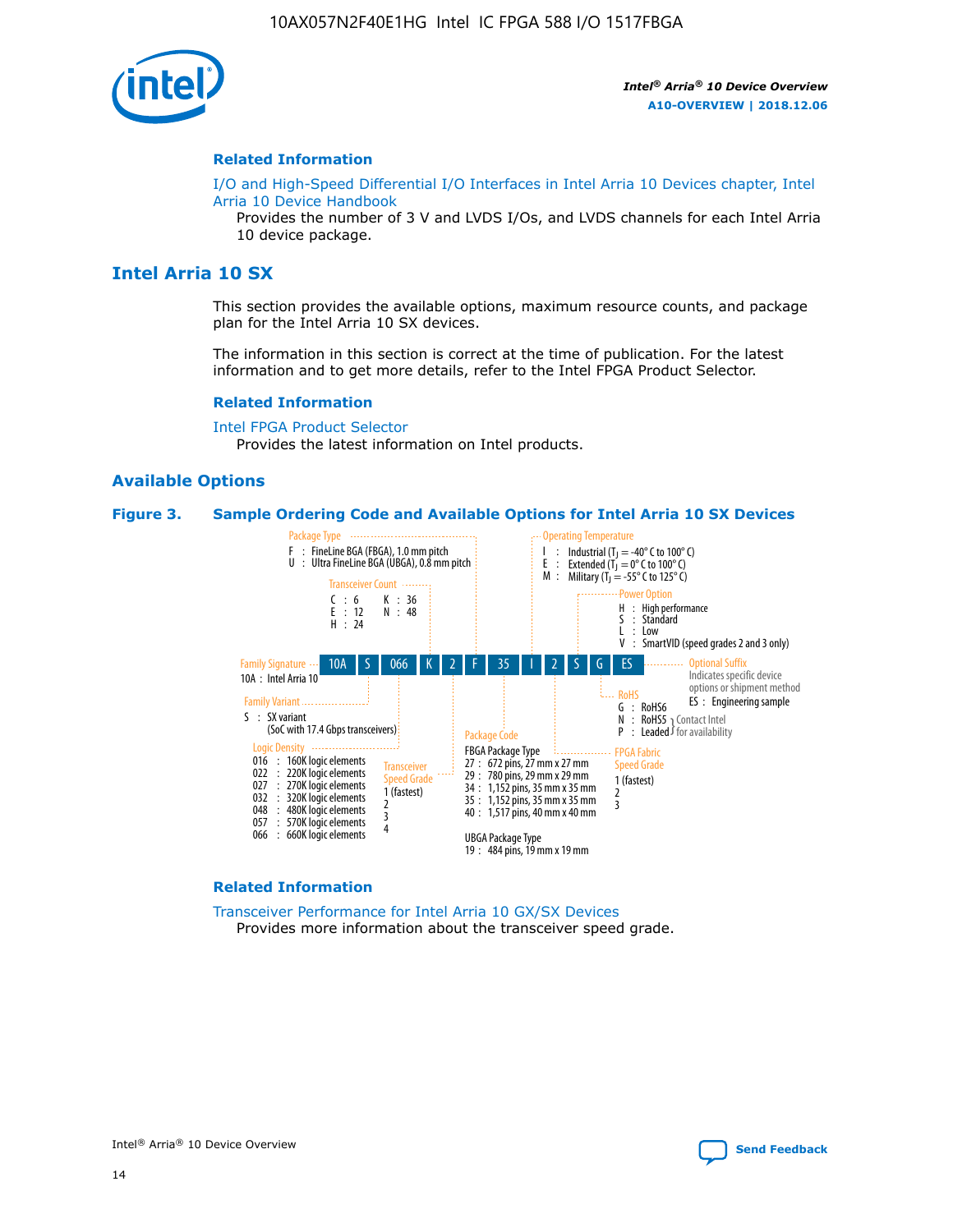

## **Maximum Resources**

#### **Table 12. Maximum Resource Counts for Intel Arria 10 SX Devices**

| <b>Resource</b>                   |                         | <b>Product Line</b> |               |                |                |                |                |                |  |  |  |
|-----------------------------------|-------------------------|---------------------|---------------|----------------|----------------|----------------|----------------|----------------|--|--|--|
|                                   |                         | <b>SX 160</b>       | <b>SX 220</b> | <b>SX 270</b>  | <b>SX 320</b>  | <b>SX 480</b>  | <b>SX 570</b>  | <b>SX 660</b>  |  |  |  |
| Logic Elements (LE) (K)           |                         | 160                 | 220           | 270            | 320            | 480            | 570            | 660            |  |  |  |
| <b>ALM</b>                        |                         | 61,510              | 80,330        | 101,620        | 119,900        | 183,590        | 217,080        | 251,680        |  |  |  |
| Register                          |                         | 246,040             | 321,320       | 406,480        | 479,600        | 734,360        | 868,320        | 1,006,720      |  |  |  |
| Memory (Kb)                       | M <sub>20</sub> K       | 8,800               | 11,740        | 15,000         | 17,820         | 28,620         | 36,000         | 42,620         |  |  |  |
|                                   | <b>MLAB</b>             | 1,050               | 1,690         | 2,452          | 2,727          | 4,164          | 5,096          | 5,788          |  |  |  |
| Variable-precision DSP Block      |                         | 156                 | 192           | 830            | 985            | 1,368          | 1,523          | 1,687          |  |  |  |
| 18 x 19 Multiplier                |                         | 312                 | 384           | 1,660          | 1,970          | 2,736          | 3,046          | 3,374          |  |  |  |
| PLL                               | Fractional<br>Synthesis | 6                   | 6             | 8              | 8              | 12             | 16             | 16             |  |  |  |
|                                   | I/O                     | 6                   | 6             | 8              | 8              | 12             | 16             | 16             |  |  |  |
| 17.4 Gbps Transceiver             |                         | 12                  | 12            | 24             | 24             | 36             | 48             | 48             |  |  |  |
| GPIO <sup>(8)</sup>               |                         | 288                 | 288           | 384            | 384            | 492            | 696            | 696            |  |  |  |
| LVDS Pair $(9)$                   |                         | 120                 | 120           | 168            | 168            | 174            | 324            | 324            |  |  |  |
| PCIe Hard IP Block                |                         | $\mathbf{1}$        | $\mathbf{1}$  | $\overline{2}$ | $\overline{2}$ | $\overline{2}$ | $\overline{2}$ | $\overline{2}$ |  |  |  |
| Hard Memory Controller            |                         | 6                   | 6             | 8              | 8              | 12             | 16             | 16             |  |  |  |
| ARM Cortex-A9 MPCore<br>Processor |                         | Yes                 | Yes           | Yes            | Yes            | Yes            | Yes            | <b>Yes</b>     |  |  |  |

## **Package Plan**

### **Table 13. Package Plan for Intel Arria 10 SX Devices (U19, F27, F29, and F34)**

Refer to I/O and High Speed I/O in Intel Arria 10 Devices chapter for the number of 3 V I/O, LVDS I/O, and LVDS channels in each device package.

| <b>Product Line</b> | U19<br>$(19 \text{ mm} \times 19 \text{ mm})$ .<br>484-pin UBGA) |                    |             | <b>F27</b><br>$(27 \text{ mm} \times 27 \text{ mm})$<br>672-pin FBGA) |                    | <b>F29</b><br>$(29 \text{ mm} \times 29 \text{ mm})$<br>780-pin FBGA) |           |                    | <b>F34</b><br>$(35 \text{ mm} \times 35 \text{ mm})$<br><b>1152-pin FBGA)</b> |           |                    |             |
|---------------------|------------------------------------------------------------------|--------------------|-------------|-----------------------------------------------------------------------|--------------------|-----------------------------------------------------------------------|-----------|--------------------|-------------------------------------------------------------------------------|-----------|--------------------|-------------|
|                     | 3V<br>I/O                                                        | <b>LVDS</b><br>I/O | <b>XCVR</b> | 3V<br>I/O                                                             | <b>LVDS</b><br>I/O | <b>XCVR</b>                                                           | 3V<br>I/O | <b>LVDS</b><br>I/O | <b>XCVR</b>                                                                   | 3V<br>I/O | <b>LVDS</b><br>I/O | <b>XCVR</b> |
| SX 160              | 48                                                               | 144                | 6           | 48                                                                    | 192                | 12                                                                    | 48        | 240                | 12                                                                            |           |                    |             |
| SX 220              | 48                                                               | 144                | 6           | 48                                                                    | 192                | 12                                                                    | 48        | 240                | 12                                                                            |           |                    |             |
| SX 270              |                                                                  |                    |             | 48                                                                    | 192                | 12                                                                    | 48        | 312                | 12                                                                            | 48        | 336                | 24          |
| SX 320              |                                                                  |                    |             | 48                                                                    | 192                | 12                                                                    | 48        | 312                | 12                                                                            | 48        | 336                | 24          |
|                     | continued                                                        |                    |             |                                                                       |                    |                                                                       |           |                    |                                                                               |           |                    |             |

 $(8)$  The number of GPIOs does not include transceiver I/Os. In the Intel Quartus Prime software, the number of user I/Os includes transceiver I/Os.

 $(9)$  Each LVDS I/O pair can be used as differential input or output.

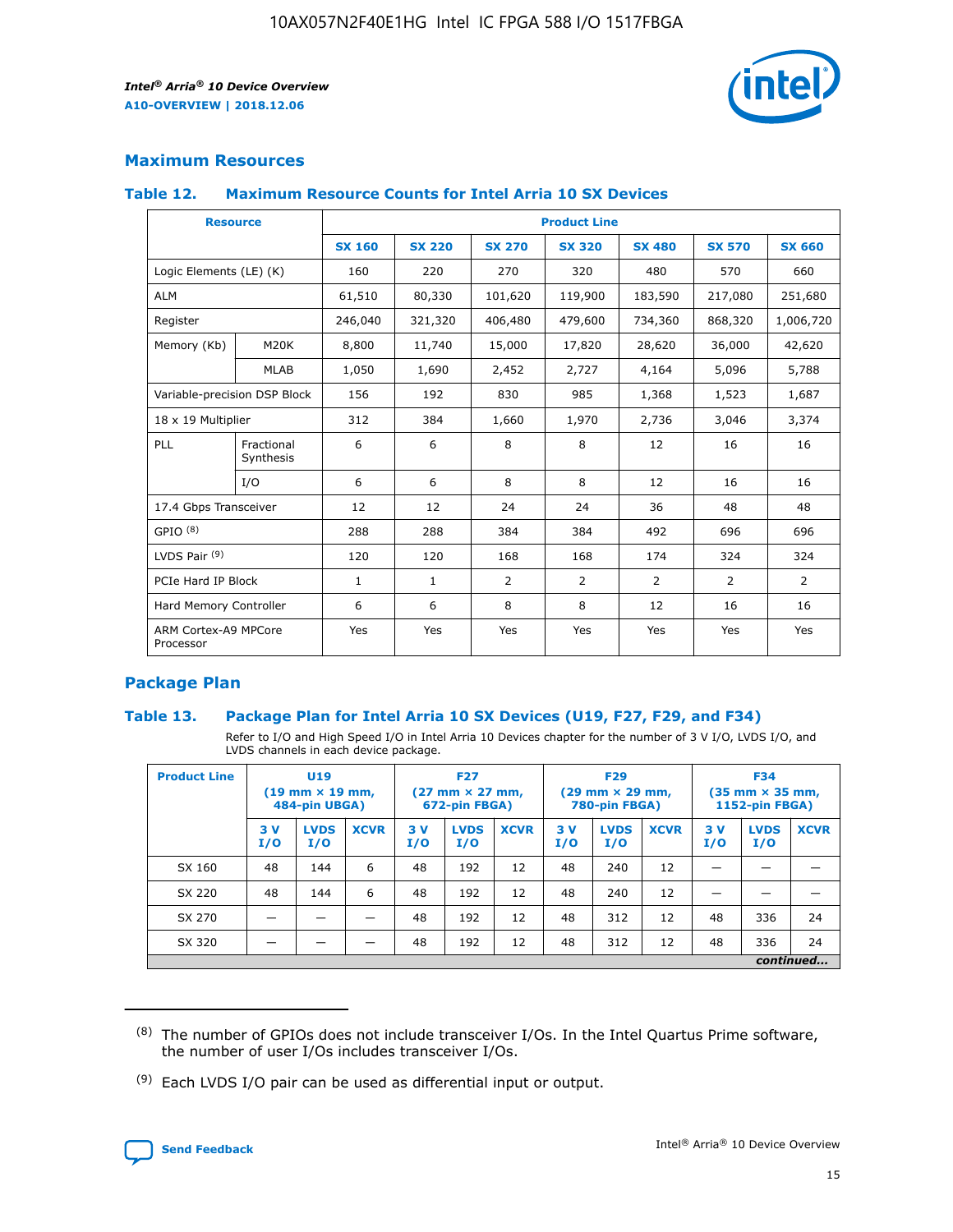

| <b>Product Line</b> | U <sub>19</sub><br>$(19$ mm $\times$ 19 mm,<br>484-pin UBGA) |                    |             | <b>F27</b><br>$(27 \text{ mm} \times 27 \text{ mm})$<br>672-pin FBGA) |                    |             | <b>F29</b><br>$(29 \text{ mm} \times 29 \text{ mm})$<br>780-pin FBGA) |                    |             | <b>F34</b><br>$(35$ mm $\times$ 35 mm,<br>1152-pin FBGA) |                    |             |
|---------------------|--------------------------------------------------------------|--------------------|-------------|-----------------------------------------------------------------------|--------------------|-------------|-----------------------------------------------------------------------|--------------------|-------------|----------------------------------------------------------|--------------------|-------------|
|                     | 3 V<br>I/O                                                   | <b>LVDS</b><br>I/O | <b>XCVR</b> | 3V<br>I/O                                                             | <b>LVDS</b><br>I/O | <b>XCVR</b> | 3V<br>I/O                                                             | <b>LVDS</b><br>I/O | <b>XCVR</b> | 3V<br>I/O                                                | <b>LVDS</b><br>I/O | <b>XCVR</b> |
| SX 480              |                                                              |                    |             |                                                                       |                    |             | 48                                                                    | 312                | 12          | 48                                                       | 444                | 24          |
| SX 570              |                                                              |                    |             |                                                                       |                    |             |                                                                       |                    |             | 48                                                       | 444                | 24          |
| SX 660              |                                                              |                    |             |                                                                       |                    |             |                                                                       |                    |             | 48                                                       | 444                | 24          |

## **Table 14. Package Plan for Intel Arria 10 SX Devices (F35, KF40, and NF40)**

Refer to I/O and High Speed I/O in Intel Arria 10 Devices chapter for the number of 3 V I/O, LVDS I/O, and LVDS channels in each device package.

| <b>Product Line</b> | <b>F35</b><br>$(35 \text{ mm} \times 35 \text{ mm})$<br><b>1152-pin FBGA)</b> |          |             |                                           | <b>KF40</b><br>(40 mm × 40 mm,<br>1517-pin FBGA) |    | <b>NF40</b><br>$(40 \text{ mm} \times 40 \text{ mm})$<br>1517-pin FBGA) |          |             |  |
|---------------------|-------------------------------------------------------------------------------|----------|-------------|-------------------------------------------|--------------------------------------------------|----|-------------------------------------------------------------------------|----------|-------------|--|
|                     | 3 V I/O                                                                       | LVDS I/O | <b>XCVR</b> | <b>LVDS I/O</b><br><b>XCVR</b><br>3 V I/O |                                                  |    | 3 V I/O                                                                 | LVDS I/O | <b>XCVR</b> |  |
| SX 270              | 48                                                                            | 336      | 24          |                                           |                                                  |    |                                                                         |          |             |  |
| SX 320              | 48                                                                            | 336      | 24          |                                           |                                                  |    |                                                                         |          |             |  |
| SX 480              | 48                                                                            | 348      | 36          |                                           |                                                  |    |                                                                         |          |             |  |
| SX 570              | 48                                                                            | 348      | 36          | 96                                        | 600                                              | 36 | 48                                                                      | 540      | 48          |  |
| SX 660              | 48                                                                            | 348      | 36          | 96                                        | 600                                              | 36 | 48                                                                      | 540      | 48          |  |

## **Related Information**

[I/O and High-Speed Differential I/O Interfaces in Intel Arria 10 Devices chapter, Intel](https://www.intel.com/content/www/us/en/programmable/documentation/sam1403482614086.html#sam1403482030321) [Arria 10 Device Handbook](https://www.intel.com/content/www/us/en/programmable/documentation/sam1403482614086.html#sam1403482030321)

Provides the number of 3 V and LVDS I/Os, and LVDS channels for each Intel Arria 10 device package.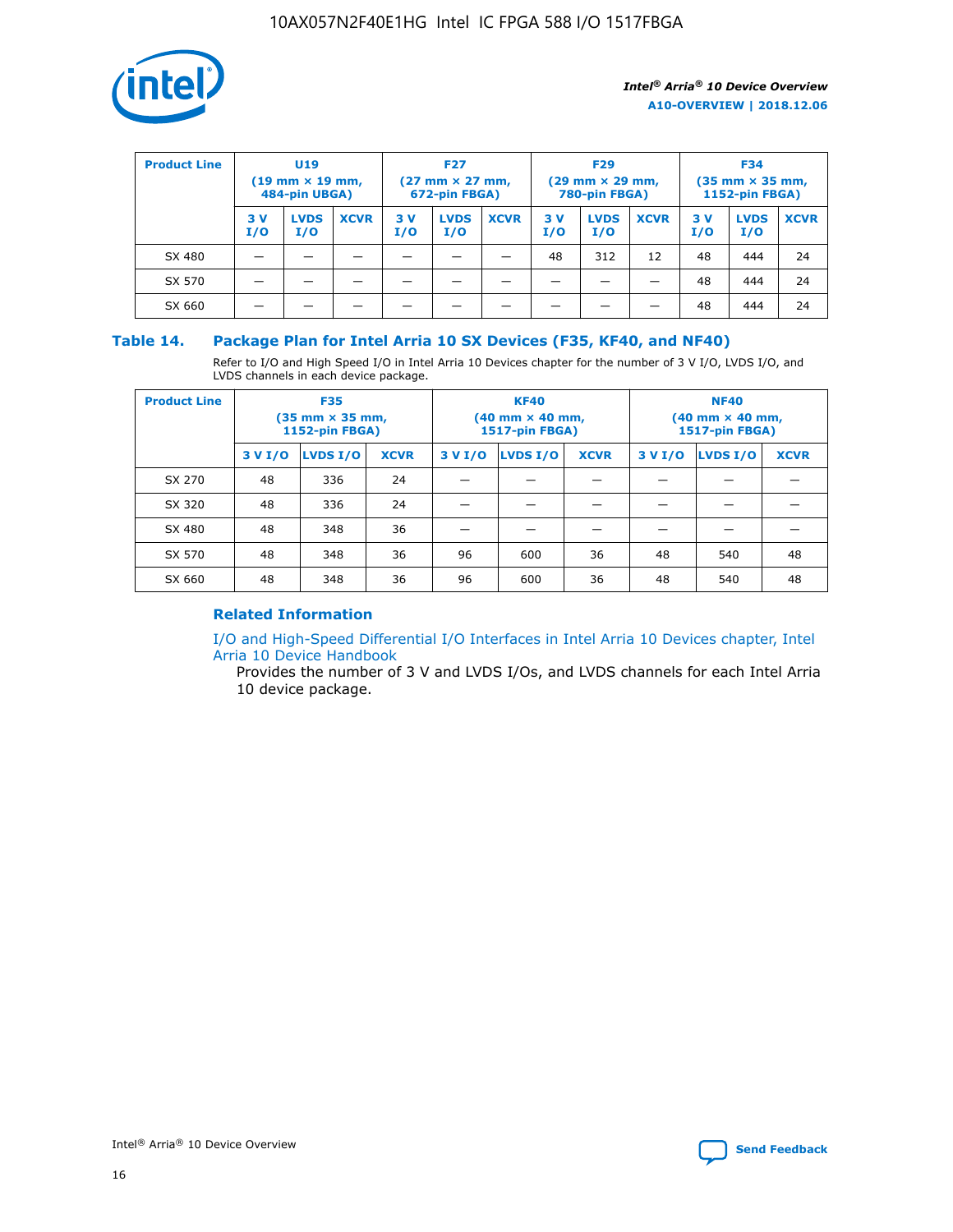

# **I/O Vertical Migration for Intel Arria 10 Devices**

#### **Figure 4. Migration Capability Across Intel Arria 10 Product Lines**

- The arrows indicate the migration paths. The devices included in each vertical migration path are shaded. Devices with fewer resources in the same path have lighter shades.
- To achieve the full I/O migration across product lines in the same migration path, restrict I/Os and transceivers usage to match the product line with the lowest I/O and transceiver counts.
- An LVDS I/O bank in the source device may be mapped to a 3 V I/O bank in the target device. To use memory interface clock frequency higher than 533 MHz, assign external memory interface pins only to banks that are LVDS I/O in both devices.
- There may be nominal 0.15 mm package height difference between some product lines in the same package type.
	- **Variant Product Line Package U19 F27 F29 F34 F35 KF40 NF40 RF40 NF45 SF45 UF45** Intel® Arria® 10 GX GX 160 GX 220 GX 270 GX 320 GX 480 GX 570 GX 660 GX 900 GX 1150 Intel Arria 10 GT GT 900 GT 1150 Intel Arria 10 SX SX 160 SX 220 SX 270 SX 320 SX 480 SX 570 SX 660
- Some migration paths are not shown in the Intel Quartus Prime software **Pin Migration View**.

*Note:* To verify the pin migration compatibility, use the **Pin Migration View** window in the Intel Quartus Prime software Pin Planner.

# **Adaptive Logic Module**

Intel Arria 10 devices use a 20 nm ALM as the basic building block of the logic fabric.

The ALM architecture is the same as the previous generation FPGAs, allowing for efficient implementation of logic functions and easy conversion of IP between the device generations.

The ALM, as shown in following figure, uses an 8-input fracturable look-up table (LUT) with four dedicated registers to help improve timing closure in register-rich designs and achieve an even higher design packing capability than the traditional two-register per LUT architecture.

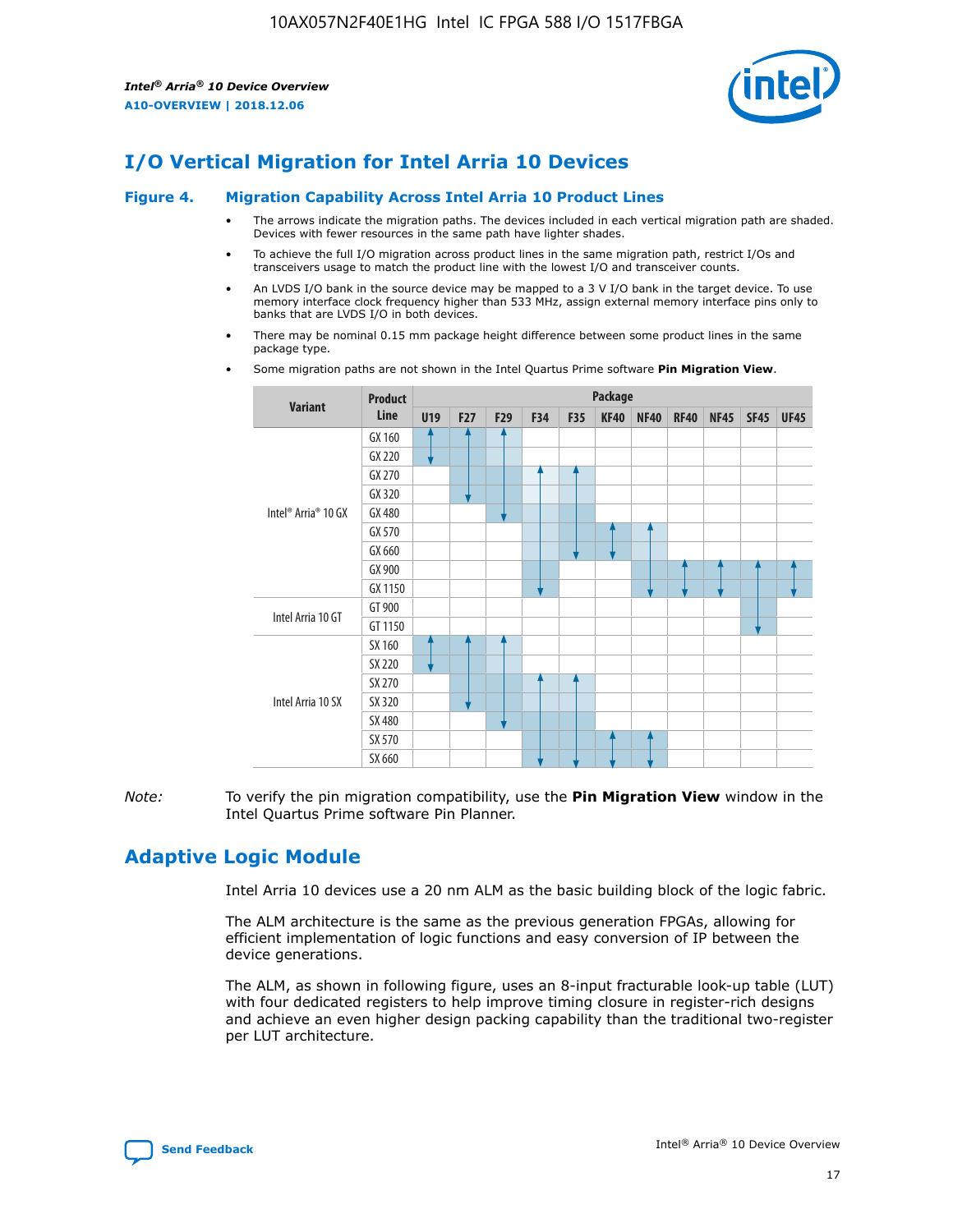

**Figure 5. ALM for Intel Arria 10 Devices**



The Intel Quartus Prime software optimizes your design according to the ALM logic structure and automatically maps legacy designs into the Intel Arria 10 ALM architecture.

## **Variable-Precision DSP Block**

The Intel Arria 10 variable precision DSP blocks support fixed-point arithmetic and floating-point arithmetic.

Features for fixed-point arithmetic:

- High-performance, power-optimized, and fully registered multiplication operations
- 18-bit and 27-bit word lengths
- Two 18 x 19 multipliers or one 27 x 27 multiplier per DSP block
- Built-in addition, subtraction, and 64-bit double accumulation register to combine multiplication results
- Cascading 19-bit or 27-bit when pre-adder is disabled and cascading 18-bit when pre-adder is used to form the tap-delay line for filtering applications
- Cascading 64-bit output bus to propagate output results from one block to the next block without external logic support
- Hard pre-adder supported in 19-bit and 27-bit modes for symmetric filters
- Internal coefficient register bank in both 18-bit and 27-bit modes for filter implementation
- 18-bit and 27-bit systolic finite impulse response (FIR) filters with distributed output adder
- Biased rounding support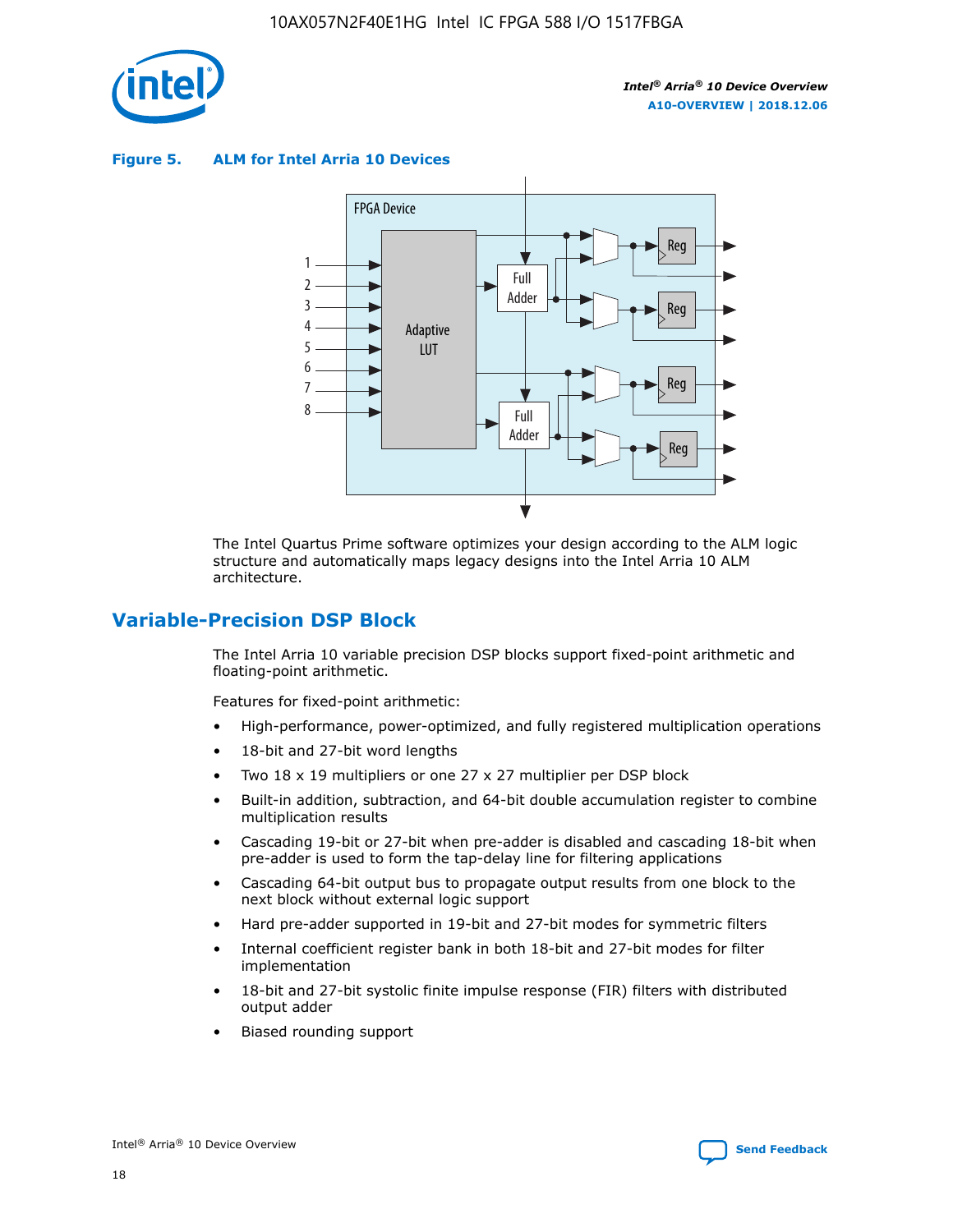

Features for floating-point arithmetic:

- A completely hardened architecture that supports multiplication, addition, subtraction, multiply-add, and multiply-subtract
- Multiplication with accumulation capability and a dynamic accumulator reset control
- Multiplication with cascade summation capability
- Multiplication with cascade subtraction capability
- Complex multiplication
- Direct vector dot product
- Systolic FIR filter

### **Table 15. Variable-Precision DSP Block Configurations for Intel Arria 10 Devices**

| <b>Usage Example</b>                                       | <b>Multiplier Size (Bit)</b>    | <b>DSP Block Resources</b> |
|------------------------------------------------------------|---------------------------------|----------------------------|
| Medium precision fixed point                               | Two 18 x 19                     |                            |
| High precision fixed or Single precision<br>floating point | One 27 x 27                     |                            |
| Fixed point FFTs                                           | One 19 x 36 with external adder |                            |
| Very high precision fixed point                            | One 36 x 36 with external adder |                            |
| Double precision floating point                            | One 54 x 54 with external adder | 4                          |

#### **Table 16. Resources for Fixed-Point Arithmetic in Intel Arria 10 Devices**

The table lists the variable-precision DSP resources by bit precision for each Intel Arria 10 device.

| <b>Variant</b>  | <b>Product Line</b> | Variable-<br>precision<br><b>DSP Block</b> | <b>Independent Input and Output</b><br><b>Multiplications Operator</b> |                                     | 18 x 19<br><b>Multiplier</b><br><b>Adder Sum</b> | $18 \times 18$<br><b>Multiplier</b><br><b>Adder</b> |
|-----------------|---------------------|--------------------------------------------|------------------------------------------------------------------------|-------------------------------------|--------------------------------------------------|-----------------------------------------------------|
|                 |                     |                                            | 18 x 19<br><b>Multiplier</b>                                           | $27 \times 27$<br><b>Multiplier</b> | <b>Mode</b>                                      | <b>Summed with</b><br>36 bit Input                  |
| AIntel Arria 10 | GX 160              | 156                                        | 312                                                                    | 156                                 | 156                                              | 156                                                 |
| GX              | GX 220              | 192                                        | 384                                                                    | 192                                 | 192                                              | 192                                                 |
|                 | GX 270              | 830                                        | 1,660                                                                  | 830                                 | 830                                              | 830                                                 |
|                 | GX 320              | 984                                        | 1,968                                                                  | 984                                 | 984                                              | 984                                                 |
|                 | GX 480              | 1,368                                      | 2,736                                                                  | 1,368                               | 1,368                                            | 1,368                                               |
|                 | GX 570              | 1,523                                      | 3,046                                                                  | 1,523                               | 1,523                                            | 1,523                                               |
|                 | GX 660              | 1,687                                      | 3,374                                                                  | 1,687                               | 1,687                                            | 1,687                                               |
|                 | GX 900              | 1,518                                      | 3,036                                                                  | 1,518                               | 1,518                                            | 1,518                                               |
|                 | GX 1150             | 1,518                                      | 3,036                                                                  | 1,518                               | 1,518                                            | 1,518                                               |
| Intel Arria 10  | GT 900              | 1,518                                      | 3,036                                                                  | 1,518                               | 1,518                                            | 1,518                                               |
| GT              | GT 1150             | 1,518                                      | 3,036                                                                  | 1,518                               | 1,518                                            | 1,518                                               |
| Intel Arria 10  | SX 160              | 156                                        | 312                                                                    | 156                                 | 156                                              | 156                                                 |
| <b>SX</b>       | SX 220<br>192       |                                            | 384                                                                    | 192                                 | 192                                              | 192                                                 |
|                 | SX 270              | 830                                        | 830<br>1,660                                                           |                                     | 830                                              | 830                                                 |
|                 |                     |                                            |                                                                        |                                     |                                                  | continued                                           |

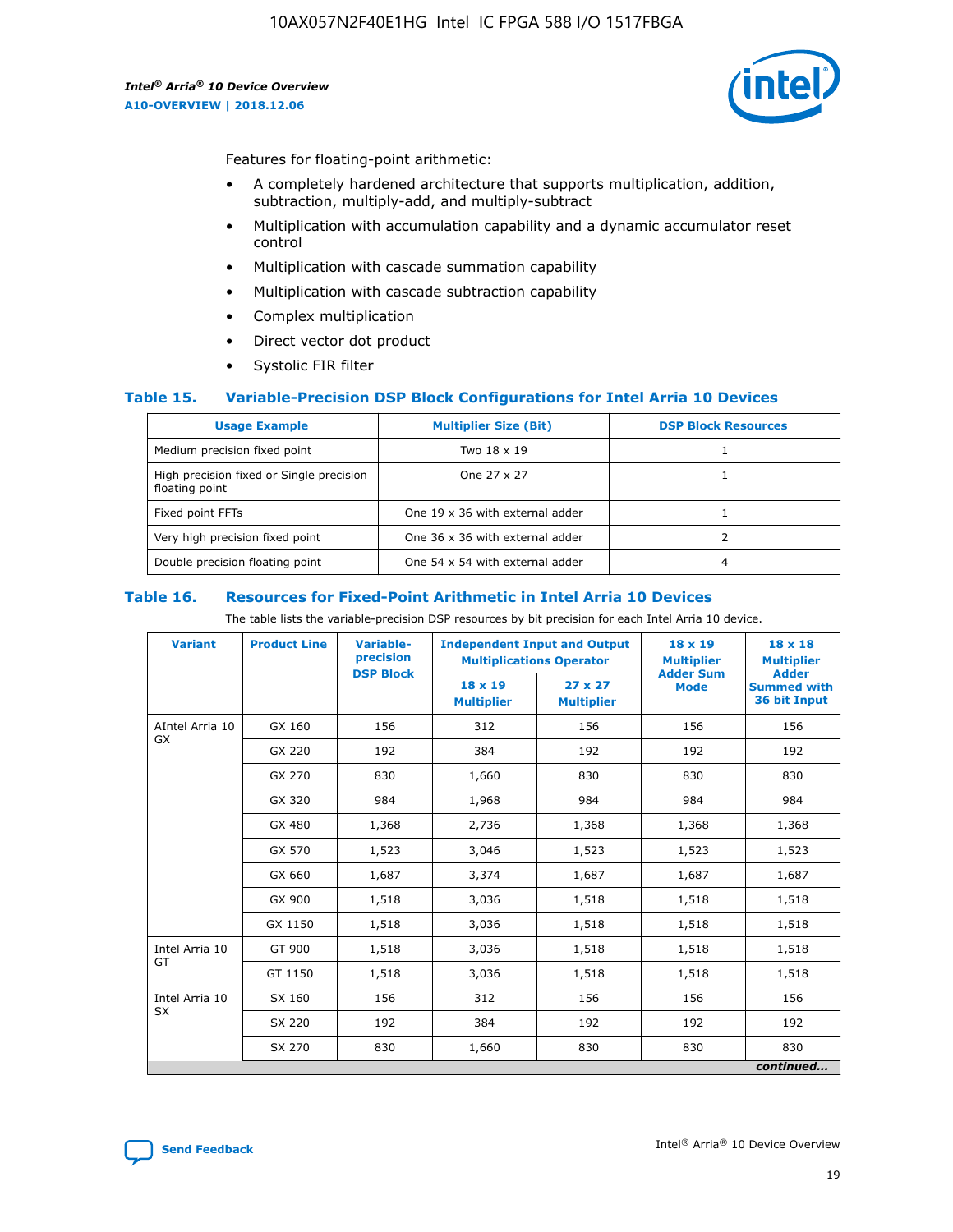

| <b>Variant</b> | <b>Product Line</b> | <b>Variable-</b><br>precision<br><b>DSP Block</b> | <b>Independent Input and Output</b><br><b>Multiplications Operator</b> |                                     | $18 \times 19$<br><b>Multiplier</b><br><b>Adder Sum</b> | $18 \times 18$<br><b>Multiplier</b><br><b>Adder</b> |  |
|----------------|---------------------|---------------------------------------------------|------------------------------------------------------------------------|-------------------------------------|---------------------------------------------------------|-----------------------------------------------------|--|
|                |                     |                                                   | $18 \times 19$<br><b>Multiplier</b>                                    | $27 \times 27$<br><b>Multiplier</b> | <b>Mode</b>                                             | <b>Summed with</b><br>36 bit Input                  |  |
|                | SX 320              | 984                                               | 1,968                                                                  | 984                                 | 984                                                     | 984                                                 |  |
|                | SX 480              | 1,368                                             | 2,736                                                                  | 1,368                               | 1,368                                                   | 1,368                                               |  |
|                | SX 570              | 1,523                                             | 3,046                                                                  | 1,523                               | 1,523                                                   | 1,523                                               |  |
|                | SX 660              | 1,687                                             | 3,374                                                                  | 1,687                               | 1,687                                                   | 1,687                                               |  |

## **Table 17. Resources for Floating-Point Arithmetic in Intel Arria 10 Devices**

The table lists the variable-precision DSP resources by bit precision for each Intel Arria 10 device.

| <b>Variant</b> | <b>Product Line</b> | <b>Variable-</b><br>precision<br><b>DSP Block</b> | <b>Single</b><br><b>Precision</b><br><b>Floating-Point</b><br><b>Multiplication</b><br><b>Mode</b> | <b>Single-Precision</b><br><b>Floating-Point</b><br><b>Adder Mode</b> | Single-<br><b>Precision</b><br><b>Floating-Point</b><br><b>Multiply</b><br><b>Accumulate</b><br><b>Mode</b> | <b>Peak</b><br><b>Giga Floating-</b><br><b>Point</b><br><b>Operations</b><br>per Second<br>(GFLOPs) |
|----------------|---------------------|---------------------------------------------------|----------------------------------------------------------------------------------------------------|-----------------------------------------------------------------------|-------------------------------------------------------------------------------------------------------------|-----------------------------------------------------------------------------------------------------|
| Intel Arria 10 | GX 160              | 156                                               | 156                                                                                                | 156                                                                   | 156                                                                                                         | 140                                                                                                 |
| GX             | GX 220              | 192                                               | 192                                                                                                | 192                                                                   | 192                                                                                                         | 173                                                                                                 |
|                | GX 270              | 830                                               | 830                                                                                                | 830                                                                   | 830                                                                                                         | 747                                                                                                 |
|                | GX 320              | 984                                               | 984                                                                                                | 984                                                                   | 984                                                                                                         | 886                                                                                                 |
|                | GX 480              | 1,369                                             | 1,368                                                                                              | 1,368                                                                 | 1,368                                                                                                       | 1,231                                                                                               |
|                | GX 570              | 1,523                                             | 1,523                                                                                              | 1,523                                                                 | 1,523                                                                                                       | 1,371                                                                                               |
|                | GX 660              | 1,687                                             | 1,687                                                                                              | 1,687                                                                 | 1,687                                                                                                       | 1,518                                                                                               |
|                | GX 900              | 1,518                                             | 1,518                                                                                              | 1,518                                                                 | 1,518                                                                                                       | 1,366                                                                                               |
|                | GX 1150             | 1,518                                             | 1,518                                                                                              | 1,518                                                                 | 1,518                                                                                                       | 1,366                                                                                               |
| Intel Arria 10 | GT 900              | 1,518                                             | 1,518                                                                                              | 1,518                                                                 | 1,518                                                                                                       | 1,366                                                                                               |
| GT             | GT 1150             | 1,518                                             | 1,518                                                                                              | 1,518                                                                 | 1,518                                                                                                       | 1,366                                                                                               |
| Intel Arria 10 | SX 160              | 156                                               | 156                                                                                                | 156                                                                   | 156                                                                                                         | 140                                                                                                 |
| <b>SX</b>      | SX 220              | 192                                               | 192                                                                                                | 192                                                                   | 192                                                                                                         | 173                                                                                                 |
|                | SX 270              | 830                                               | 830                                                                                                | 830                                                                   | 830                                                                                                         | 747                                                                                                 |
|                | SX 320              | 984                                               | 984                                                                                                | 984                                                                   | 984                                                                                                         | 886                                                                                                 |
|                | SX 480              | 1,369                                             | 1,368                                                                                              | 1,368                                                                 | 1,368                                                                                                       | 1,231                                                                                               |
|                | SX 570              | 1,523                                             | 1,523                                                                                              | 1,523                                                                 | 1,523                                                                                                       | 1,371                                                                                               |
|                | SX 660              | 1,687                                             | 1,687                                                                                              | 1,687                                                                 | 1,687                                                                                                       | 1,518                                                                                               |

# **Embedded Memory Blocks**

The embedded memory blocks in the devices are flexible and designed to provide an optimal amount of small- and large-sized memory arrays to fit your design requirements.

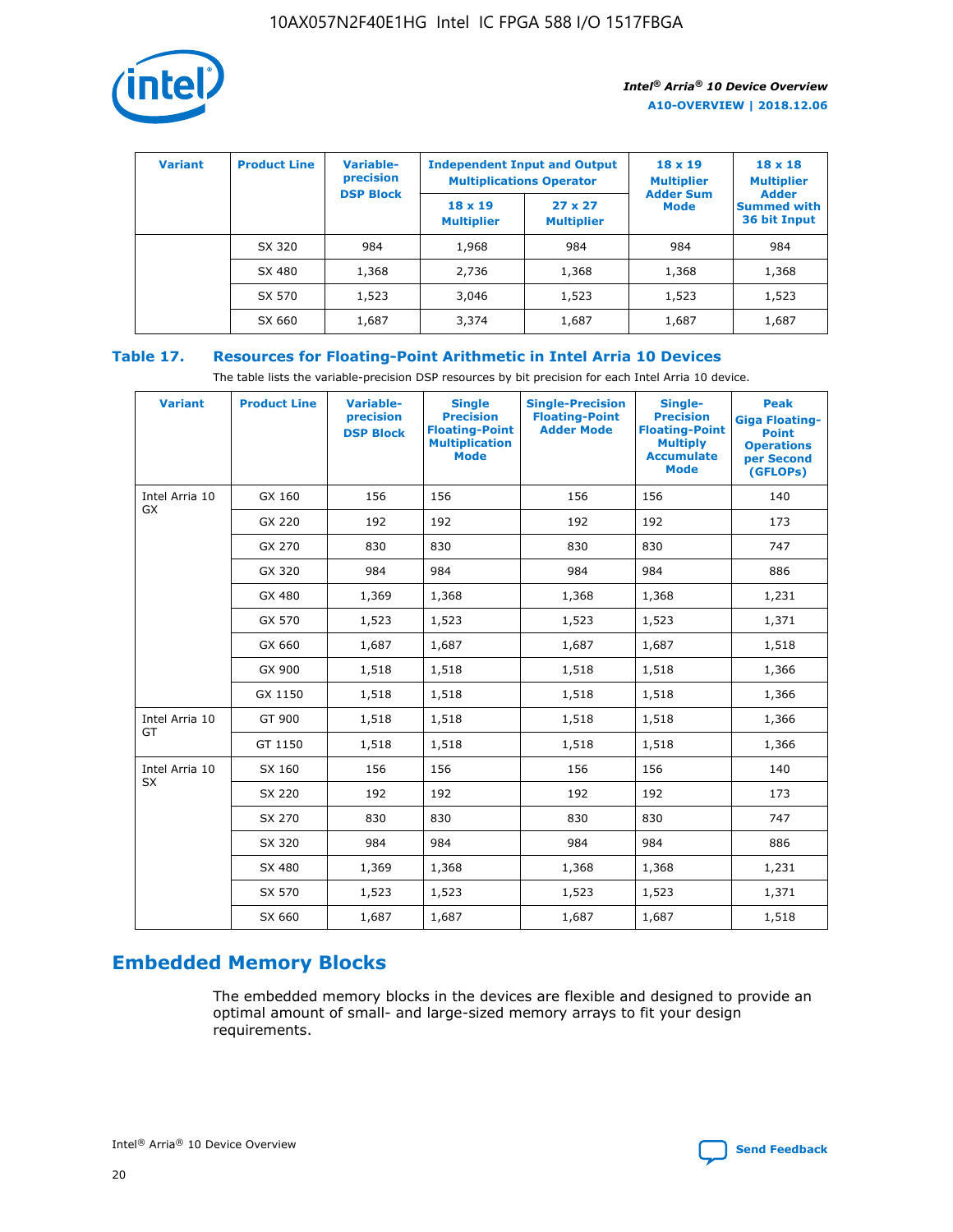

# **Types of Embedded Memory**

The Intel Arria 10 devices contain two types of memory blocks:

- 20 Kb M20K blocks—blocks of dedicated memory resources. The M20K blocks are ideal for larger memory arrays while still providing a large number of independent ports.
- 640 bit memory logic array blocks (MLABs)—enhanced memory blocks that are configured from dual-purpose logic array blocks (LABs). The MLABs are ideal for wide and shallow memory arrays. The MLABs are optimized for implementation of shift registers for digital signal processing (DSP) applications, wide and shallow FIFO buffers, and filter delay lines. Each MLAB is made up of ten adaptive logic modules (ALMs). In the Intel Arria 10 devices, you can configure these ALMs as ten 32 x 2 blocks, giving you one 32 x 20 simple dual-port SRAM block per MLAB.

## **Embedded Memory Capacity in Intel Arria 10 Devices**

|                   | <b>Product</b> |              | <b>M20K</b>         | <b>MLAB</b>  |                     | <b>Total RAM Bit</b> |
|-------------------|----------------|--------------|---------------------|--------------|---------------------|----------------------|
| <b>Variant</b>    | Line           | <b>Block</b> | <b>RAM Bit (Kb)</b> | <b>Block</b> | <b>RAM Bit (Kb)</b> | (Kb)                 |
| Intel Arria 10 GX | GX 160         | 440          | 8,800               | 1,680        | 1,050               | 9,850                |
|                   | GX 220         | 587          | 11,740              | 2,703        | 1,690               | 13,430               |
|                   | GX 270         | 750          | 15,000              | 3,922        | 2,452               | 17,452               |
|                   | GX 320         | 891          | 17,820              | 4,363        | 2,727               | 20,547               |
|                   | GX 480         | 1,431        | 28,620              | 6,662        | 4,164               | 32,784               |
|                   | GX 570         | 1,800        | 36,000              | 8,153        | 5,096               | 41,096               |
|                   | GX 660         | 2,131        | 42,620              | 9,260        | 5,788               | 48,408               |
|                   | GX 900         | 2,423        | 48,460              | 15,017       | 9,386               | 57,846               |
|                   | GX 1150        | 2,713        | 54,260              | 20,774       | 12,984              | 67,244               |
| Intel Arria 10 GT | GT 900         | 2,423        | 48,460              | 15,017       | 9,386               | 57,846               |
|                   | GT 1150        | 2,713        | 54,260              | 20,774       | 12,984              | 67,244               |
| Intel Arria 10 SX | SX 160         | 440          | 8,800               | 1,680        | 1,050               | 9,850                |
|                   | SX 220         | 587          | 11,740              | 2,703        | 1,690               | 13,430               |
|                   | SX 270         | 750          | 15,000              | 3,922        | 2,452               | 17,452               |
|                   | SX 320         | 891          | 17,820              | 4,363        | 2,727               | 20,547               |
|                   | SX 480         | 1,431        | 28,620              | 6,662        | 4,164               | 32,784               |
|                   | SX 570         | 1,800        | 36,000              | 8,153        | 5,096               | 41,096               |
|                   | SX 660         | 2,131        | 42,620              | 9,260        | 5,788               | 48,408               |

#### **Table 18. Embedded Memory Capacity and Distribution in Intel Arria 10 Devices**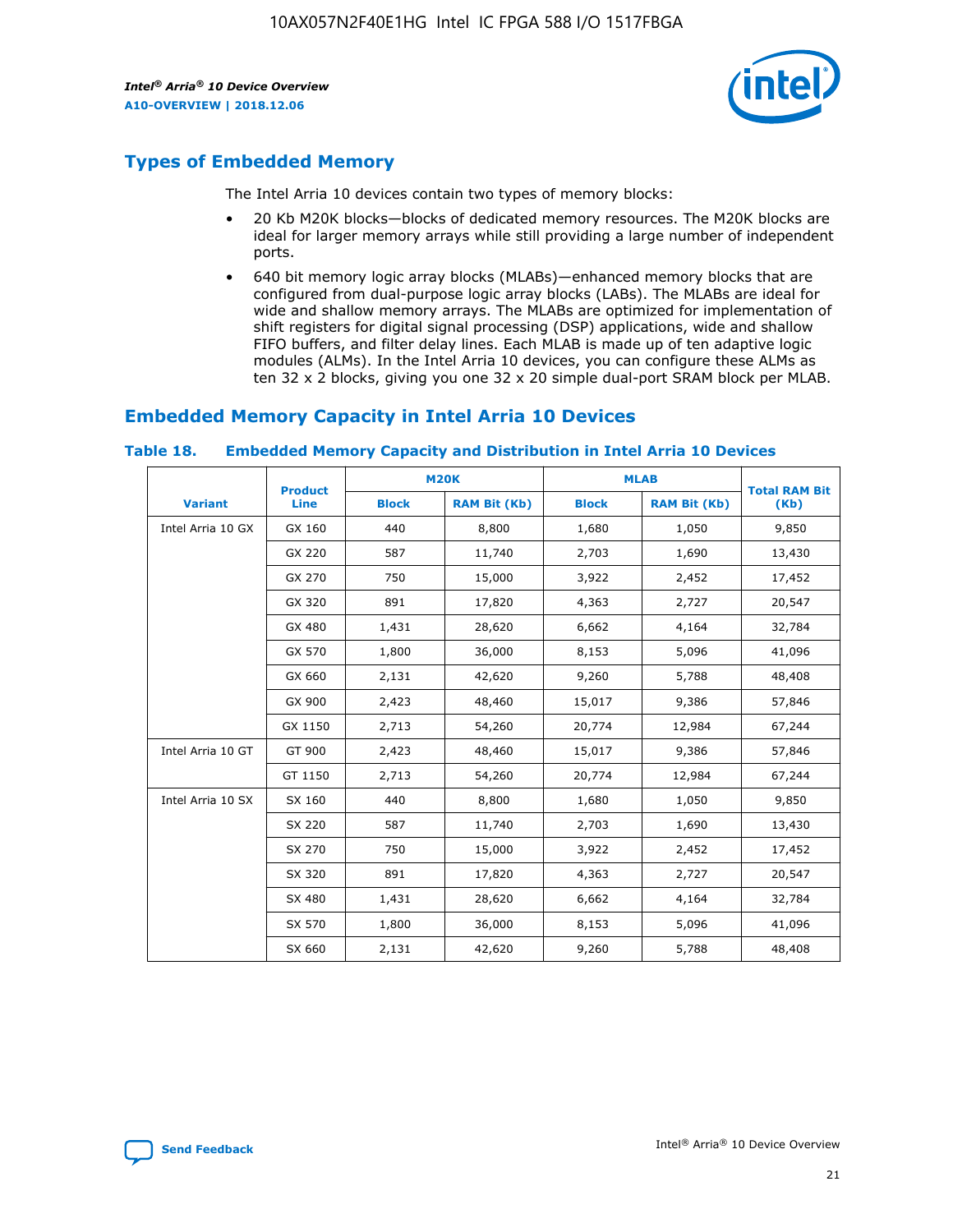

## **Embedded Memory Configurations for Single-port Mode**

### **Table 19. Single-port Embedded Memory Configurations for Intel Arria 10 Devices**

This table lists the maximum configurations supported for single-port RAM and ROM modes.

| <b>Memory Block</b> | Depth (bits)           | <b>Programmable Width</b> |
|---------------------|------------------------|---------------------------|
| MLAB                | 32<br>x16, x18, or x20 |                           |
|                     | 64(10)                 | x8, x9, x10               |
| M20K                | 512                    | x40, x32                  |
|                     | 1K                     | x20, x16                  |
|                     | 2K                     | x10, x8                   |
|                     | 4K                     | x5, x4                    |
|                     | 8K                     | x2                        |
|                     | 16K                    | x1                        |

## **Clock Networks and PLL Clock Sources**

The clock network architecture is based on Intel's global, regional, and peripheral clock structure. This clock structure is supported by dedicated clock input pins, fractional clock synthesis PLLs, and integer I/O PLLs.

## **Clock Networks**

The Intel Arria 10 core clock networks are capable of up to 800 MHz fabric operation across the full industrial temperature range. For the external memory interface, the clock network supports the hard memory controller with speeds up to 2,400 Mbps in a quarter-rate transfer.

To reduce power consumption, the Intel Quartus Prime software identifies all unused sections of the clock network and powers them down.

## **Fractional Synthesis and I/O PLLs**

Intel Arria 10 devices contain up to 32 fractional synthesis PLLs and up to 16 I/O PLLs that are available for both specific and general purpose uses in the core:

- Fractional synthesis PLLs—located in the column adjacent to the transceiver blocks
- I/O PLLs—located in each bank of the 48 I/Os

### **Fractional Synthesis PLLs**

You can use the fractional synthesis PLLs to:

- Reduce the number of oscillators that are required on your board
- Reduce the number of clock pins that are used in the device by synthesizing multiple clock frequencies from a single reference clock source

<sup>(10)</sup> Supported through software emulation and consumes additional MLAB blocks.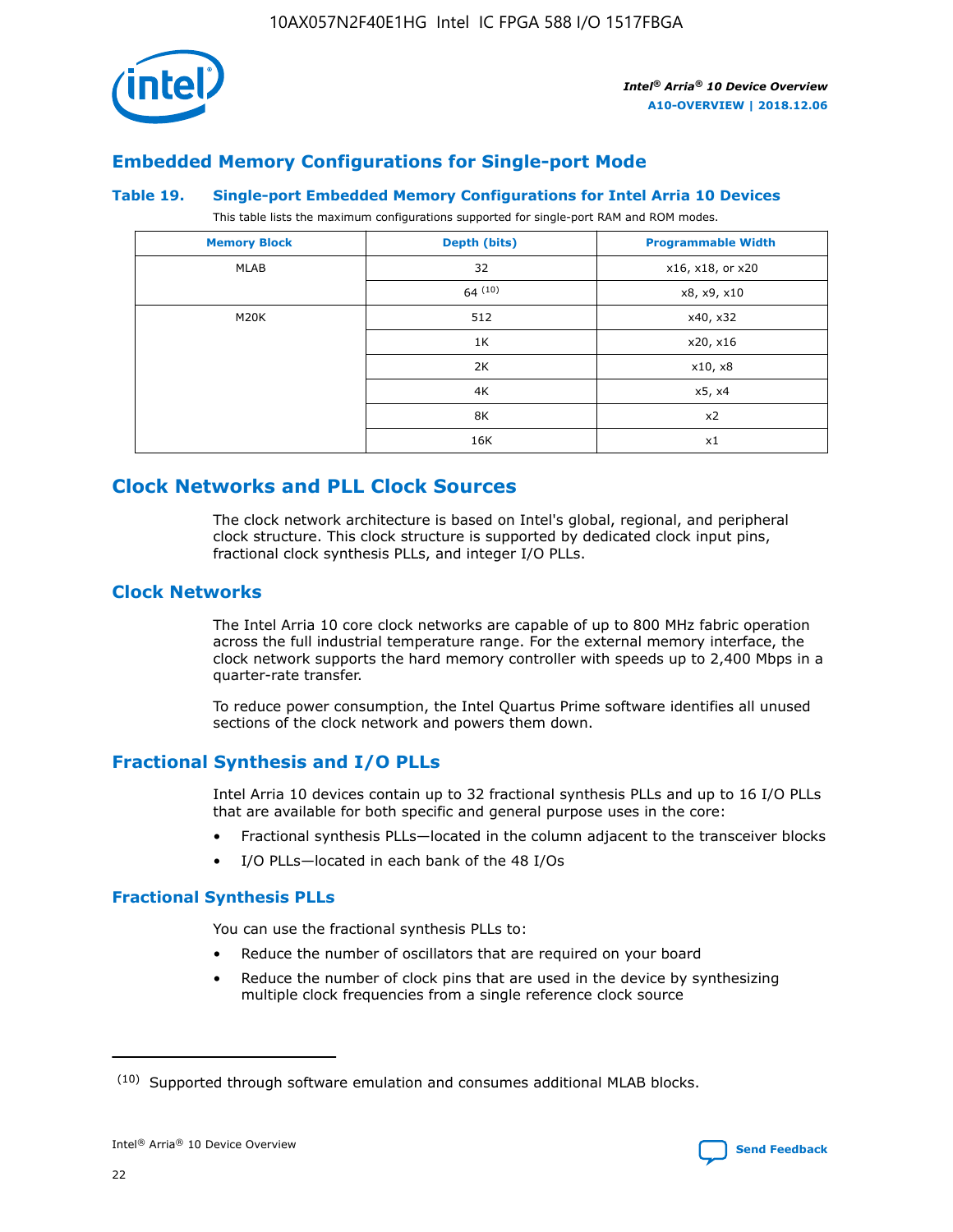

The fractional synthesis PLLs support the following features:

- Reference clock frequency synthesis for transceiver CMU and Advanced Transmit (ATX) PLLs
- Clock network delay compensation
- Zero-delay buffering
- Direct transmit clocking for transceivers
- Independently configurable into two modes:
	- Conventional integer mode equivalent to the general purpose PLL
	- Enhanced fractional mode with third order delta-sigma modulation
- PLL cascading

## **I/O PLLs**

The integer mode I/O PLLs are located in each bank of 48 I/Os. You can use the I/O PLLs to simplify the design of external memory and high-speed LVDS interfaces.

In each I/O bank, the I/O PLLs are adjacent to the hard memory controllers and LVDS SERDES. Because these PLLs are tightly coupled with the I/Os that need to use them, it makes it easier to close timing.

You can use the I/O PLLs for general purpose applications in the core such as clock network delay compensation and zero-delay buffering.

Intel Arria 10 devices support PLL-to-PLL cascading.

# **FPGA General Purpose I/O**

Intel Arria 10 devices offer highly configurable GPIOs. Each I/O bank contains 48 general purpose I/Os and a high-efficiency hard memory controller.

The following list describes the features of the GPIOs:

- Consist of 3 V I/Os for high-voltage application and LVDS I/Os for differential signaling
	- Up to two 3 V I/O banks, available in some devices, that support up to 3 V I/O standards
	- LVDS I/O banks that support up to 1.8 V I/O standards
- Support a wide range of single-ended and differential I/O interfaces
- LVDS speeds up to 1.6 Gbps
- Each LVDS pair of pins has differential input and output buffers, allowing you to configure the LVDS direction for each pair.
- Programmable bus hold and weak pull-up
- Programmable differential output voltage  $(V_{OD})$  and programmable pre-emphasis

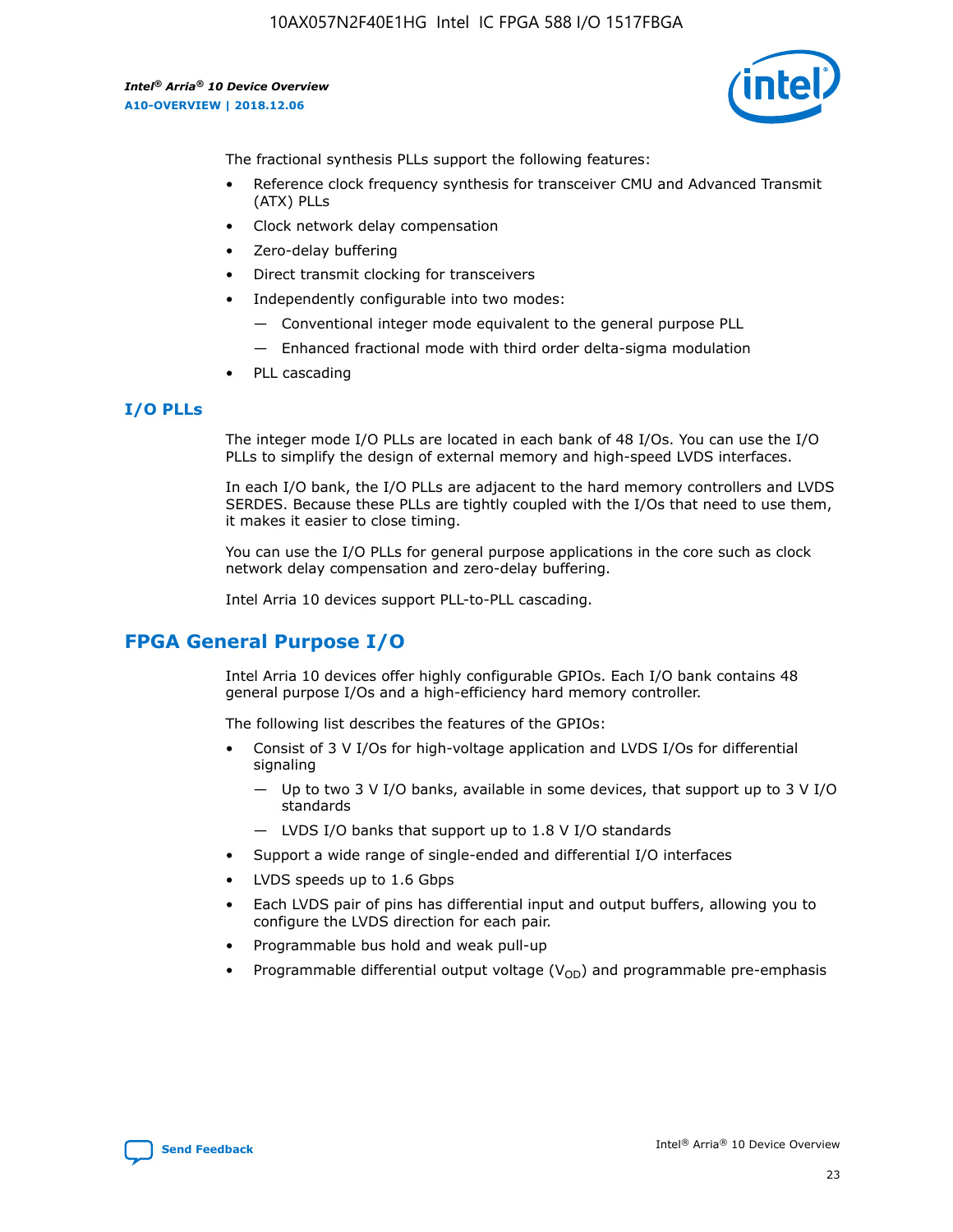

- Series (R<sub>S</sub>) and parallel (R<sub>T</sub>) on-chip termination (OCT) for all I/O banks with OCT calibration to limit the termination impedance variation
- On-chip dynamic termination that has the ability to swap between series and parallel termination, depending on whether there is read or write on a common bus for signal integrity
- Easy timing closure support using the hard read FIFO in the input register path, and delay-locked loop (DLL) delay chain with fine and coarse architecture

# **External Memory Interface**

Intel Arria 10 devices offer massive external memory bandwidth, with up to seven 32 bit DDR4 memory interfaces running at up to 2,400 Mbps. This bandwidth provides additional ease of design, lower power, and resource efficiencies of hardened highperformance memory controllers.

The memory interface within Intel Arria 10 FPGAs and SoCs delivers the highest performance and ease of use. You can configure up to a maximum width of 144 bits when using the hard or soft memory controllers. If required, you can bypass the hard memory controller and use a soft controller implemented in the user logic.

Each I/O contains a hardened DDR read/write path (PHY) capable of performing key memory interface functionality such as read/write leveling, FIFO buffering to lower latency and improve margin, timing calibration, and on-chip termination.

The timing calibration is aided by the inclusion of hard microcontrollers based on Intel's Nios® II technology, specifically tailored to control the calibration of multiple memory interfaces. This calibration allows the Intel Arria 10 device to compensate for any changes in process, voltage, or temperature either within the Intel Arria 10 device itself, or within the external memory device. The advanced calibration algorithms ensure maximum bandwidth and robust timing margin across all operating conditions.

In addition to parallel memory interfaces, Intel Arria 10 devices support serial memory technologies such as the Hybrid Memory Cube (HMC). The HMC is supported by the Intel Arria 10 high-speed serial transceivers which connect up to four HMC links, with each link running at data rates up to 15 Gbps.

### **Related Information**

#### [External Memory Interface Spec Estimator](http://www.altera.com/technology/memory/estimator/mem-emif-index.html)

Provides a parametric tool that allows you to find and compare the performance of the supported external memory interfaces in IntelFPGAs.

## **Memory Standards Supported by Intel Arria 10 Devices**

The I/Os are designed to provide high performance support for existing and emerging external memory standards.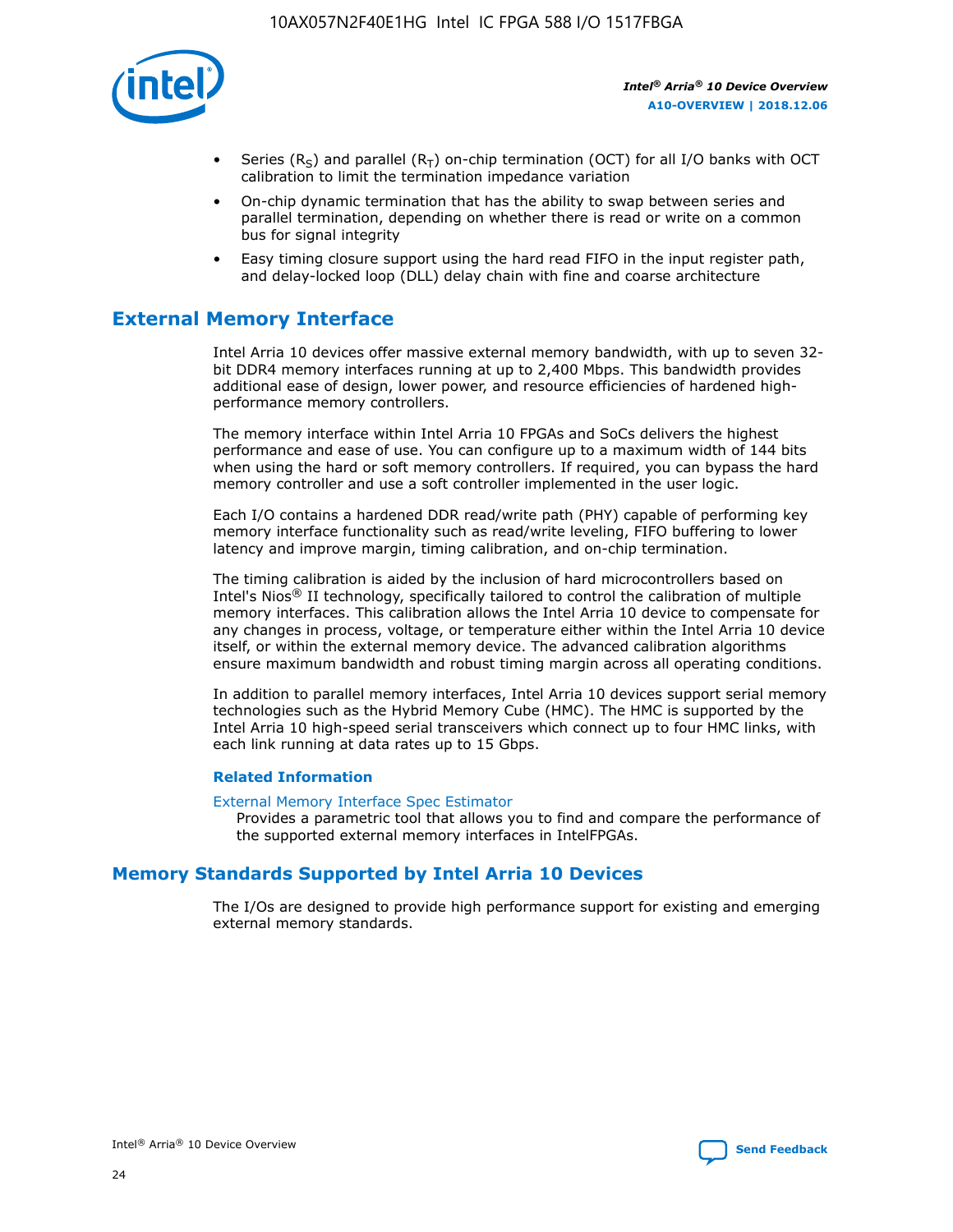

#### **Table 20. Memory Standards Supported by the Hard Memory Controller**

This table lists the overall capability of the hard memory controller. For specific details, refer to the External Memory Interface Spec Estimator and Intel Arria 10 Device Datasheet.

| <b>Memory Standard</b> | <b>Rate Support</b> | <b>Ping Pong PHY Support</b> | <b>Maximum Frequency</b><br>(MHz) |
|------------------------|---------------------|------------------------------|-----------------------------------|
| <b>DDR4 SDRAM</b>      | Quarter rate        | Yes                          | 1,067                             |
|                        |                     |                              | 1,200                             |
| DDR3 SDRAM             | Half rate           | Yes                          | 533                               |
|                        |                     |                              | 667                               |
|                        | Quarter rate        | Yes                          | 1,067                             |
|                        |                     |                              | 1,067                             |
| <b>DDR3L SDRAM</b>     | Half rate           | Yes                          | 533                               |
|                        |                     |                              | 667                               |
|                        | Quarter rate        | Yes                          | 933                               |
|                        |                     |                              | 933                               |
| LPDDR3 SDRAM           | Half rate           |                              | 533                               |
|                        | Quarter rate        |                              | 800                               |

### **Table 21. Memory Standards Supported by the Soft Memory Controller**

| <b>Memory Standard</b>      | <b>Rate Support</b> | <b>Maximum Frequency</b><br>(MHz) |
|-----------------------------|---------------------|-----------------------------------|
| <b>RLDRAM 3 (11)</b>        | Quarter rate        | 1,200                             |
| ODR IV SRAM <sup>(11)</sup> | Quarter rate        | 1,067                             |
| <b>ODR II SRAM</b>          | Full rate           | 333                               |
|                             | Half rate           | 633                               |
| <b>ODR II+ SRAM</b>         | Full rate           | 333                               |
|                             | Half rate           | 633                               |
| <b>ODR II+ Xtreme SRAM</b>  | Full rate           | 333                               |
|                             | Half rate           | 633                               |

#### **Table 22. Memory Standards Supported by the HPS Hard Memory Controller**

The hard processor system (HPS) is available in Intel Arria 10 SoC devices only.

| <b>Memory Standard</b> | <b>Rate Support</b> | <b>Maximum Frequency</b><br>(MHz) |
|------------------------|---------------------|-----------------------------------|
| <b>DDR4 SDRAM</b>      | Half rate           | 1,200                             |
| <b>DDR3 SDRAM</b>      | Half rate           | 1,067                             |
| <b>DDR3L SDRAM</b>     | Half rate           | 933                               |

<sup>(11)</sup> Intel Arria 10 devices support this external memory interface using hard PHY with soft memory controller.

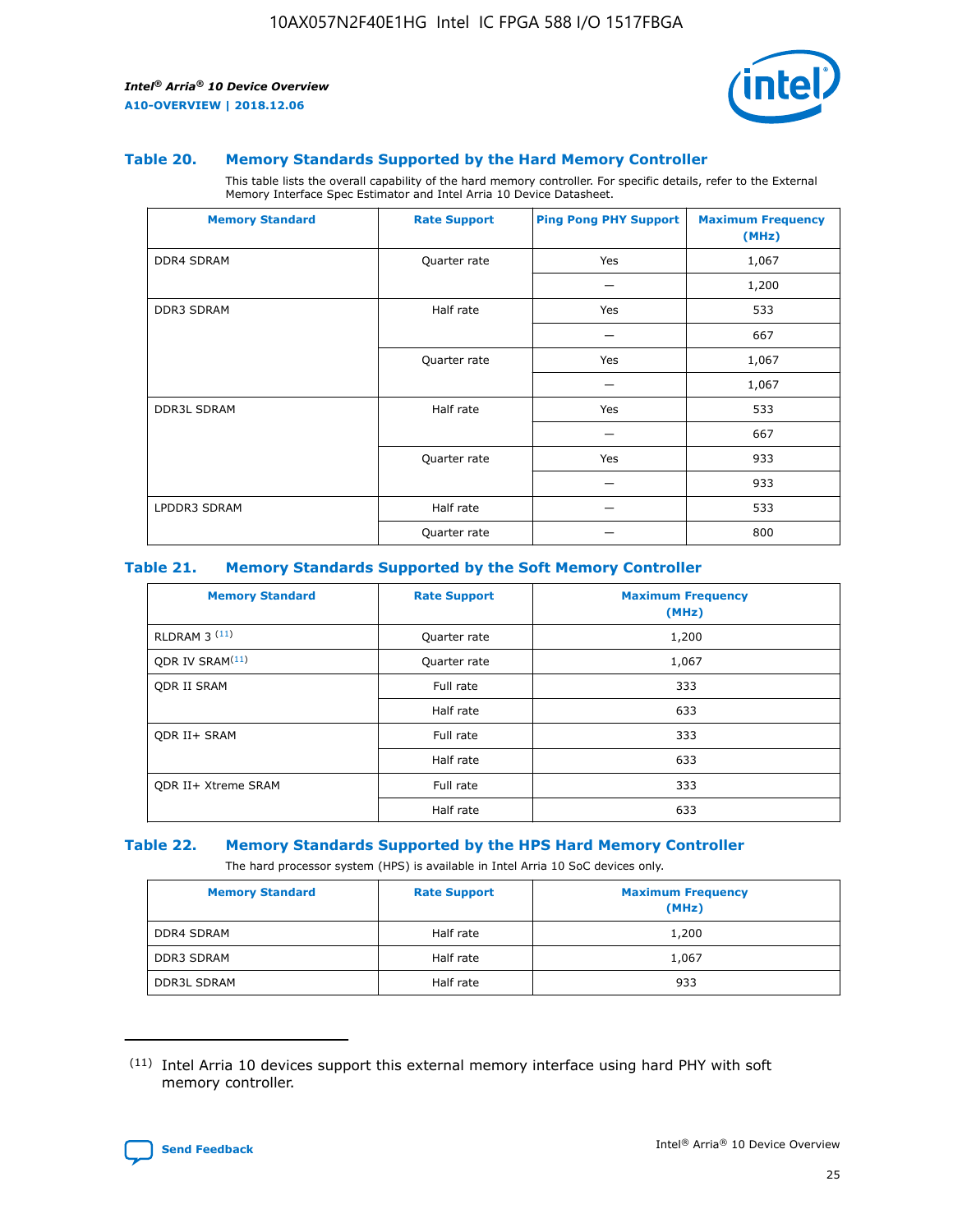

### **Related Information**

#### [Intel Arria 10 Device Datasheet](https://www.intel.com/content/www/us/en/programmable/documentation/mcn1413182292568.html#mcn1413182153340)

Lists the memory interface performance according to memory interface standards, rank or chip select configurations, and Intel Arria 10 device speed grades.

# **PCIe Gen1, Gen2, and Gen3 Hard IP**

Intel Arria 10 devices contain PCIe hard IP that is designed for performance and ease-of-use:

- Includes all layers of the PCIe stack—transaction, data link and physical layers.
- Supports PCIe Gen3, Gen2, and Gen1 Endpoint and Root Port in x1, x2, x4, or x8 lane configuration.
- Operates independently from the core logic—optional configuration via protocol (CvP) allows the PCIe link to power up and complete link training in less than 100 ms while the Intel Arria 10 device completes loading the programming file for the rest of the FPGA.
- Provides added functionality that makes it easier to support emerging features such as Single Root I/O Virtualization (SR-IOV) and optional protocol extensions.
- Provides improved end-to-end datapath protection using ECC.
- Supports FPGA configuration via protocol (CvP) using PCIe at Gen3, Gen2, or Gen1 speed.

#### **Related Information**

PCS Features on page 30

# **Enhanced PCS Hard IP for Interlaken and 10 Gbps Ethernet**

## **Interlaken Support**

The Intel Arria 10 enhanced PCS hard IP provides integrated Interlaken PCS supporting rates up to 25.8 Gbps per lane.

The Interlaken PCS is based on the proven functionality of the PCS developed for Intel's previous generation FPGAs, which demonstrated interoperability with Interlaken ASSP vendors and third-party IP suppliers. The Interlaken PCS is present in every transceiver channel in Intel Arria 10 devices.

### **Related Information**

PCS Features on page 30

## **10 Gbps Ethernet Support**

The Intel Arria 10 enhanced PCS hard IP supports 10GBASE-R PCS compliant with IEEE 802.3 10 Gbps Ethernet (10GbE). The integrated hard IP support for 10GbE and the 10 Gbps transceivers save external PHY cost, board space, and system power.

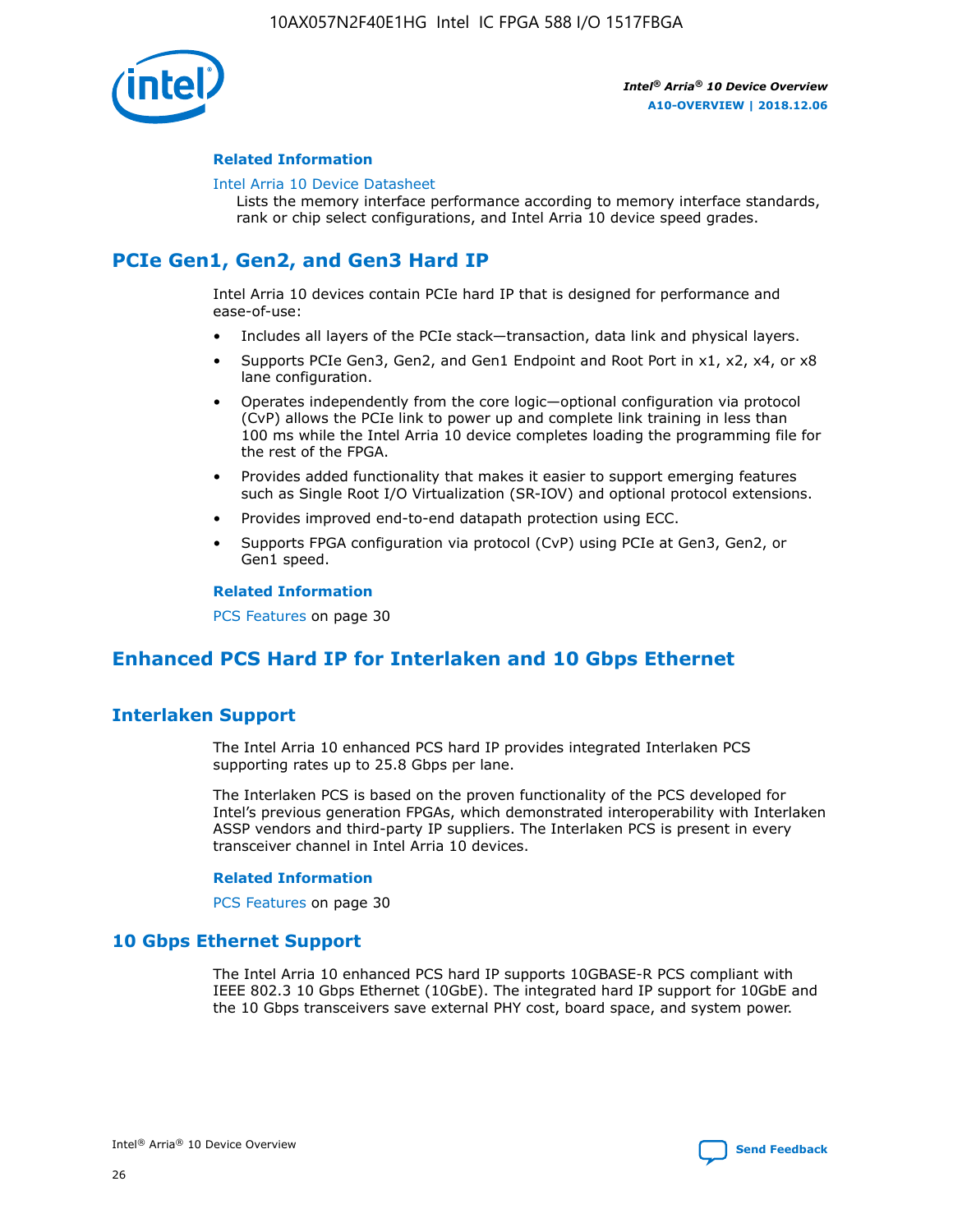

The scalable hard IP supports multiple independent 10GbE ports while using a single PLL for all the 10GBASE-R PCS instantiations, which saves on core logic resources and clock networks:

- Simplifies multiport 10GbE systems compared to XAUI interfaces that require an external XAUI-to-10G PHY.
- Incorporates Electronic Dispersion Compensation (EDC), which enables direct connection to standard 10 Gbps XFP and SFP+ pluggable optical modules.
- Supports backplane Ethernet applications and includes a hard 10GBASE-KR Forward Error Correction (FEC) circuit that you can use for 10 Gbps and 40 Gbps applications.

The 10 Gbps Ethernet PCS hard IP and 10GBASE-KR FEC are present in every transceiver channel.

#### **Related Information**

PCS Features on page 30

# **Low Power Serial Transceivers**

Intel Arria 10 FPGAs and SoCs include lowest power transceivers that deliver high bandwidth, throughput and low latency.

Intel Arria 10 devices deliver the industry's lowest power consumption per transceiver channel:

- 12.5 Gbps transceivers at as low as 242 mW
- 10 Gbps transceivers at as low as 168 mW
- 6 Gbps transceivers at as low as 117 mW

Intel Arria 10 transceivers support various data rates according to application:

- Chip-to-chip and chip-to-module applications—from 1 Gbps up to 25.8 Gbps
- Long reach and backplane applications—from 1 Gbps up to 12.5 with advanced adaptive equalization
- Critical power sensitive applications—from 1 Gbps up to 11.3 Gbps using lower power modes

The combination of 20 nm process technology and architectural advances provide the following benefits:

- Significant reduction in die area and power consumption
- Increase of up to two times in transceiver I/O density compared to previous generation devices while maintaining optimal signal integrity
- Up to 72 total transceiver channels—you can configure up to 6 of these channels to run as fast as 25.8 Gbps
- All channels feature continuous data rate support up to the maximum rated speed

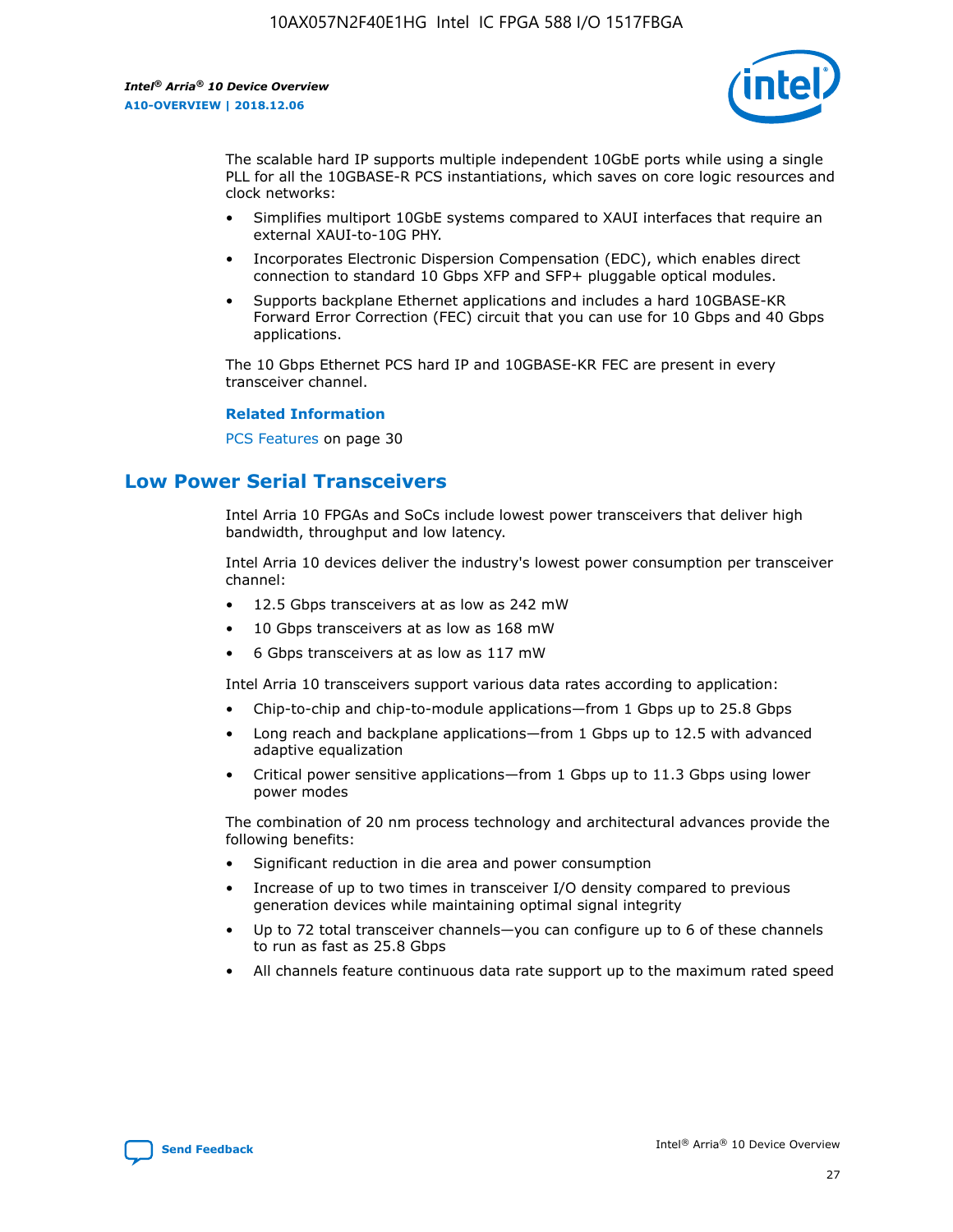

## Transceiver PMA TX/RX PCS ATX PLL Transceiver PMA TX/RX PCS fPLL Network Flexible Clock Distribution Network PCS Transceiver PMA TX/RX FPGA **Clock Distribution** Fabric PCS Transceiver PMA TX/RX ATX Flexible PLL PCS Transceiver PMA TX/RX ▲ fPLL Transceiver PMA TX/RX PCS 4

## **Figure 6. Intel Arria 10 Transceiver Block Architecture**

## **Transceiver Channels**

All transceiver channels feature a dedicated Physical Medium Attachment (PMA) and a hardened Physical Coding Sublayer (PCS).

- The PMA provides primary interfacing capabilities to physical channels.
- The PCS typically handles encoding/decoding, word alignment, and other preprocessing functions before transferring data to the FPGA core fabric.

A transceiver channel consists of a PMA and a PCS block. Most transceiver banks have 6 channels. There are some transceiver banks that contain only 3 channels.

A wide variety of bonded and non-bonded data rate configurations is possible using a highly configurable clock distribution network. Up to 80 independent transceiver data rates can be configured.

The following figures are graphical representations of top views of the silicon die, which correspond to reverse views for flip chip packages. Different Intel Arria 10 devices may have different floorplans than the ones shown in the figures.

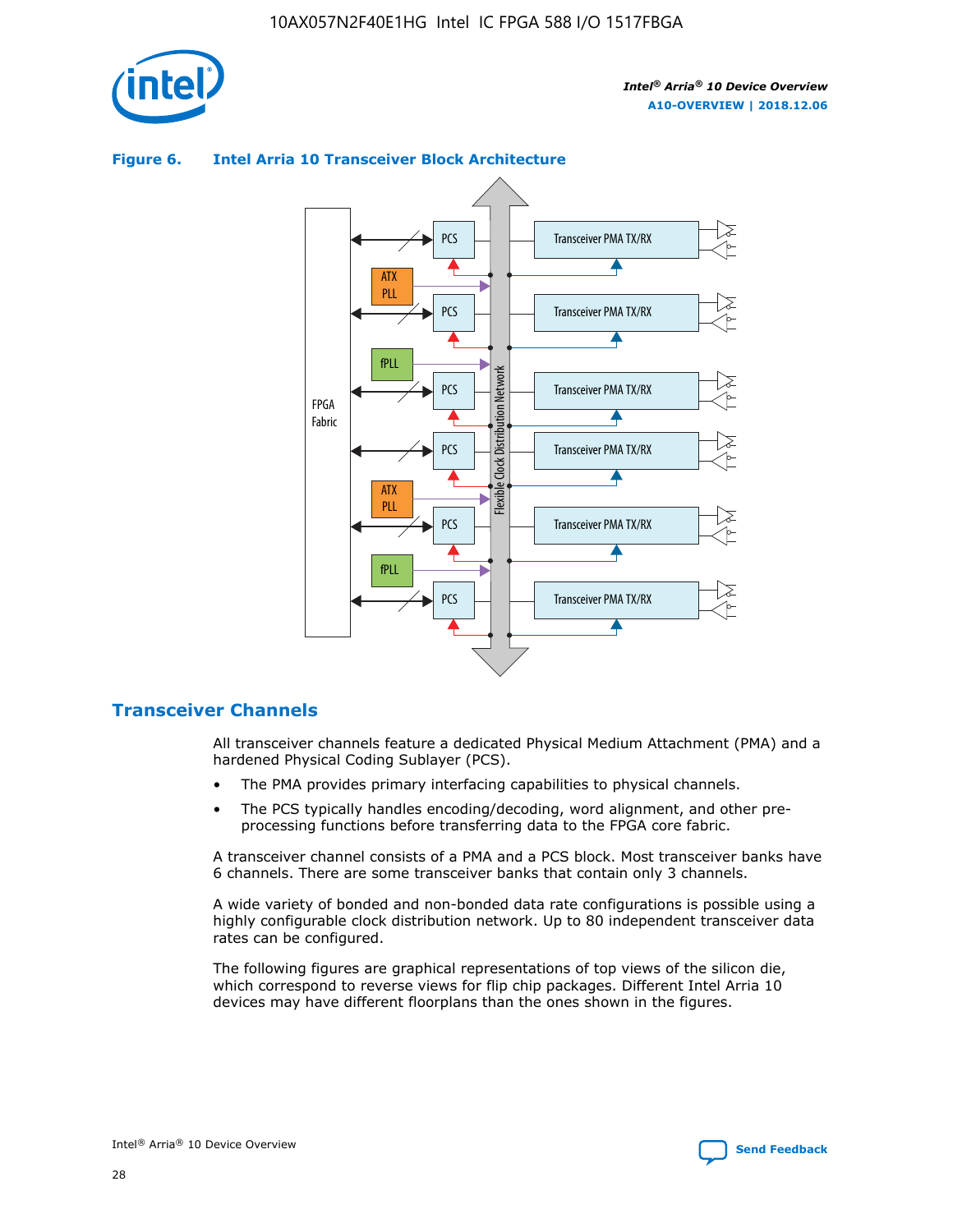

## **Figure 7. Device Chip Overview for Intel Arria 10 GX and GT Devices**





## **PMA Features**

Intel Arria 10 transceivers provide exceptional signal integrity at data rates up to 25.8 Gbps. Clocking options include ultra-low jitter ATX PLLs (LC tank based), clock multiplier unit (CMU) PLLs, and fractional PLLs.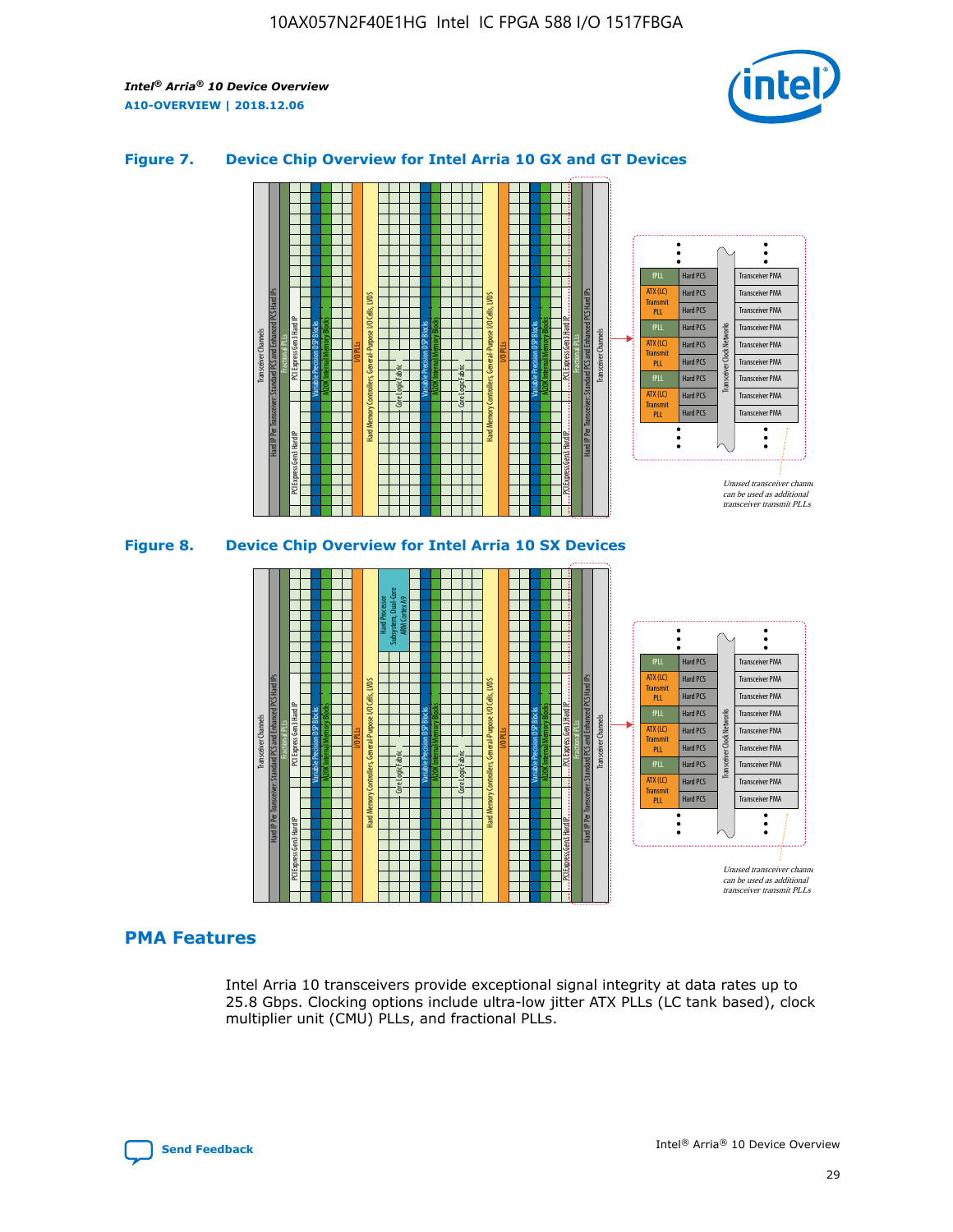

Each transceiver channel contains a channel PLL that can be used as the CMU PLL or clock data recovery (CDR) PLL. In CDR mode, the channel PLL recovers the receiver clock and data in the transceiver channel. Up to 80 independent data rates can be configured on a single Intel Arria 10 device.

## **Table 23. PMA Features of the Transceivers in Intel Arria 10 Devices**

| <b>Feature</b>                                             | <b>Capability</b>                                                                                                                                                                                                             |
|------------------------------------------------------------|-------------------------------------------------------------------------------------------------------------------------------------------------------------------------------------------------------------------------------|
| Chip-to-Chip Data Rates                                    | 1 Gbps to 17.4 Gbps (Intel Arria 10 GX devices)<br>1 Gbps to 25.8 Gbps (Intel Arria 10 GT devices)                                                                                                                            |
| <b>Backplane Support</b>                                   | Drive backplanes at data rates up to 12.5 Gbps                                                                                                                                                                                |
| <b>Optical Module Support</b>                              | SFP+/SFP, XFP, CXP, QSFP/QSFP28, CFP/CFP2/CFP4                                                                                                                                                                                |
| Cable Driving Support                                      | SFP+ Direct Attach, PCI Express over cable, eSATA                                                                                                                                                                             |
| Transmit Pre-Emphasis                                      | 4-tap transmit pre-emphasis and de-emphasis to compensate for system channel loss                                                                                                                                             |
| Continuous Time Linear<br>Equalizer (CTLE)                 | Dual mode, high-gain, and high-data rate, linear receive equalization to compensate for<br>system channel loss                                                                                                                |
| Decision Feedback Equalizer<br>(DFE)                       | 7-fixed and 4-floating tap DFE to equalize backplane channel loss in the presence of<br>crosstalk and noisy environments                                                                                                      |
| Variable Gain Amplifier                                    | Optimizes the signal amplitude prior to the CDR sampling and operates in fixed and<br>adaptive modes                                                                                                                          |
| Altera Digital Adaptive<br>Parametric Tuning (ADAPT)       | Fully digital adaptation engine to automatically adjust all link equalization parameters-<br>including CTLE, DFE, and variable gain amplifier blocks—that provide optimal link margin<br>without intervention from user logic |
| Precision Signal Integrity<br>Calibration Engine (PreSICE) | Hardened calibration controller to quickly calibrate all transceiver control parameters on<br>power-up, which provides the optimal signal integrity and jitter performance                                                    |
| Advanced Transmit (ATX)<br>PLL                             | Low jitter ATX (LC tank based) PLLs with continuous tuning range to cover a wide range of<br>standard and proprietary protocols                                                                                               |
| <b>Fractional PLLs</b>                                     | On-chip fractional frequency synthesizers to replace on-board crystal oscillators and reduce<br>system cost                                                                                                                   |
| Digitally Assisted Analog<br><b>CDR</b>                    | Superior jitter tolerance with fast lock time                                                                                                                                                                                 |
| <b>Dynamic Partial</b><br>Reconfiguration                  | Allows independent control of the Avalon memory-mapped interface of each transceiver<br>channel for the highest transceiver flexibility                                                                                       |
| Multiple PCS-PMA and PCS-<br>PLD interface widths          | 8-, 10-, 16-, 20-, 32-, 40-, or 64-bit interface widths for flexibility of deserialization width,<br>encoding, and reduced latency                                                                                            |

# **PCS Features**

This table summarizes the Intel Arria 10 transceiver PCS features. You can use the transceiver PCS to support a wide range of protocols ranging from 1 Gbps to 25.8 Gbps.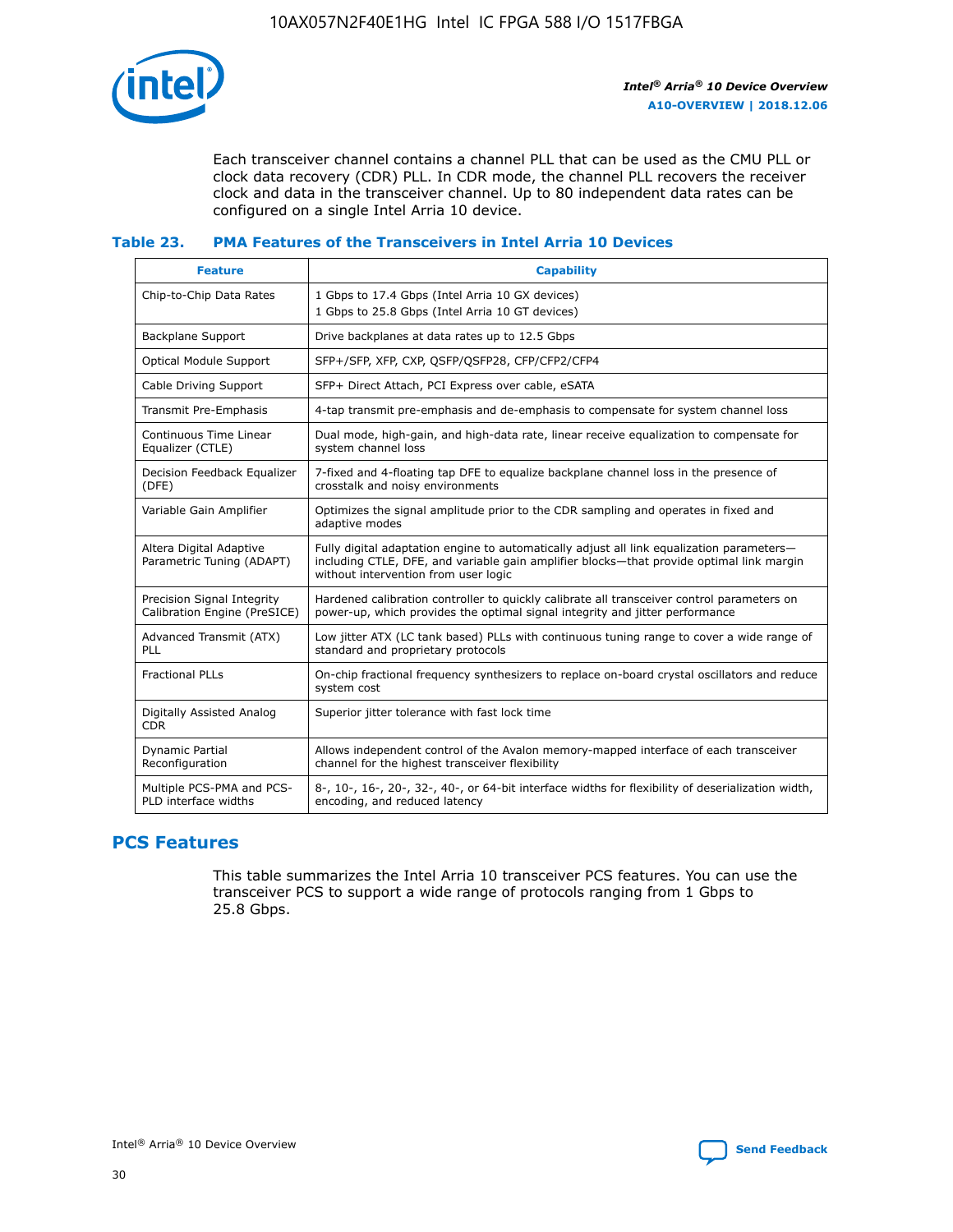

| <b>PCS</b>    | <b>Description</b>                                                                                                                                                                                                                                                                                                                                                                                             |
|---------------|----------------------------------------------------------------------------------------------------------------------------------------------------------------------------------------------------------------------------------------------------------------------------------------------------------------------------------------------------------------------------------------------------------------|
| Standard PCS  | Operates at a data rate up to 12 Gbps<br>Supports protocols such as PCI-Express, CPRI 4.2+, GigE, IEEE 1588 in Hard PCS<br>Implements other protocols using Basic/Custom (Standard PCS) transceiver<br>configuration rules.                                                                                                                                                                                    |
| Enhanced PCS  | Performs functions common to most serial data industry standards, such as word<br>alignment, encoding/decoding, and framing, before data is sent or received off-chip<br>through the PMA<br>• Handles data transfer to and from the FPGA fabric<br>Handles data transfer internally to and from the PMA<br>Provides frequency compensation<br>Performs channel bonding for multi-channel low skew applications |
| PCIe Gen3 PCS | Supports the seamless switching of Data and Clock between the Gen1, Gen2, and Gen3<br>data rates<br>Provides support for PIPE 3.0 features<br>Supports the PIPE interface with the Hard IP enabled, as well as with the Hard IP<br>bypassed                                                                                                                                                                    |

#### **Related Information**

- PCIe Gen1, Gen2, and Gen3 Hard IP on page 26
- Interlaken Support on page 26
- 10 Gbps Ethernet Support on page 26

## **PCS Protocol Support**

This table lists some of the protocols supported by the Intel Arria 10 transceiver PCS. For more information about the blocks in the transmitter and receiver data paths, refer to the related information.

| <b>Protocol</b>                                 | <b>Data Rate</b><br>(Gbps) | <b>Transceiver IP</b>       | <b>PCS Support</b>                      |
|-------------------------------------------------|----------------------------|-----------------------------|-----------------------------------------|
| PCIe Gen3 x1, x2, x4, x8                        | 8.0                        | Native PHY (PIPE)           | Standard PCS and PCIe<br>Gen3 PCS       |
| PCIe Gen2 x1, x2, x4, x8                        | 5.0                        | Native PHY (PIPE)           | <b>Standard PCS</b>                     |
| PCIe Gen1 x1, x2, x4, x8                        | 2.5                        | Native PHY (PIPE)           | Standard PCS                            |
| 1000BASE-X Gigabit Ethernet                     | 1.25                       | Native PHY                  | <b>Standard PCS</b>                     |
| 1000BASE-X Gigabit Ethernet with<br>IEEE 1588v2 | 1.25                       | Native PHY                  | Standard PCS                            |
| 10GBASE-R                                       | 10.3125                    | Native PHY                  | <b>Enhanced PCS</b>                     |
| 10GBASE-R with IEEE 1588v2                      | 10.3125                    | Native PHY                  | <b>Enhanced PCS</b>                     |
| 10GBASE-R with KR FEC                           | 10.3125                    | Native PHY                  | <b>Enhanced PCS</b>                     |
| 10GBASE-KR and 1000BASE-X                       | 10.3125                    | 1G/10GbE and 10GBASE-KR PHY | Standard PCS and<br><b>Enhanced PCS</b> |
| Interlaken (CEI-6G/11G)                         | 3.125 to 17.4              | Native PHY                  | <b>Enhanced PCS</b>                     |
| SFI-S/SFI-5.2                                   | 11.2                       | Native PHY                  | <b>Enhanced PCS</b>                     |
| $10G$ SDI                                       | 10.692                     | Native PHY                  | <b>Enhanced PCS</b>                     |
|                                                 |                            |                             | continued                               |

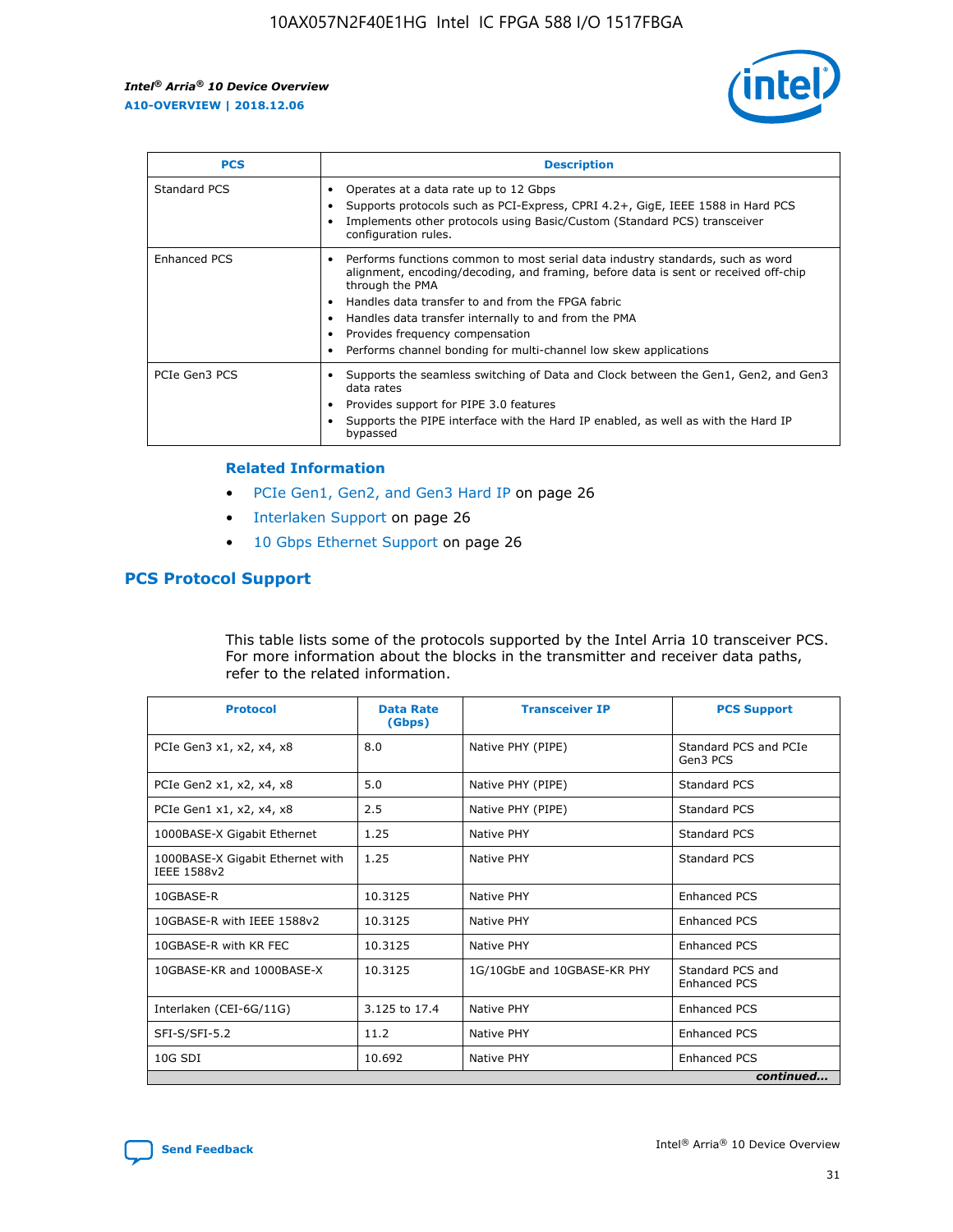

| <b>Protocol</b>      | <b>Data Rate</b><br>(Gbps) | <b>Transceiver IP</b> | <b>PCS Support</b> |
|----------------------|----------------------------|-----------------------|--------------------|
| CPRI 6.0 (64B/66B)   | 0.6144 to<br>10.1376       | Native PHY            | Enhanced PCS       |
| CPRI 4.2 (8B/10B)    | $0.6144$ to<br>9.8304      | Native PHY            | Standard PCS       |
| OBSAI RP3 v4.2       | 0.6144 to 6.144            | Native PHY            | Standard PCS       |
| SD-SDI/HD-SDI/3G-SDI | $0.143(12)$ to<br>2.97     | Native PHY            | Standard PCS       |

## **Related Information**

#### [Intel Arria 10 Transceiver PHY User Guide](https://www.intel.com/content/www/us/en/programmable/documentation/nik1398707230472.html#nik1398707091164)

Provides more information about the supported transceiver protocols and PHY IP, the PMA architecture, and the standard, enhanced, and PCIe Gen3 PCS architecture.

# **SoC with Hard Processor System**

Each SoC device combines an FPGA fabric and a hard processor system (HPS) in a single device. This combination delivers the flexibility of programmable logic with the power and cost savings of hard IP in these ways:

- Reduces board space, system power, and bill of materials cost by eliminating a discrete embedded processor
- Allows you to differentiate the end product in both hardware and software, and to support virtually any interface standard
- Extends the product life and revenue through in-field hardware and software updates

 $(12)$  The 0.143 Gbps data rate is supported using oversampling of user logic that you must implement in the FPGA fabric.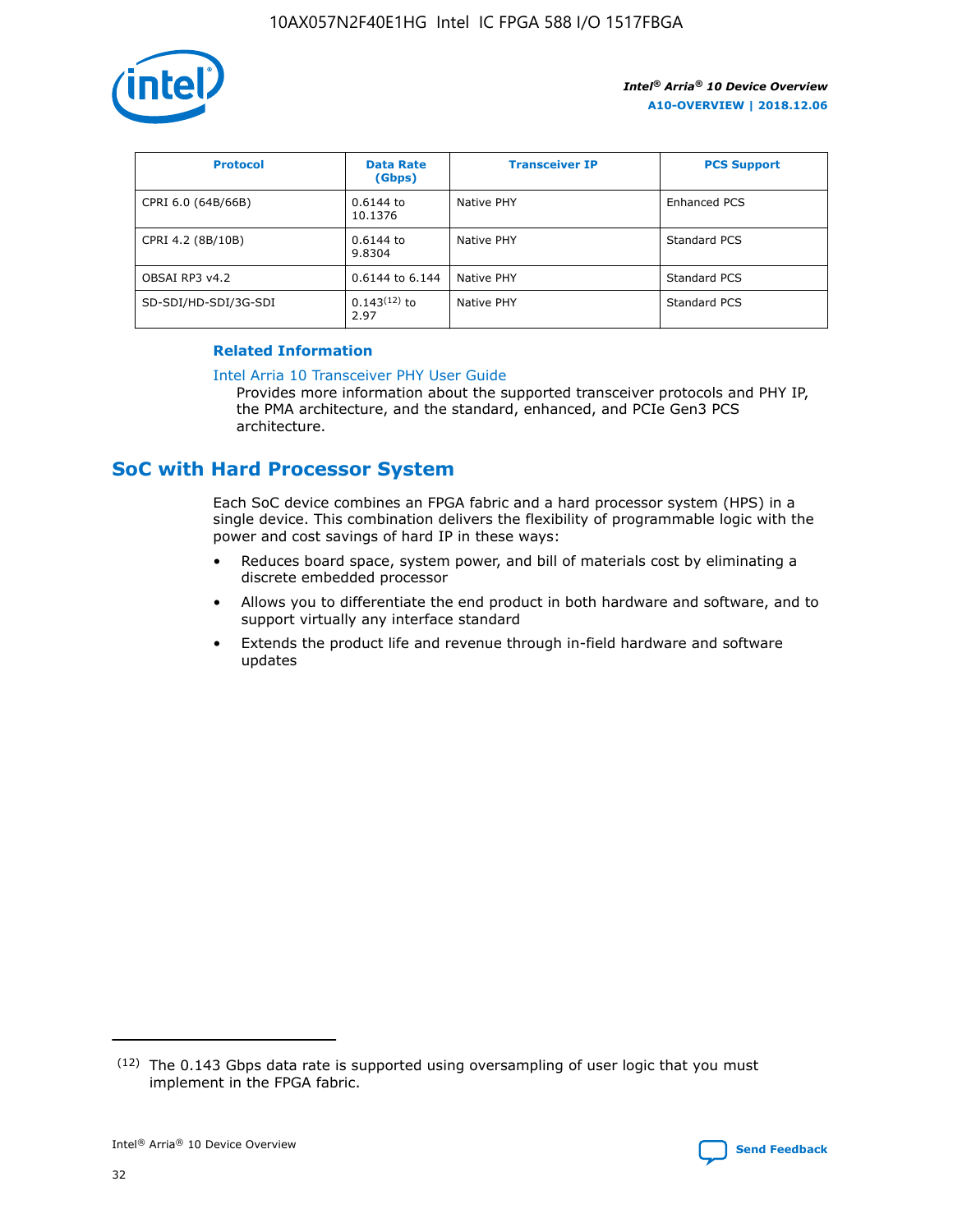

#### **Figure 9. HPS Block Diagram**

This figure shows a block diagram of the HPS with the dual ARM Cortex-A9 MPCore processor.



## **Key Advantages of 20-nm HPS**

The 20-nm HPS strikes a balance between enabling maximum software compatibility with 28-nm SoCs while still improving upon the 28-nm HPS architecture. These improvements address the requirements of the next generation target markets such as wireless and wireline communications, compute and storage equipment, broadcast and military in terms of performance, memory bandwidth, connectivity via backplane and security.

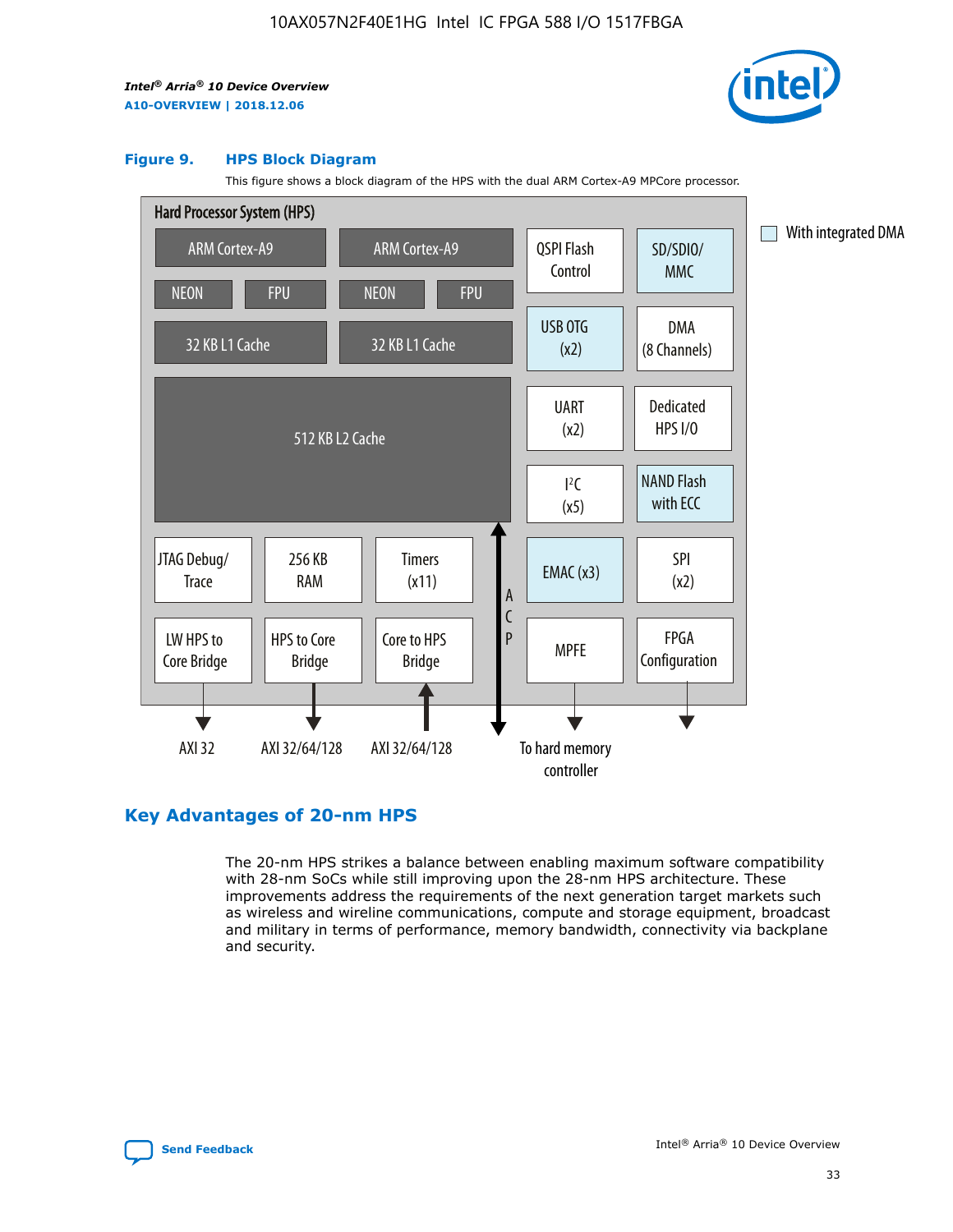

## **Table 24. Improvements in 20 nm HPS**

This table lists the key improvements of the 20 nm HPS compared to the 28 nm HPS.

| Advantages/<br><b>Improvements</b>                          | <b>Description</b>                                                                                                                                                                                                                                                                                                                                                                                                                                                                                                                                                                                                                                                                                                                                                                                                                                                                                                      |
|-------------------------------------------------------------|-------------------------------------------------------------------------------------------------------------------------------------------------------------------------------------------------------------------------------------------------------------------------------------------------------------------------------------------------------------------------------------------------------------------------------------------------------------------------------------------------------------------------------------------------------------------------------------------------------------------------------------------------------------------------------------------------------------------------------------------------------------------------------------------------------------------------------------------------------------------------------------------------------------------------|
| Increased performance and<br>overdrive capability           | While the nominal processor frequency is 1.2 GHz, the 20 nm HPS offers an "overdrive"<br>feature which enables a higher processor operating frequency. This requires a higher supply<br>voltage value that is unique to the HPS and may require a separate regulator.                                                                                                                                                                                                                                                                                                                                                                                                                                                                                                                                                                                                                                                   |
| Increased processor memory<br>bandwidth and DDR4<br>support | Up to 64-bit DDR4 memory at 2,400 Mbps support is available for the processor. The hard<br>memory controller for the HPS comprises a multi-port front end that manages connections<br>to a single port memory controller. The multi-port front end allows logic core and the HPS<br>to share ports and thereby the available bandwidth of the memory controller.                                                                                                                                                                                                                                                                                                                                                                                                                                                                                                                                                        |
| Flexible I/O sharing                                        | An advanced I/O pin muxing scheme allows improved sharing of I/O between the HPS and<br>the core logic. The following types of I/O are available for SoC:<br>17 dedicated I/Os-physically located inside the HPS block and are not accessible to<br>logic within the core. The 17 dedicated I/Os are used for HPS clock, resets, and<br>interfacing with boot devices, QSPI, and SD/MMC.<br>48 direct shared I/O-located closest to the HPS block and are ideal for high speed HPS<br>peripherals such as EMAC, USB, and others. There is one bank of 48 I/Os that supports<br>direct sharing where the 48 I/Os can be shared 12 I/Os at a time.<br>Standard (shared) I/O-all standard I/Os can be shared by the HPS peripherals and any<br>logic within the core. For designs where more than 48 I/Os are reguired to fully use all<br>the peripherals in the HPS, these I/Os can be connected through the core logic. |
| <b>EMAC</b> core                                            | Three EMAC cores are available in the HPS. The EMAC cores enable an application to<br>support two redundant Ethernet connections; for example, backplane, or two EMAC cores<br>for managing IEEE 1588 time stamp information while allowing a third EMAC core for debug<br>and configuration. All three EMACs can potentially share the same time stamps, simplifying<br>the 1588 time stamping implementation. A new serial time stamp interface allows core<br>logic to access and read the time stamp values. The integrated EMAC controllers can be<br>connected to external Ethernet PHY through the provided MDIO or I <sup>2</sup> C interface.                                                                                                                                                                                                                                                                  |
| On-chip memory                                              | The on-chip memory is updated to 256 KB support and can support larger data sets and<br>real time algorithms.                                                                                                                                                                                                                                                                                                                                                                                                                                                                                                                                                                                                                                                                                                                                                                                                           |
| <b>ECC</b> enhancements                                     | Improvements in L2 Cache ECC management allow identification of errors down to the<br>address level. ECC enhancements also enable improved error injection and status reporting<br>via the introduction of new memory mapped access to syndrome and data signals.                                                                                                                                                                                                                                                                                                                                                                                                                                                                                                                                                                                                                                                       |
| HPS to FPGA Interconnect<br>Backbone                        | Although the HPS and the Logic Core can operate independently, they are tightly coupled<br>via a high-bandwidth system interconnect built from high-performance ARM AMBA AXI bus<br>bridges. IP bus masters in the FPGA fabric have access to HPS bus slaves via the FPGA-to-<br>HPS interconnect. Similarly, HPS bus masters have access to bus slaves in the core fabric<br>via the HPS-to-FPGA bridge. Both bridges are AMBA AXI-3 compliant and support<br>simultaneous read and write transactions. Up to three masters within the core fabric can<br>share the HPS SDRAM controller with the processor. Additionally, the processor can be used<br>to configure the core fabric under program control via a dedicated 32-bit configuration port.                                                                                                                                                                  |
| FPGA configuration and HPS<br>booting                       | The FPGA fabric and HPS in the SoCs are powered independently. You can reduce the clock<br>frequencies or gate the clocks to reduce dynamic power.<br>You can configure the FPGA fabric and boot the HPS independently, in any order, providing<br>you with more design flexibility.                                                                                                                                                                                                                                                                                                                                                                                                                                                                                                                                                                                                                                    |
| Security                                                    | New security features have been introduced for anti-tamper management, secure boot,<br>encryption (AES), and authentication (SHA).                                                                                                                                                                                                                                                                                                                                                                                                                                                                                                                                                                                                                                                                                                                                                                                      |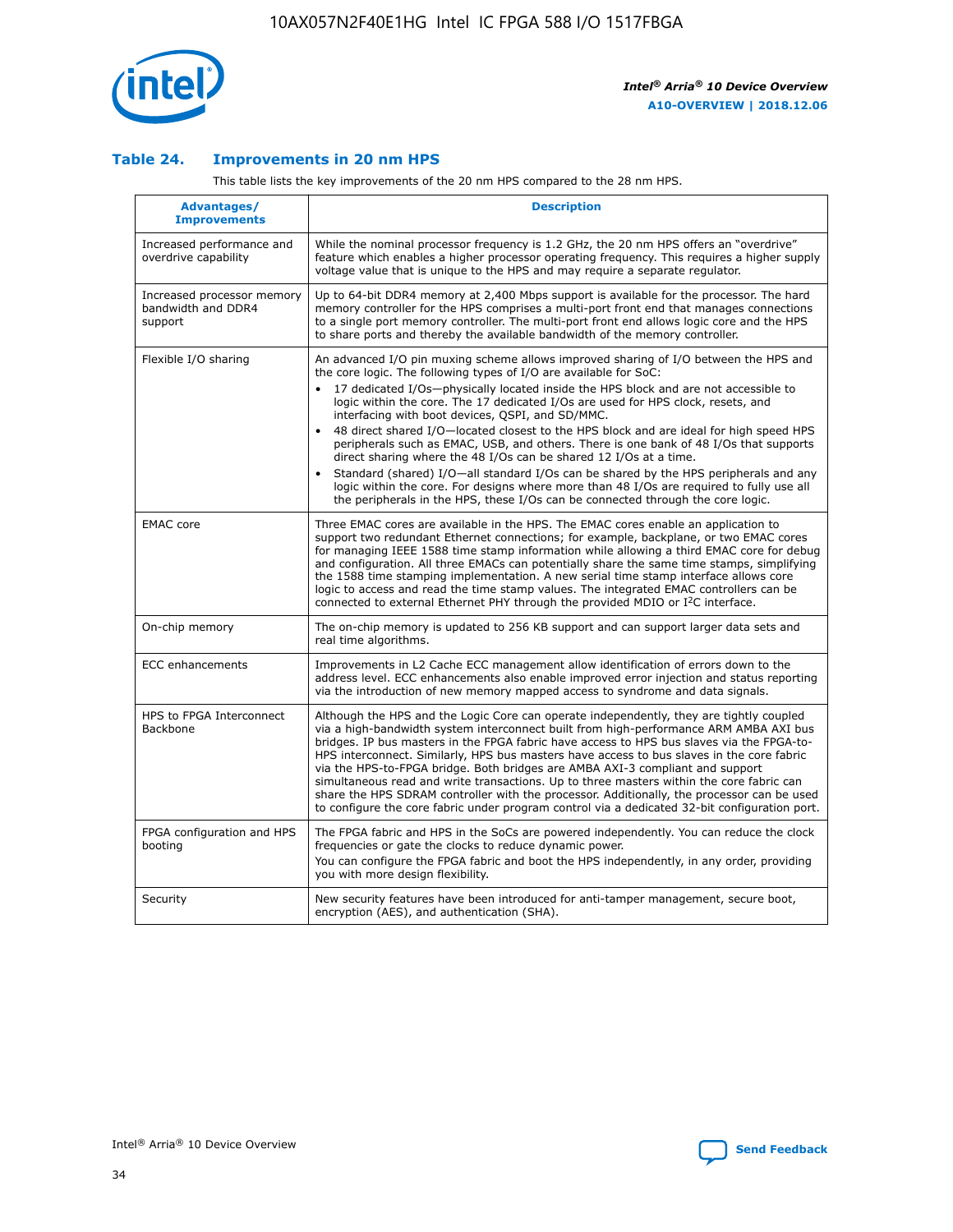

## **Features of the HPS**

The HPS has the following features:

- 1.2-GHz, dual-core ARM Cortex-A9 MPCore processor with up to 1.5-GHz via overdrive
	- ARMv7-A architecture that runs 32-bit ARM instructions, 16-bit and 32-bit Thumb instructions, and 8-bit Java byte codes in Jazelle style
	- Superscalar, variable length, out-of-order pipeline with dynamic branch prediction
	- Instruction Efficiency 2.5 MIPS/MHz, which provides total performance of 7500 MIPS at 1.5 GHz
- Each processor core includes:
	- 32 KB of L1 instruction cache, 32 KB of L1 data cache
	- Single- and double-precision floating-point unit and NEON media engine
	- CoreSight debug and trace technology
	- Snoop Control Unit (SCU) and Acceleration Coherency Port (ACP)
- 512 KB of shared L2 cache
- 256 KB of scratch RAM
- Hard memory controller with support for DDR3, DDR4 and optional error correction code (ECC) support
- Multiport Front End (MPFE) Scheduler interface to the hard memory controller
- 8-channel direct memory access (DMA) controller
- QSPI flash controller with SIO, DIO, QIO SPI Flash support
- NAND flash controller (ONFI 1.0 or later) with DMA and ECC support, updated to support 8 and 16-bit Flash devices and new command DMA to offload CPU for fast power down recovery
- Updated SD/SDIO/MMC controller to eMMC 4.5 with DMA with CE-ATA digital command support
- 3 10/100/1000 Ethernet media access control (MAC) with DMA
- 2 USB On-the-Go (OTG) controllers with DMA
- $\bullet$  5 I<sup>2</sup>C controllers (3 can be used by EMAC for MIO to external PHY)
- 2 UART 16550 Compatible controllers
- 4 serial peripheral interfaces (SPI) (2 Master, 2 Slaves)
- 62 programmable general-purpose I/Os, which includes 48 direct share I/Os that allows the HPS peripherals to connect directly to the FPGA I/Os
- 7 general-purpose timers
- 4 watchdog timers
- Anti-tamper, Secure Boot, Encryption (AES) and Authentication (SHA)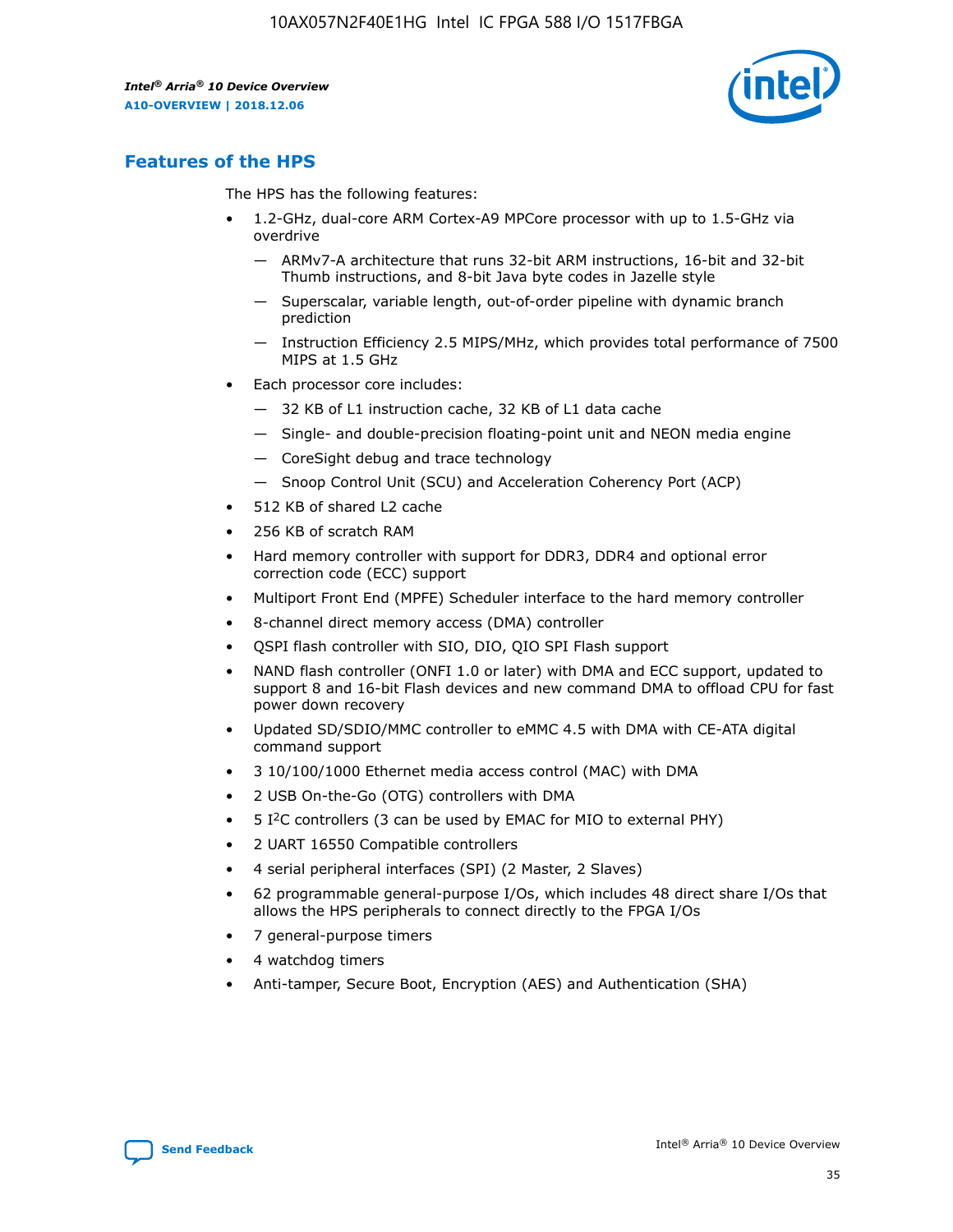

## **System Peripherals and Debug Access Port**

Each Ethernet MAC, USB OTG, NAND flash controller, and SD/MMC controller module has an integrated DMA controller. For modules without an integrated DMA controller, an additional DMA controller module provides up to eight channels of high-bandwidth data transfers. Peripherals that communicate off-chip are multiplexed with other peripherals at the HPS pin level. This allows you to choose which peripherals interface with other devices on your PCB.

The debug access port provides interfaces to industry standard JTAG debug probes and supports ARM CoreSight debug and core traces to facilitate software development.

#### **HPS–FPGA AXI Bridges**

The HPS–FPGA bridges, which support the Advanced Microcontroller Bus Architecture (AMBA) Advanced eXtensible Interface (AXI™) specifications, consist of the following bridges:

- FPGA-to-HPS AMBA AXI bridge—a high-performance bus supporting 32, 64, and 128 bit data widths that allows the FPGA fabric to issue transactions to slaves in the HPS.
- HPS-to-FPGA Avalon/AMBA AXI bridge—a high-performance bus supporting 32, 64, and 128 bit data widths that allows the HPS to issue transactions to slaves in the FPGA fabric.
- Lightweight HPS-to-FPGA AXI bridge—a lower latency 32 bit width bus that allows the HPS to issue transactions to soft peripherals in the FPGA fabric. This bridge is primarily used for control and status register (CSR) accesses to peripherals in the FPGA fabric.

The HPS–FPGA AXI bridges allow masters in the FPGA fabric to communicate with slaves in the HPS logic, and vice versa. For example, the HPS-to-FPGA AXI bridge allows you to share memories instantiated in the FPGA fabric with one or both microprocessors in the HPS, while the FPGA-to-HPS AXI bridge allows logic in the FPGA fabric to access the memory and peripherals in the HPS.

Each HPS–FPGA bridge also provides asynchronous clock crossing for data transferred between the FPGA fabric and the HPS.

#### **HPS SDRAM Controller Subsystem**

The HPS SDRAM controller subsystem contains a multiport SDRAM controller and DDR PHY that are shared between the FPGA fabric (through the FPGA-to-HPS SDRAM interface), the level 2 (L2) cache, and the level 3 (L3) system interconnect. The FPGA-to-HPS SDRAM interface supports AMBA AXI and Avalon® Memory-Mapped (Avalon-MM) interface standards, and provides up to six individual ports for access by masters implemented in the FPGA fabric.

The HPS SDRAM controller supports up to 3 masters (command ports), 3x 64-bit read data ports and 3x 64-bit write data ports.

To maximize memory performance, the SDRAM controller subsystem supports command and data reordering, deficit round-robin arbitration with aging, and high-priority bypass features.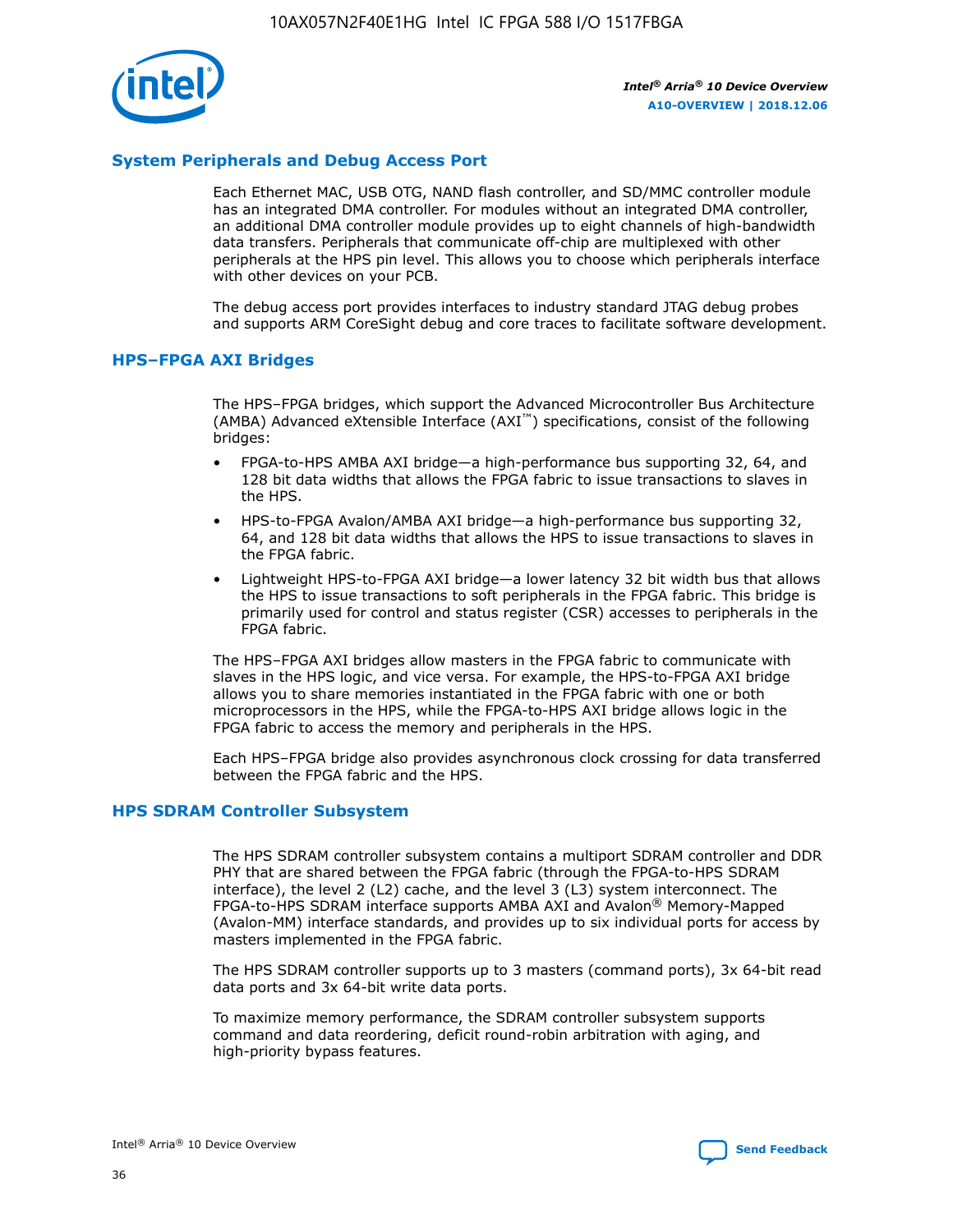

## **FPGA Configuration and HPS Booting**

The FPGA fabric and HPS in the SoC FPGA must be powered at the same time. You can reduce the clock frequencies or gate the clocks to reduce dynamic power.

Once powered, the FPGA fabric and HPS can be configured independently thus providing you with more design flexibility:

- You can boot the HPS independently. After the HPS is running, the HPS can fully or partially reconfigure the FPGA fabric at any time under software control. The HPS can also configure other FPGAs on the board through the FPGA configuration controller.
- Configure the FPGA fabric first, and then boot the HPS from memory accessible to the FPGA fabric.

## **Hardware and Software Development**

For hardware development, you can configure the HPS and connect your soft logic in the FPGA fabric to the HPS interfaces using the Platform Designer system integration tool in the Intel Quartus Prime software.

For software development, the ARM-based SoC FPGA devices inherit the rich software development ecosystem available for the ARM Cortex-A9 MPCore processor. The software development process for Intel SoC FPGAs follows the same steps as those for other SoC devices from other manufacturers. Support for Linux\*, VxWorks\*, and other operating systems are available for the SoC FPGAs. For more information on the operating systems support availability, contact the Intel FPGA sales team.

You can begin device-specific firmware and software development on the Intel SoC FPGA Virtual Target. The Virtual Target is a fast PC-based functional simulation of a target development system—a model of a complete development board. The Virtual Target enables the development of device-specific production software that can run unmodified on actual hardware.

## **Dynamic and Partial Reconfiguration**

The Intel Arria 10 devices support dynamic and partial reconfiguration. You can use dynamic and partial reconfiguration simultaneously to enable seamless reconfiguration of both the device core and transceivers.

## **Dynamic Reconfiguration**

You can reconfigure the PMA and PCS blocks while the device continues to operate. This feature allows you to change the data rates, protocol, and analog settings of a channel in a transceiver bank without affecting on-going data transfer in other transceiver banks. This feature is ideal for applications that require dynamic multiprotocol or multirate support.

## **Partial Reconfiguration**

Using partial reconfiguration, you can reconfigure some parts of the device while keeping the device in operation.

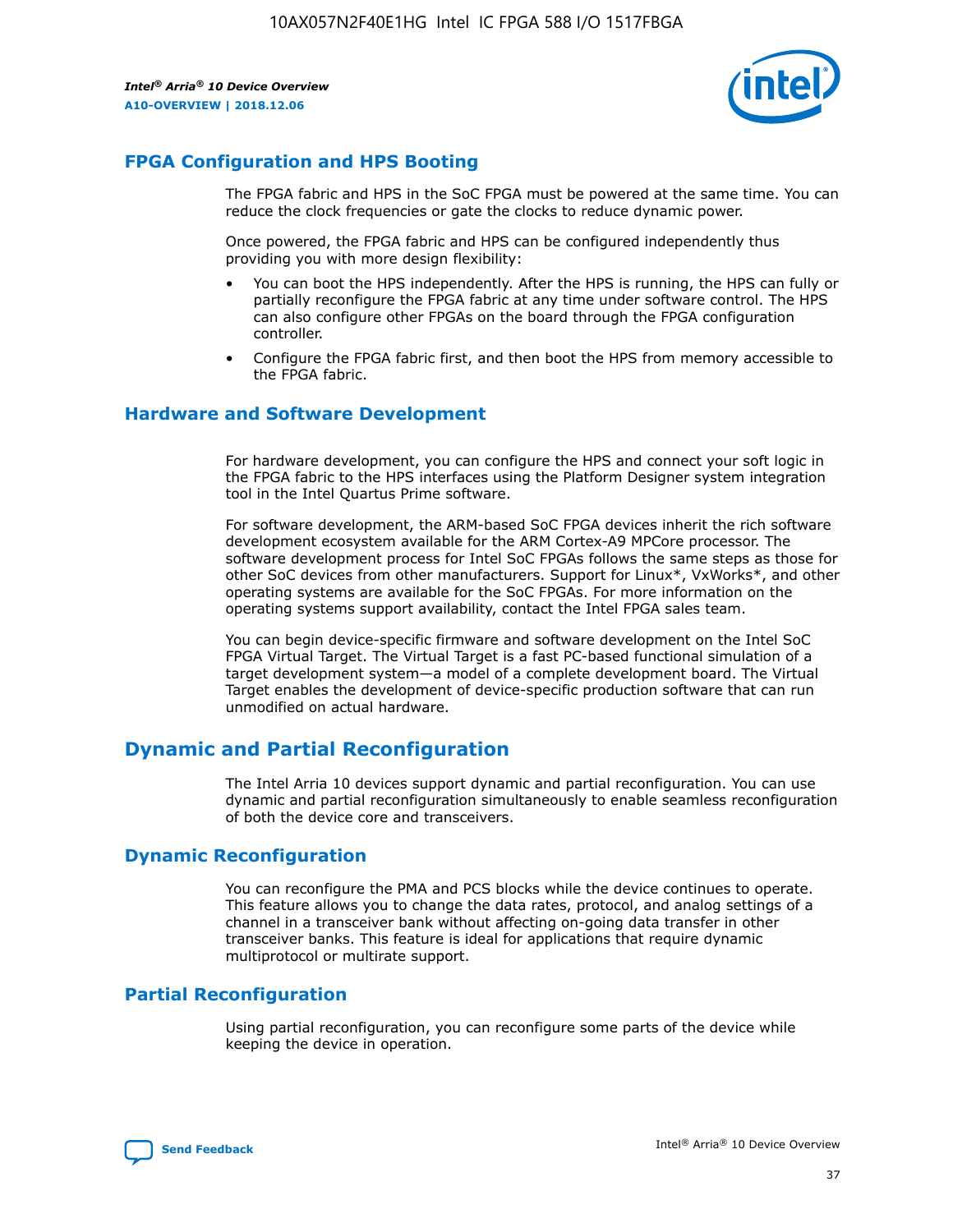

Instead of placing all device functions in the FPGA fabric, you can store some functions that do not run simultaneously in external memory and load them only when required. This capability increases the effective logic density of the device, and lowers cost and power consumption.

In the Intel solution, you do not have to worry about intricate device architecture to perform a partial reconfiguration. The partial reconfiguration capability is built into the Intel Quartus Prime design software, making such time-intensive task simple.

Intel Arria 10 devices support partial reconfiguration in the following configuration options:

- Using an internal host:
	- All supported configuration modes where the FPGA has access to external memory devices such as serial and parallel flash memory.
	- Configuration via Protocol [CvP (PCIe)]
- Using an external host—passive serial (PS), fast passive parallel (FPP) x8, FPP x16, and FPP x32 I/O interface.

# **Enhanced Configuration and Configuration via Protocol**

## **Table 25. Configuration Schemes and Features of Intel Arria 10 Devices**

Intel Arria 10 devices support 1.8 V programming voltage and several configuration schemes.

| <b>Scheme</b>                                                          | <b>Data</b><br><b>Width</b> | <b>Max Clock</b><br>Rate<br>(MHz) | <b>Max Data</b><br>Rate<br>(Mbps)<br>(13) | <b>Decompression</b> | <b>Design</b><br>Security <sup>(1</sup><br>4) | <b>Partial</b><br>Reconfiguration<br>(15) | <b>Remote</b><br><b>System</b><br><b>Update</b> |
|------------------------------------------------------------------------|-----------------------------|-----------------------------------|-------------------------------------------|----------------------|-----------------------------------------------|-------------------------------------------|-------------------------------------------------|
| <b>JTAG</b>                                                            | 1 bit                       | 33                                | 33                                        |                      |                                               | Yes <sup>(16)</sup>                       |                                                 |
| Active Serial (AS)<br>through the<br>EPCO-L<br>configuration<br>device | 1 bit,<br>4 bits            | 100                               | 400                                       | Yes                  | Yes                                           | $Y_{PS}(16)$                              | Yes                                             |
| Passive serial (PS)<br>through CPLD or<br>external<br>microcontroller  | 1 bit                       | 100                               | 100                                       | Yes                  | Yes                                           | Yes(16)                                   | Parallel<br>Flash<br>Loader<br>(PFL) IP<br>core |
|                                                                        |                             |                                   |                                           |                      |                                               |                                           | continued                                       |

<sup>(13)</sup> Enabling either compression or design security features affects the maximum data rate. Refer to the Intel Arria 10 Device Datasheet for more information.

<sup>(14)</sup> Encryption and compression cannot be used simultaneously.

 $(15)$  Partial reconfiguration is an advanced feature of the device family. If you are interested in using partial reconfiguration, contact Intel for support.

 $(16)$  Partial configuration can be performed only when it is configured as internal host.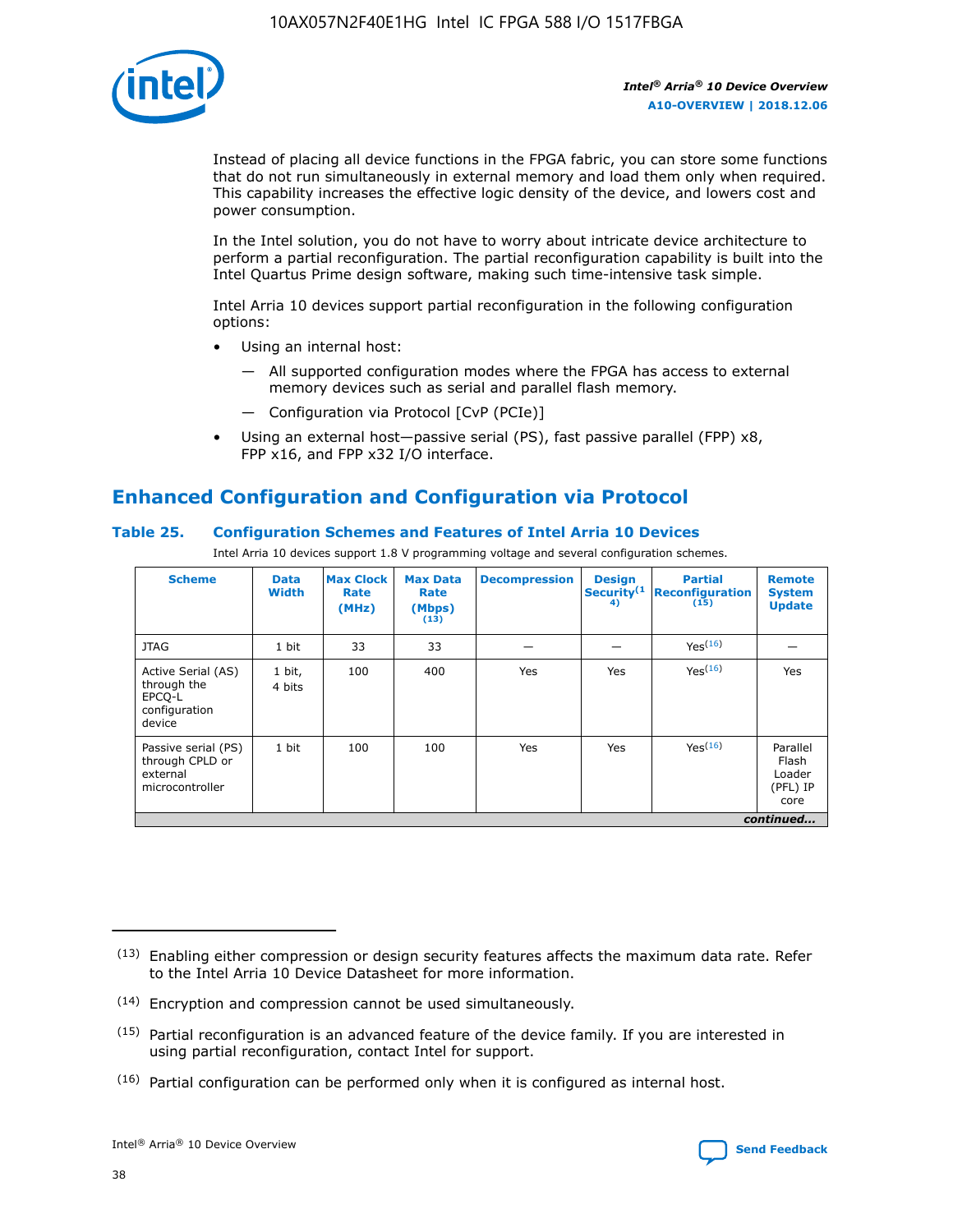

| <b>Scheme</b>                                   | <b>Data</b><br><b>Width</b> | <b>Max Clock</b><br>Rate<br>(MHz) | <b>Max Data</b><br>Rate<br>(Mbps)<br>(13) | <b>Decompression</b> | <b>Design</b><br>Security <sup>(1</sup><br>4) | <b>Partial</b><br><b>Reconfiguration</b><br>(15) | <b>Remote</b><br><b>System</b><br><b>Update</b> |
|-------------------------------------------------|-----------------------------|-----------------------------------|-------------------------------------------|----------------------|-----------------------------------------------|--------------------------------------------------|-------------------------------------------------|
| Fast passive                                    | 8 bits                      | 100                               | 3200                                      | Yes                  | Yes                                           | Yes(17)                                          | PFL IP                                          |
| parallel (FPP)<br>through CPLD or               | 16 bits                     |                                   |                                           | Yes                  | Yes                                           |                                                  | core                                            |
| external<br>microcontroller                     | 32 bits                     |                                   |                                           | Yes                  | Yes                                           |                                                  |                                                 |
| Configuration via                               | 16 bits                     | 100                               | 3200                                      | Yes                  | Yes                                           | Yes <sup>(17)</sup>                              |                                                 |
| <b>HPS</b>                                      | 32 bits                     |                                   |                                           | Yes                  | Yes                                           |                                                  |                                                 |
| Configuration via<br>Protocol [CvP<br>$(PCIe*)$ | x1, x2,<br>x4, x8<br>lanes  |                                   | 8000                                      | Yes                  | Yes                                           | Yes <sup>(16)</sup>                              |                                                 |

You can configure Intel Arria 10 devices through PCIe using Configuration via Protocol (CvP). The Intel Arria 10 CvP implementation conforms to the PCIe 100 ms power-up-to-active time requirement.

#### **Related Information**

[Configuration via Protocol \(CvP\) Implementation in Intel FPGAs User Guide](https://www.intel.com/content/www/us/en/programmable/documentation/dsu1441819344145.html#dsu1442269728522) Provides more information about the CvP configuration scheme.

# **SEU Error Detection and Correction**

Intel Arria 10 devices offer robust and easy-to-use single-event upset (SEU) error detection and correction circuitry.

The detection and correction circuitry includes protection for Configuration RAM (CRAM) programming bits and user memories. The CRAM is protected by a continuously running CRC error detection circuit with integrated ECC that automatically corrects one or two errors and detects higher order multi-bit errors. When more than two errors occur, correction is available through reloading of the core programming file, providing a complete design refresh while the FPGA continues to operate.

The physical layout of the Intel Arria 10 CRAM array is optimized to make the majority of multi-bit upsets appear as independent single-bit or double-bit errors which are automatically corrected by the integrated CRAM ECC circuitry. In addition to the CRAM protection, the M20K memory blocks also include integrated ECC circuitry and are layout-optimized for error detection and correction. The MLAB does not have ECC.

(14) Encryption and compression cannot be used simultaneously.

<sup>(17)</sup> Supported at a maximum clock rate of 100 MHz.



 $(13)$  Enabling either compression or design security features affects the maximum data rate. Refer to the Intel Arria 10 Device Datasheet for more information.

 $(15)$  Partial reconfiguration is an advanced feature of the device family. If you are interested in using partial reconfiguration, contact Intel for support.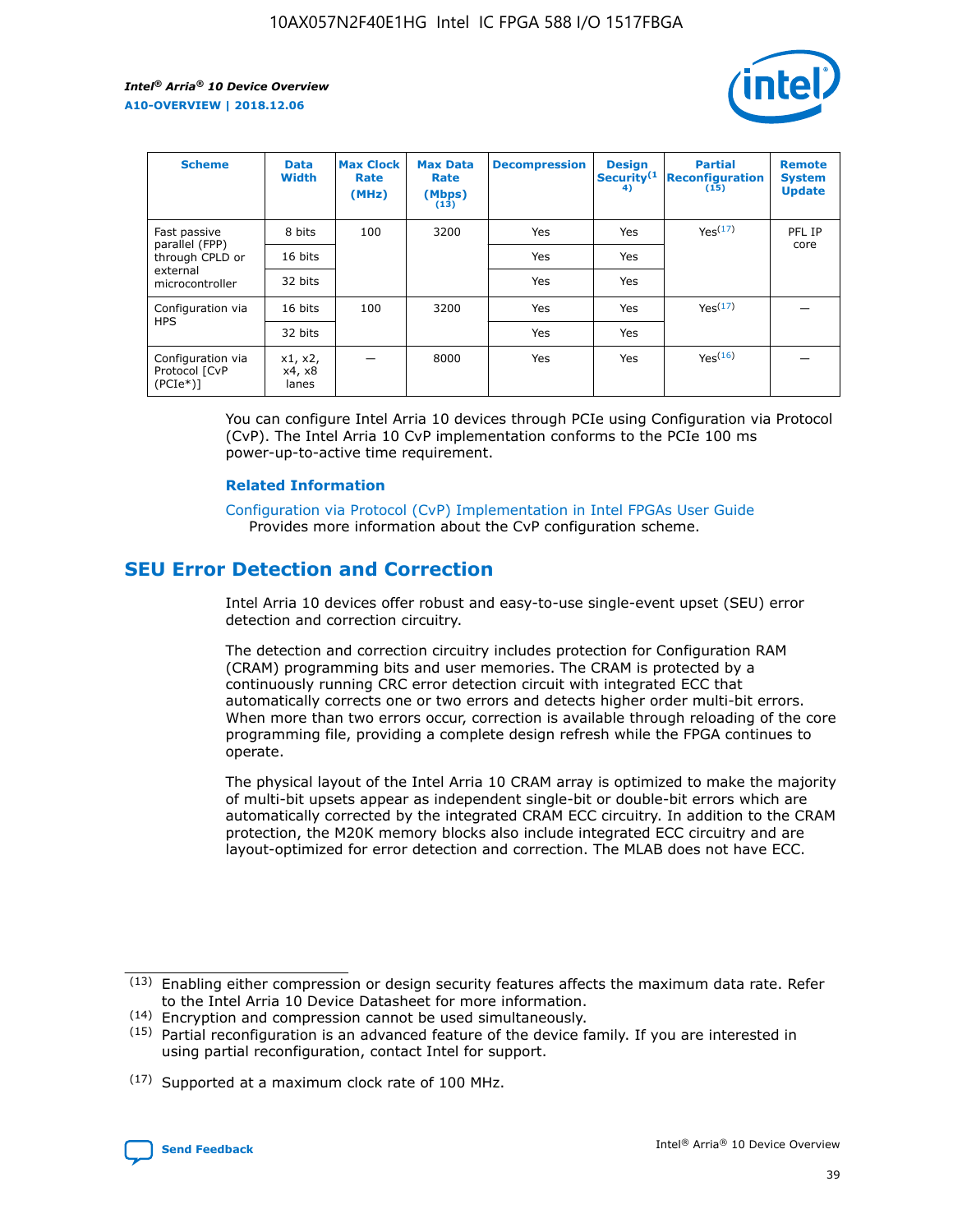

## **Power Management**

Intel Arria 10 devices leverage the advanced 20 nm process technology, a low 0.9 V core power supply, an enhanced core architecture, and several optional power reduction techniques to reduce total power consumption by as much as 40% compared to Arria V devices and as much as 60% compared to Stratix V devices.

The optional power reduction techniques in Intel Arria 10 devices include:

- **SmartVID**—a code is programmed into each device during manufacturing that allows a smart regulator to operate the device at lower core  $V_{CC}$  while maintaining performance
- **Programmable Power Technology**—non-critical timing paths are identified by the Intel Quartus Prime software and the logic in these paths is biased for low power instead of high performance
- **Low Static Power Options**—devices are available with either standard static power or low static power while maintaining performance

Furthermore, Intel Arria 10 devices feature Intel's industry-leading low power transceivers and include a number of hard IP blocks that not only reduce logic resources but also deliver substantial power savings compared to soft implementations. In general, hard IP blocks consume up to 90% less power than the equivalent soft logic implementations.

# **Incremental Compilation**

The Intel Quartus Prime software incremental compilation feature reduces compilation time and helps preserve performance to ease timing closure. The incremental compilation feature enables the partial reconfiguration flow for Intel Arria 10 devices.

Incremental compilation supports top-down, bottom-up, and team-based design flows. This feature facilitates modular, hierarchical, and team-based design flows where different designers compile their respective design sections in parallel. Furthermore, different designers or IP providers can develop and optimize different blocks of the design independently. These blocks can then be imported into the top level project.

# **Document Revision History for Intel Arria 10 Device Overview**

| <b>Document</b><br><b>Version</b> | <b>Changes</b>                                                                                                                                                                                                                                                              |
|-----------------------------------|-----------------------------------------------------------------------------------------------------------------------------------------------------------------------------------------------------------------------------------------------------------------------------|
| 2018.12.06                        | Added links to Intel Arria 10 device errata documents.<br>Removed automotive temperature option from the Intel Arria 10 GX devices.<br>Removed -3 fabric speed grade from the Intel Arria 10 GT devices.<br>Updated power options for the Intel Arria 10 GX and GT devices. |
| 2018.04.09                        | Updated the lowest $V_{CC}$ from 0.83 V to 0.82 V in the topic listing a summary of the device features.                                                                                                                                                                    |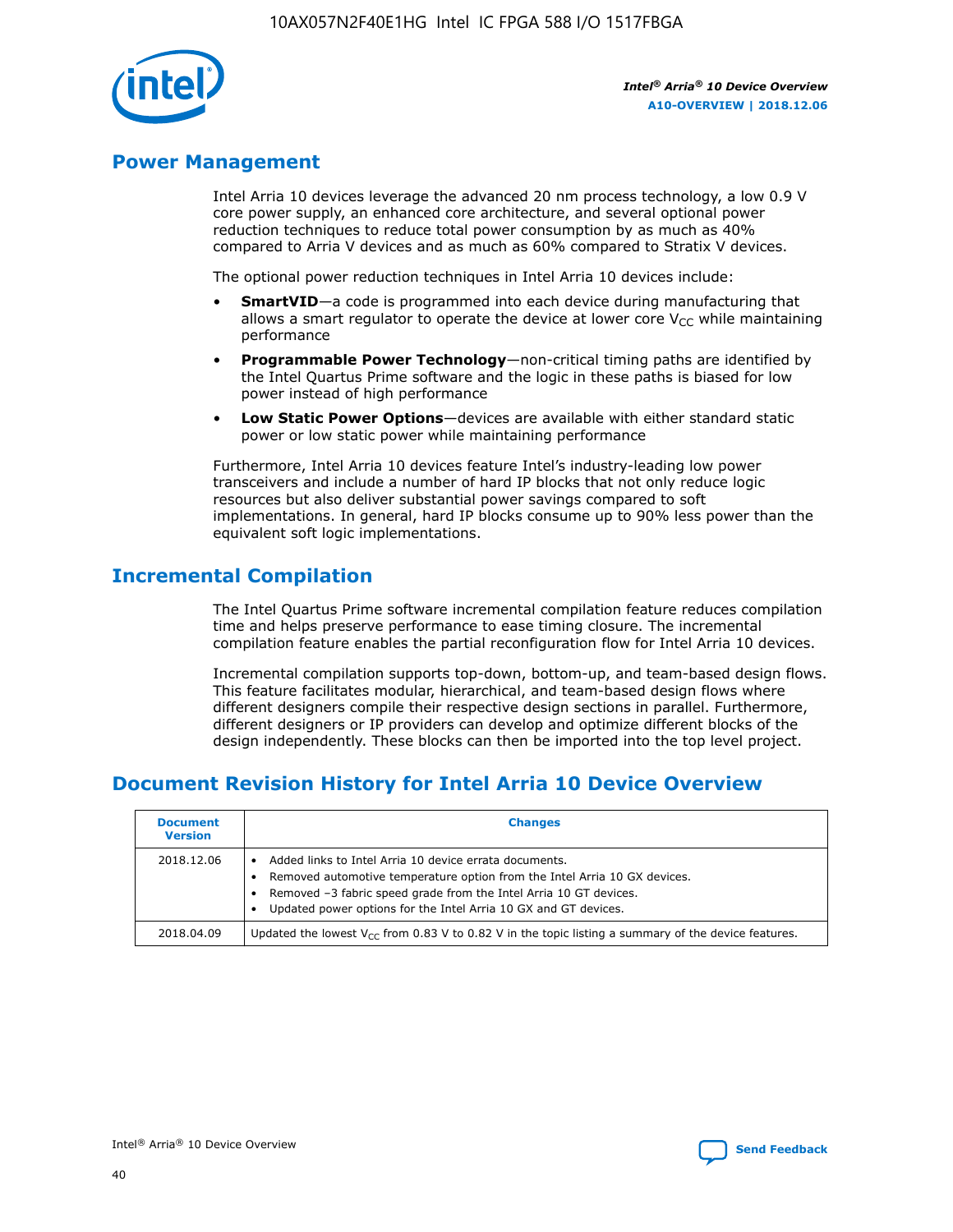*Intel® Arria® 10 Device Overview* **A10-OVERVIEW | 2018.12.06**



| <b>Date</b>    | <b>Version</b> | <b>Changes</b>                                                                                                                                                                                                                                                                                                                                                                                                                                                                                                                                                                                                                                                                                                                                                                                                                                                                                                                                                            |
|----------------|----------------|---------------------------------------------------------------------------------------------------------------------------------------------------------------------------------------------------------------------------------------------------------------------------------------------------------------------------------------------------------------------------------------------------------------------------------------------------------------------------------------------------------------------------------------------------------------------------------------------------------------------------------------------------------------------------------------------------------------------------------------------------------------------------------------------------------------------------------------------------------------------------------------------------------------------------------------------------------------------------|
| January 2018   | 2018.01.17     | Updated the maximum data rate for HPS (Intel Arria 10 SX devices<br>external memory interface DDR3 controller from 2,166 Mbps to 2,133<br>Mbps.<br>Updated maximum frequency supported for half rate QDRII and QDRII<br>+ SRAM to 633 MHz in Memory Standards Supported by the Soft<br>Memory Controller table.<br>Updated transceiver backplane capability to 12.5 Gbps.<br>$\bullet$<br>Removed transceiver speed grade 5 in Sample Ordering Core and<br>Available Options for Intel Arria 10 GX Devices figure.<br>Removed package code 40, low static power, SmartVID, industrial, and<br>military operating temperature support from Sample Ordering Core and<br>Available Options for Intel Arria 10 GT Devices figure.<br>Updated short reach transceiver rate for Intel Arria 10 GT devices to<br>25.8 Gbps.<br>Removed On-Die Instrumentation - EyeQ and Jitter Margin Tool<br>support from PMA Features of the Transceivers in Intel Arria 10 Devices<br>table. |
| September 2017 | 2017.09.20     | Updated the maximum speed of the DDR4 external memory interface from<br>1,333 MHz/2,666 Mbps to 1,200 MHz/2,400 Mbps.                                                                                                                                                                                                                                                                                                                                                                                                                                                                                                                                                                                                                                                                                                                                                                                                                                                     |
| July 2017      | 2017.07.13     | Corrected the automotive temperature range in the figure showing the<br>available options for the Intel Arria 10 GX devices from "-40°C to 100°C"<br>to "-40°C to 125°C".                                                                                                                                                                                                                                                                                                                                                                                                                                                                                                                                                                                                                                                                                                                                                                                                 |
| July 2017      | 2017.07.06     | Added automotive temperature option to Intel Arria 10 GX device family.                                                                                                                                                                                                                                                                                                                                                                                                                                                                                                                                                                                                                                                                                                                                                                                                                                                                                                   |
| May 2017       | 2017.05.08     | Corrected protocol names with "1588" to "IEEE 1588v2".<br>Updated the vertical migration table to remove vertical migration<br>between Intel Arria 10 GX and Intel Arria 10 SX device variants.<br>Removed all "Preliminary" marks.                                                                                                                                                                                                                                                                                                                                                                                                                                                                                                                                                                                                                                                                                                                                       |
| March 2017     | 2017.03.15     | Removed the topic about migration from Intel Arria 10 to Intel Stratix<br>10 devices.<br>Rebranded as Intel.<br>$\bullet$                                                                                                                                                                                                                                                                                                                                                                                                                                                                                                                                                                                                                                                                                                                                                                                                                                                 |
| October 2016   | 2016.10.31     | Removed package F36 from Intel Arria 10 GX devices.<br>Updated Intel Arria 10 GT sample ordering code and maximum GX<br>$\bullet$<br>transceiver count. Intel Arria 10 GT devices are available only in the<br>SF45 package option with a maximum of 72 transceivers.                                                                                                                                                                                                                                                                                                                                                                                                                                                                                                                                                                                                                                                                                                     |
| May 2016       | 2016.05.02     | Updated the FPGA Configuration and HPS Booting topic.<br>Remove V <sub>CC</sub> PowerManager from the Summary of Features, Power<br>Management and Arria 10 Device Variants and packages topics. This<br>feature is no longer supported in Arria 10 devices.<br>Removed LPDDR3 from the Memory Standards Supported by the HPS<br>Hard Memory Controller table in the Memory Standards Supported by<br>Intel Arria 10 Devices topic. This standard is only supported by the<br>FPGA.<br>Removed transceiver speed grade 5 from the Device Variants and<br>Packages topic for Arria 10 GX and SX devices.                                                                                                                                                                                                                                                                                                                                                                   |
| February 2016  | 2016.02.11     | Changed the maximum Arria 10 GT datarate to 25.8 Gbps and the<br>minimum datarate to 1 Gbps globally.<br>Revised the state for Core clock networks in the Summary of Features<br>$\bullet$<br>topic.<br>Changed the transceiver parameters in the "Summary of Features for<br>Arria 10 Devices" table.<br>• Changed the transceiver parameters in the "Maximum Resource Counts<br>for Arria 10 GT Devices" table.<br>• Changed the package availability for GT devices in the "Package Plan<br>for Arria 10 GT Devices" table.<br>Changed the package configurations for GT devices in the "Migration"<br>Capability Across Arria 10 Product Lines" figure.<br>continued                                                                                                                                                                                                                                                                                                  |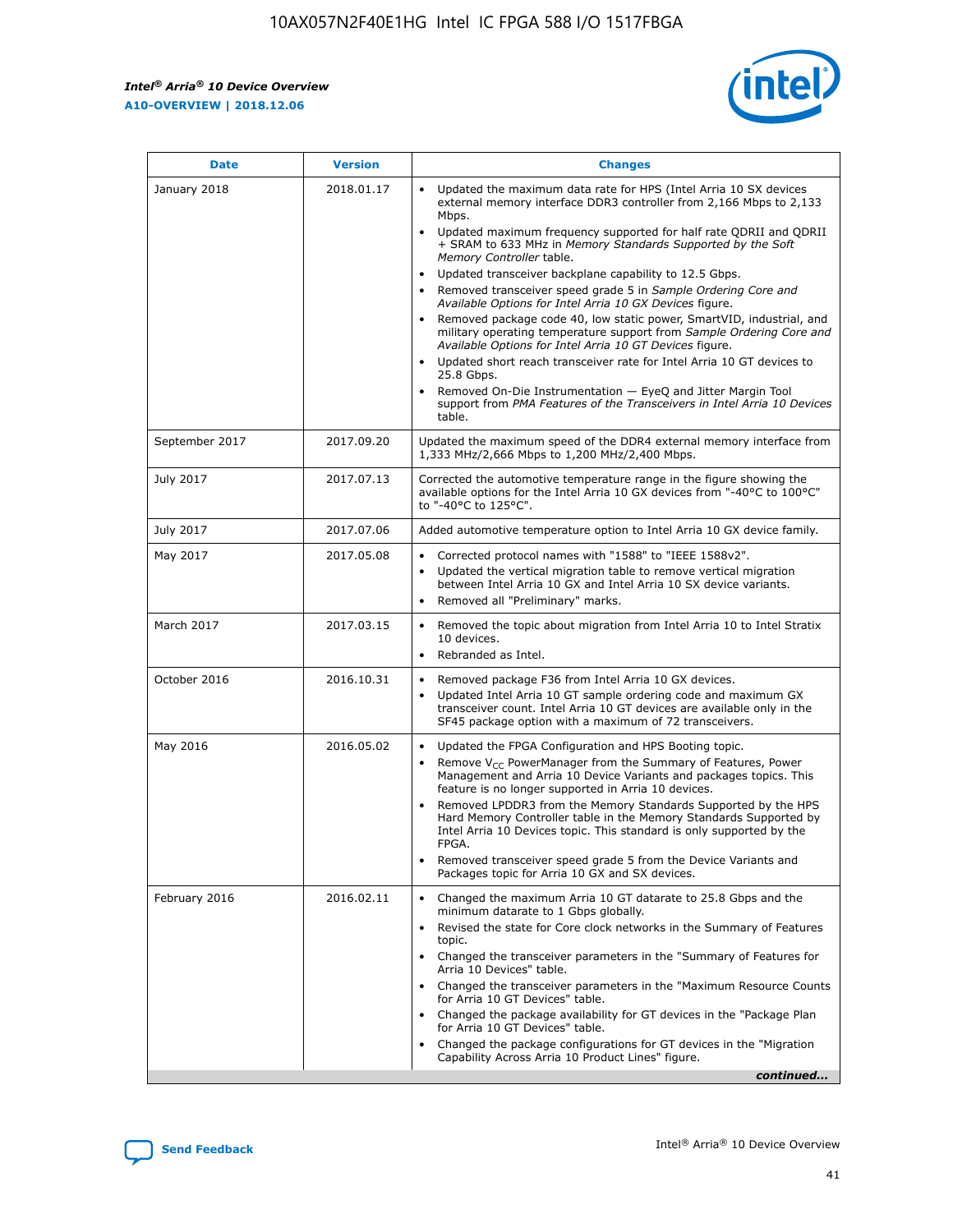

| <b>Date</b>   | <b>Version</b> | <b>Changes</b>                                                                                                                                                                   |
|---------------|----------------|----------------------------------------------------------------------------------------------------------------------------------------------------------------------------------|
|               |                | • Changed transceiver parameters in the "Low Power Serial Transceivers"<br>section.                                                                                              |
|               |                | • Changed the transceiver descriptions in the "Device Variants for the<br>Arria 10 Device Family" table.                                                                         |
|               |                | Changed the "Sample Ordering Code and Available Options for Arria 10<br>GT Devices" figure.                                                                                      |
|               |                | Changed the datarates for GT devices in the "PMA Features" section.                                                                                                              |
|               |                | Changed the datarates for GT devices in the "PCS Features" section.<br>$\bullet$                                                                                                 |
| December 2015 | 2015.12.14     | Updated the number of M20K memory blocks for Arria 10 GX 660 from<br>$\bullet$<br>2133 to 2131 and corrected the total RAM bit from 48,448 Kb to<br>48,408 Kb.                   |
|               |                | Corrected the number of DSP blocks for Arria 10 GX 660 from 1688 to<br>$\bullet$<br>1687 in the table listing floating-point arithmetic resources.                               |
| November 2015 | 2015.11.02     | Updated the maximum resources for Arria 10 GX 220, GX 320, GX 480,<br>$\bullet$<br>GX 660, SX 220, SX 320, SX 480, and SX 660.                                                   |
|               |                | Updated resource count for Arria 10 GX 320, GX 480, GX 660, SX 320,<br>$\bullet$<br>SX 480, a SX 660 devices in Number of Multipliers in Intel Arria 10<br><b>Devices</b> table. |
|               |                | Updated the available options for Arria 10 GX, GT, and SX.<br>$\bullet$                                                                                                          |
|               |                | Changed instances of Quartus II to Quartus Prime.<br>$\bullet$                                                                                                                   |
| June 2015     | 2015.06.15     | Corrected label for Intel Arria 10 GT product lines in the vertical migration<br>figure.                                                                                         |
| May 2015      | 2015.05.15     | Corrected the DDR3 half rate and quarter rate maximum frequencies in the<br>table that lists the memory standards supported by the Intel Arria 10 hard<br>memory controller.     |
| May 2015      | 2015.05.04     | • Added support for 13.5G JESD204b in the Summary of Features table.<br>• Added a link to Arria 10 GT Channel Usage in the Arria 10 GT Package<br>Plan topic.                    |
|               |                | • Added a note to the table, Maximum Resource Counts for Arria 10 GT<br>devices.                                                                                                 |
|               |                | Updated the power requirements of the transceivers in the Low Power<br>Serial Transceivers topic.                                                                                |
| January 2015  | 2015.01.23     | • Added floating point arithmetic features in the Summary of Features<br>table.                                                                                                  |
|               |                | • Updated the total embedded memory from 38.38 megabits (Mb) to<br>65.6 Mb.                                                                                                      |
|               |                | • Updated the table that lists the memory standards supported by Intel<br>Arria 10 devices.                                                                                      |
|               |                | Removed support for DDR3U, LPDDR3 SDRAM, RLDRAM 2, and DDR2.                                                                                                                     |
|               |                | Moved RLDRAM 3 support from hard memory controller to soft memory<br>controller. RLDRAM 3 support uses hard PHY with soft memory<br>controller.                                  |
|               |                | Added soft memory controller support for QDR IV.                                                                                                                                 |
|               |                | Updated the maximum resource count table to include the number of<br>hard memory controllers available in each device variant.                                                   |
|               |                | Updated the transceiver PCS data rate from 12.5 Gbps to 12 Gbps.<br>$\bullet$                                                                                                    |
|               |                | Updated the max clock rate of PS, FPP x8, FPP x16, and Configuration<br>via HPS from 125 MHz to 100 MHz.                                                                         |
|               |                | Added a feature for fractional synthesis PLLs: PLL cascading.                                                                                                                    |
|               |                | Updated the HPS programmable general-purpose I/Os from 54 to 62.                                                                                                                 |
|               |                | continued                                                                                                                                                                        |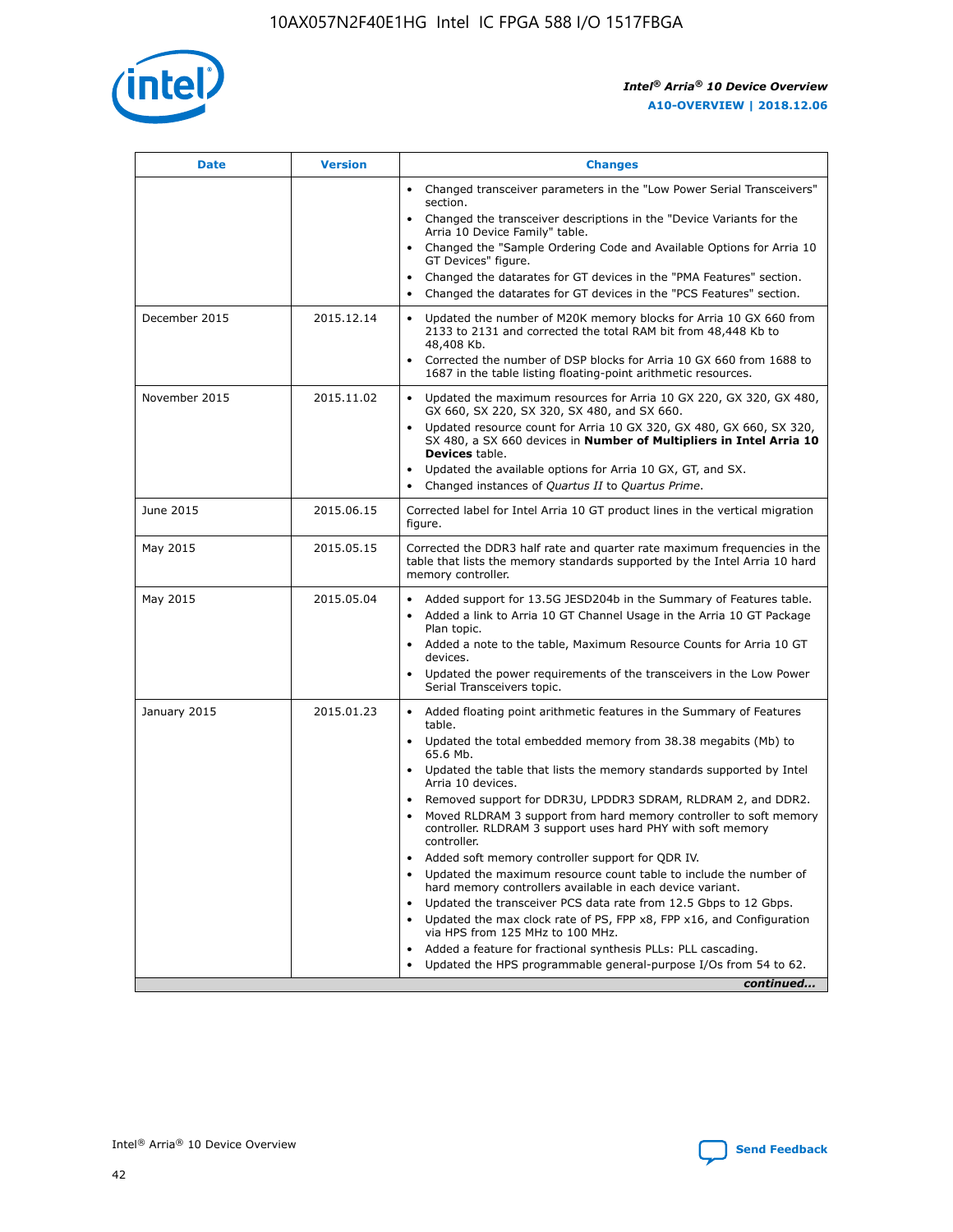r



| <b>Date</b>    | <b>Version</b> | <b>Changes</b>                                                                                                                                                                                                                                                                                                                                                                                                                                                                                                                                      |
|----------------|----------------|-----------------------------------------------------------------------------------------------------------------------------------------------------------------------------------------------------------------------------------------------------------------------------------------------------------------------------------------------------------------------------------------------------------------------------------------------------------------------------------------------------------------------------------------------------|
| September 2014 | 2014.09.30     | Corrected the 3 V I/O and LVDS I/O counts for F35 and F36 packages<br>$\bullet$<br>of Arria 10 GX.<br>Corrected the 3 V I/O, LVDS I/O, and transceiver counts for the NF40<br>$\bullet$<br>package of the Arria GX 570 and 660.<br>Removed 3 V I/O, LVDS I/O, and transceiver counts for the NF40<br>package of the Arria GX 900 and 1150. The NF40 package is not<br>available for Arria 10 GX 900 and 1150.                                                                                                                                       |
| August 2014    | 2014.08.18     | Updated Memory (Kb) M20K maximum resources for Arria 10 GX 660<br>devices from 42,660 to 42,620.<br>Added GPIO columns consisting of LVDS I/O Bank and 3V I/O Bank in<br>$\bullet$<br>the Package Plan table.<br>Added how to use memory interface clock frequency higher than 533<br>$\bullet$<br>MHz in the I/O vertical migration.<br>Added information to clarify that RLDRAM3 support uses hard PHY with<br>$\bullet$<br>soft memory controller.<br>Added variable precision DSP blocks support for floating-point<br>$\bullet$<br>arithmetic. |
| June 2014      | 2014.06.19     | Updated number of dedicated I/Os in the HPS block to 17.                                                                                                                                                                                                                                                                                                                                                                                                                                                                                            |
| February 2014  | 2014.02.21     | Updated transceiver speed grade options for GT devices in Figure 2.                                                                                                                                                                                                                                                                                                                                                                                                                                                                                 |
| February 2014  | 2014.02.06     | Updated data rate for Arria 10 GT devices from 28.1 Gbps to 28.3 Gbps.                                                                                                                                                                                                                                                                                                                                                                                                                                                                              |
| December 2013  | 2013.12.10     | Updated the HPS memory standards support from LPDDR2 to LPDDR3.<br>Updated HPS block diagram to include dedicated HPS I/O and FPGA<br>$\bullet$<br>Configuration blocks as well as repositioned SD/SDIO/MMC, DMA, SPI<br>and NAND Flash with ECC blocks.                                                                                                                                                                                                                                                                                            |
| December 2013  | 2013.12.02     | Initial release.                                                                                                                                                                                                                                                                                                                                                                                                                                                                                                                                    |